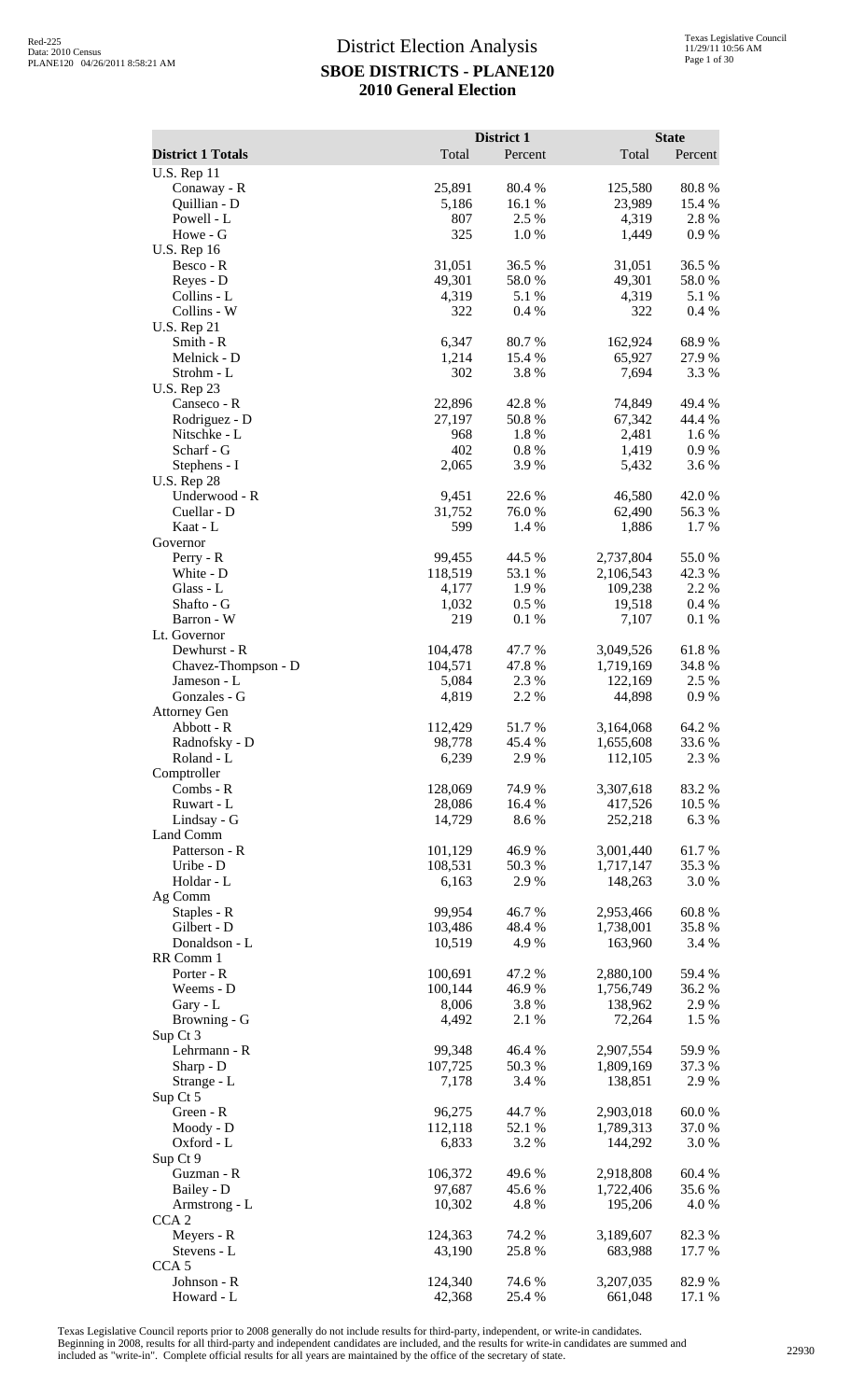|                                                                       |                    | District 1       |                         | <b>State</b>    |
|-----------------------------------------------------------------------|--------------------|------------------|-------------------------|-----------------|
| <b>District 1 Totals</b>                                              | Total              | Percent          | Total                   | Percent         |
| CCA <sub>6</sub>                                                      |                    |                  |                         |                 |
| Keasler - R                                                           | 99,956<br>104,076  | 47.2 %<br>49.1 % | 2,905,789<br>1,759,085  | 60.5 %<br>36.6% |
| Hampton - D<br>Virasin - L                                            | 7,771              | 3.7%             | 139,287                 | 2.9%            |
| SBOE <sub>1</sub>                                                     |                    |                  |                         |                 |
| Garza - R                                                             | 74,724             | 43.9%            | 112,000                 | 51.2%           |
| Nunez - D                                                             | 95,538             | 56.1 %           | 106,844                 | 48.8%           |
| SBOE <sub>3</sub><br>Cunningham - R                                   | 13,070             | 62.6%            | 91,256                  | 41.1%           |
| $Soto - D$                                                            | 7,006              | 33.6 %           | 123,596                 | 55.7%           |
| Higley - L                                                            | 695                | 3.3 %            | 6,604                   | 3.0%            |
| Parrish - W                                                           | 99                 | 0.5 %            | 475                     | 0.2%            |
| SBOE 15                                                               |                    |                  |                         |                 |
| $Craig - R$<br>Pekowski - L                                           | 18,517<br>2,078    | 89.9%<br>10.1 %  | 229,516<br>28,224       | 89.0%<br>11.0 % |
| State Sen 19                                                          |                    |                  |                         |                 |
| Bowen - R                                                             | 31,317             | 51.7%            | 53,020                  | 45.1 %          |
| Uresti - D                                                            | 27,447             | 45.3%            | 61,321                  | 52.1 %          |
| Baker - L<br>State Sen 29                                             | 1,851              | 3.1 %            | 3,269                   | 2.8%            |
| Chavez - R                                                            | 33,303             | 39.8%            | 33,303                  | 39.8%           |
| Rodriguez - D                                                         | 50,460             | 60.2%            | 50,460                  | 60.2%           |
| State Rep 31                                                          |                    |                  |                         |                 |
| Guillen - D                                                           | 7,173              | 100.0%           | 12,724                  | 100.0%          |
| State Rep 35<br>Aliseda - R                                           | 4,574              | 55.0%            | 15,324                  | 52.8%           |
| Gonzalez Toureilles - D                                               | 3,745              | 45.0%            | 13,692                  | 47.2 %          |
| State Rep 42                                                          |                    |                  |                         |                 |
| Raymond - D                                                           | 18,798             | 100.0%           | 18,798                  | 100.0%          |
| State Rep 53<br>Hilderbran - R                                        | 7,120              | 89.9%            | 36,422                  | 89.9%           |
| Holk - L                                                              | 803                | 10.1 %           | 4,093                   | 10.1 %          |
| State Rep 73                                                          |                    |                  |                         |                 |
| Miller - R                                                            | 5,303              | 86.4%            | 49,846                  | 85.5 %          |
| Nowotny - L<br>State Rep 74                                           | 838                | 13.6%            | 8,446                   | 14.5 %          |
| Kincaid - R                                                           | 12,955             | 45.2 %           | 12,955                  | 45.2%           |
| Gallego - D                                                           | 15,714             | 54.8%            | 15,714                  | 54.8 %          |
| State Rep 75                                                          |                    |                  |                         |                 |
| Quintanilla - D                                                       | 11,545             | 100.0%           | 11,545                  | 100.0%          |
| State Rep 76<br>Gonzalez - D                                          | 11,318             | 100.0%           | 11,318                  | 100.0%          |
| State Rep 77                                                          |                    |                  |                         |                 |
| Marquez - D                                                           | 9,508              | 100.0%           | 9,508                   | 100.0%          |
| State Rep 78                                                          |                    |                  |                         | 52.4 %          |
| Margo - R<br>Moody - D                                                | 15,337<br>13,927   | 52.4 %<br>47.6 % | 15,337<br>13,927        | 47.6 %          |
| State Rep 79                                                          |                    |                  |                         |                 |
| Pickett - D                                                           | 10,591             | 84.3%            | 10,591                  | 84.3%           |
| Flood - L                                                             | 1,967              | 15.7 %           | 1,967                   | 15.7 %          |
| State Rep 80<br>$King - D$                                            | 19,904             | 100.0%           | 19,904                  | 100.0%          |
| State Rep 81                                                          |                    |                  |                         |                 |
| Lewis - R                                                             | 17,752             | 100.0 %          | 21,048                  | $100.0~\%$      |
| State Rep 82                                                          |                    |                  |                         |                 |
| Craddick - R<br>State Rep 85                                          | 1,303              | 100.0%           | 28,006                  | 100.0%          |
| Landtroop - R                                                         | 1,115              | 71.5 %           | 17,408                  | 61.9%           |
| Heflin - D                                                            | 445                | 28.5 %           | 10,714                  | 38.1 %          |
|                                                                       |                    |                  |                         |                 |
| Total Voter Registration (VR)<br>Total Spanish Surname VR and SSVR/VR | 801,574<br>510,273 | 63.7 %           | 13,262,756<br>2,868,945 | 21.6%           |
| Turnout (TO) and TO/VR                                                | 223,849            | 27.9 %           | 4,987,564               | 37.6%           |
|                                                                       |                    |                  |                         |                 |
|                                                                       |                    | District 2       |                         | <b>State</b>    |
| <b>District 2 Totals</b>                                              | Total              | Percent          | Total                   | Percent         |
| <b>U.S. Rep 14</b><br>Paul - R                                        | 39,472             | 76.0%            | 140,615                 | 76.0%           |
| Pruett - D                                                            | 12,489             | 24.0 %           | 44,423                  | 24.0%           |
| <b>U.S. Rep 15</b>                                                    |                    |                  |                         |                 |

Texas Legislative Council reports prior to 2008 generally do not include results for third-party, independent, or write-in candidates. Beginning in 2008, results for all third-party and independent candidates are included, and the results for write-in candidates are summed and<br>included as "write-in". Complete official results for all years are maintained

Hinojosa - D 34,894 57.0 % 57.0 % 57.0 % 54,894 57.0 % 57.0 % 57.0 % 57.0 % 57.0 % 57.0 % 57.0 % 57.0 % 57.0 % 57.0 % 57.0 % 57.0 % 57.0 % 57.0 % 57.0 % 57.0 % 57.0 % 57.0 % 57.0 % 57.0 % 57.0 % 57.0 % 57.0 % 57.0 % 57.0 %

23 23 23 24,714 40.4 % 39,964 41.6 % 39,964 55.7 % 34,894 57.0 % 34,894 57.0 % 2.570 2.7 % 34,894 55.7 % 2.570 2.7 % 34,894 55.7 % 35,546 55.7 % 35,546 55.7 % 35,546 55.7 % 35,546 55.7 % 35,546 55.7 % 35,546 55.7 % 35,546

Cohn - L  $1,595$   $2.6\%$   $2,570$   $2.7\%$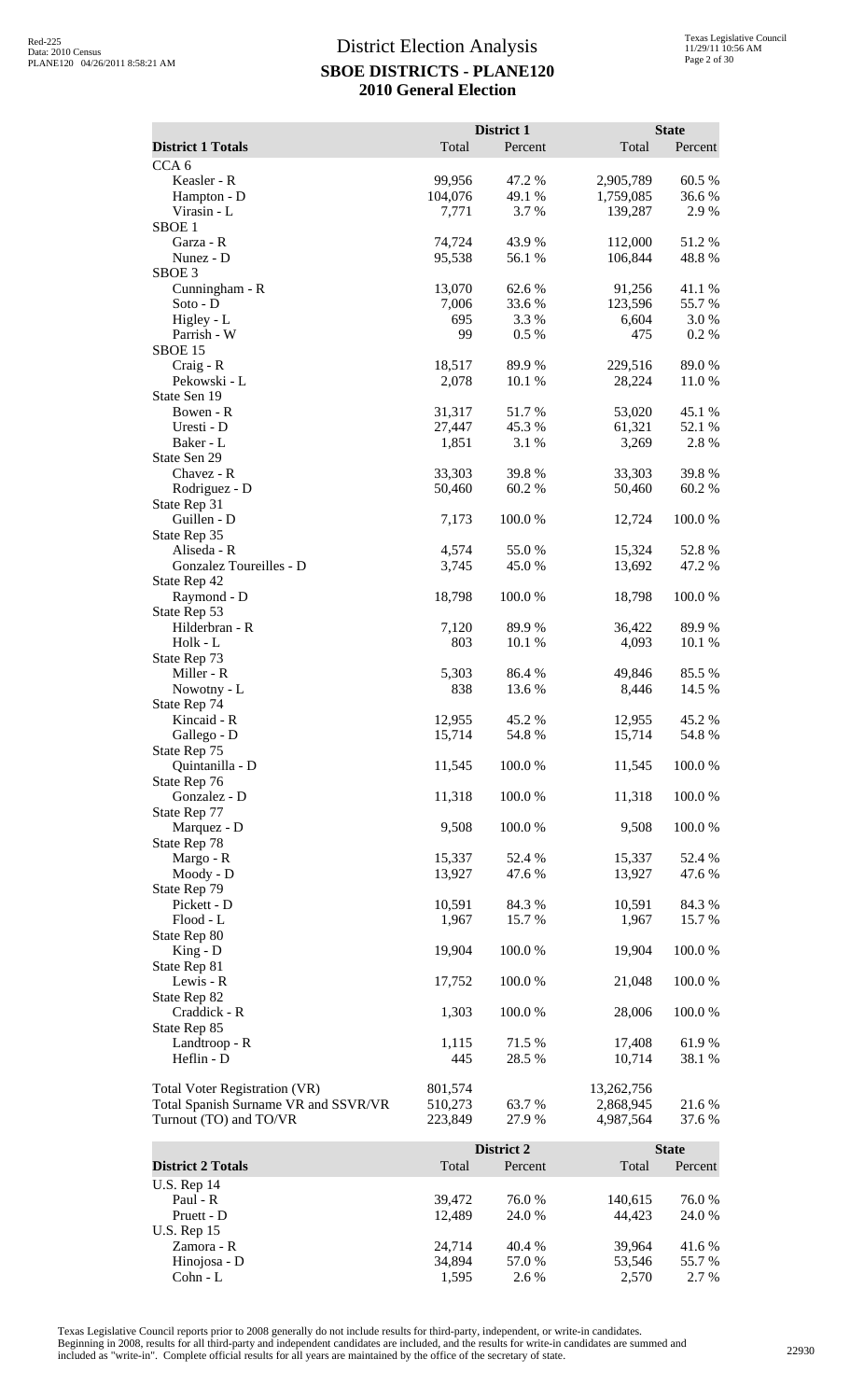|                                      |                    | District 2       |                        | <b>State</b>    |
|--------------------------------------|--------------------|------------------|------------------------|-----------------|
| <b>District 2 Totals</b>             | Total              | Percent          | Total                  | Percent         |
| <b>U.S. Rep 25</b><br>Campbell - R   | 4,653              | 75.0%            | 84,827                 | 44.8%           |
| Doggett - D                          | 1,488              | 24.0 %           | 99,962                 | 52.8%           |
| Stutsman - L                         | 61                 | 1.0%             | 4,430                  | 2.3 %           |
| <b>U.S. Rep 27</b><br>Farenthold - R | 50,978             | 47.9%            | 50,978                 | 47.9%           |
| Ortiz - D                            | 50,181             | 47.1 %           | 50,181                 | 47.1 %          |
| Mishou - L                           | 5,376              | 5.0%             | 5,376                  | 5.0%            |
| <b>U.S. Rep 28</b>                   |                    |                  |                        |                 |
| Underwood - R<br>Cuellar - D         | 4,035<br>8,165     | 32.6 %<br>65.9%  | 46,580<br>62,490       | 42.0%<br>56.3%  |
| Kaat - L                             | 192                | 1.5 %            | 1,886                  | 1.7%            |
| Governor                             |                    |                  |                        |                 |
| Perry - R<br>White - D               | 118,569<br>119,667 | 48.7%<br>49.2 %  | 2,737,804<br>2,106,543 | 55.0%<br>42.3 % |
| Glass - L                            | 4,140              | 1.7 %            | 109,238                | 2.2 %           |
| Shafto - G                           | 941                | 0.4%             | 19,518                 | 0.4 %           |
| Barron - W                           | 102                | 0.0 %            | 7,107                  | 0.1 %           |
| Lt. Governor<br>Dewhurst - R         | 126,513            | 52.9%            | 3,049,526              | 61.8%           |
| Chavez-Thompson - D                  | 104,559            | 43.7%            | 1,719,169              | 34.8%           |
| Jameson - L                          | 4,960              | 2.1 %            | 122,169                | 2.5 %           |
| Gonzales - G<br><b>Attorney Gen</b>  | 3,319              | 1.4 %            | 44,898                 | 0.9%            |
| Abbott - R                           | 138,106            | 58.0%            | 3,164,068              | 64.2 %          |
| Radnofsky - D                        | 94,716             | 39.8%            | 1,655,608              | 33.6 %          |
| Roland - L                           | 5,180              | 2.2 %            | 112,105                | 2.3 %           |
| Comptroller<br>Combs - R             | 146,921            | 80.9%            | 3,307,618              | 83.2%           |
| Ruwart - L                           | 22,932             | 12.6 %           | 417,526                | 10.5 %          |
| Lindsay - G                          | 11,770             | 6.5 %            | 252,218                | 6.3%            |
| Land Comm                            |                    |                  |                        |                 |
| Patterson - R<br>Uribe - D           | 122,945<br>106,263 | 52.2 %<br>45.1 % | 3,001,440<br>1,717,147 | 61.7%<br>35.3%  |
| Holdar - L                           | 6,337              | 2.7%             | 148,263                | 3.0%            |
| Ag Comm                              |                    |                  |                        |                 |
| Staples - R                          | 120,854            | 51.8%            | 2,953,466              | 60.8%           |
| Gilbert - D<br>Donaldson - L         | 104,077<br>8,241   | 44.6 %<br>3.5 %  | 1,738,001<br>163,960   | 35.8%<br>3.4 %  |
| RR Comm 1                            |                    |                  |                        |                 |
| Porter - R                           | 119,677            | 51.5%            | 2,880,100              | 59.4 %          |
| Weems - D<br>Gary - L                | 102,050<br>6,987   | 43.9%<br>3.0%    | 1,756,749<br>138,962   | 36.2%<br>2.9%   |
| Browning - G                         | 3,741              | 1.6%             | 72,264                 | 1.5 %           |
| Sup Ct 3                             |                    |                  |                        |                 |
| Lehrmann - R                         | 115,845            | 49.5 %           | 2,907,554              | 59.9%           |
| Sharp - D<br>Strange - L             | 111,435<br>6,627   | 47.6 %<br>2.8%   | 1,809,169<br>138,851   | 37.3 %<br>2.9%  |
| Sup Ct 5                             |                    |                  |                        |                 |
| Green - R                            | 118,447            | 50.9%            | 2,903,018              | 60.0%           |
| Moody - D<br>Oxford - L              | 107,329<br>6,793   | 46.1 %<br>2.9%   | 1,789,313<br>144,292   | 37.0%           |
| Sup Ct 9                             |                    |                  |                        | 3.0%            |
| Guzman - R                           | 121,176            | 51.9%            | 2,918,808              | 60.4 %          |
| Bailey - D                           | 101,458            | 43.5 %           | 1,722,406              | 35.6%           |
| Armstrong - L<br>CCA <sub>2</sub>    | 10,854             | 4.6%             | 195,206                | 4.0 %           |
| Meyers - R                           | 140,440            | 78.7%            | 3,189,607              | 82.3%           |
| Stevens - L                          | 37,990             | 21.3%            | 683,988                | 17.7 %          |
| CCA <sub>5</sub>                     |                    |                  |                        |                 |
| Johnson - R<br>Howard - L            | 140,703<br>36,800  | 79.3 %<br>20.7%  | 3,207,035<br>661,048   | 82.9%<br>17.1 % |
| CCA <sub>6</sub>                     |                    |                  |                        |                 |
| Keasler - R                          | 119,075            | 51.5%            | 2,905,789              | 60.5 %          |
| Hampton - D                          | 105,151            | 45.5 %           | 1,759,085              | 36.6%           |
| Virasin - L<br>SBOE <sub>3</sub>     | 6,907              | 3.0%             | 139,287                | 2.9%            |
| Cunningham - R                       | 1,827              | 18.1%            | 91,256                 | 41.1%           |
| $Soto - D$                           | 8,110              | 80.3%            | 123,596                | 55.7%           |
| Higley - L                           | 157                | 1.6%             | 6,604                  | 3.0%            |
| Parrish - W<br>SBOE 10               | $\boldsymbol{0}$   | 0.0 %            | 475                    | 0.2 %           |
| Farney - R                           | 7,592              | 73.7 %           | 255,846                | 55.9%           |
| Jennings - D                         | 2,424              | 23.5 %           | 183,378                | 40.0%           |
| Dreespen - L                         | 287                | 2.8 %            | 18,845                 | 4.1 %           |

Texas Legislative Council reports prior to 2008 generally do not include results for third-party, independent, or write-in candidates.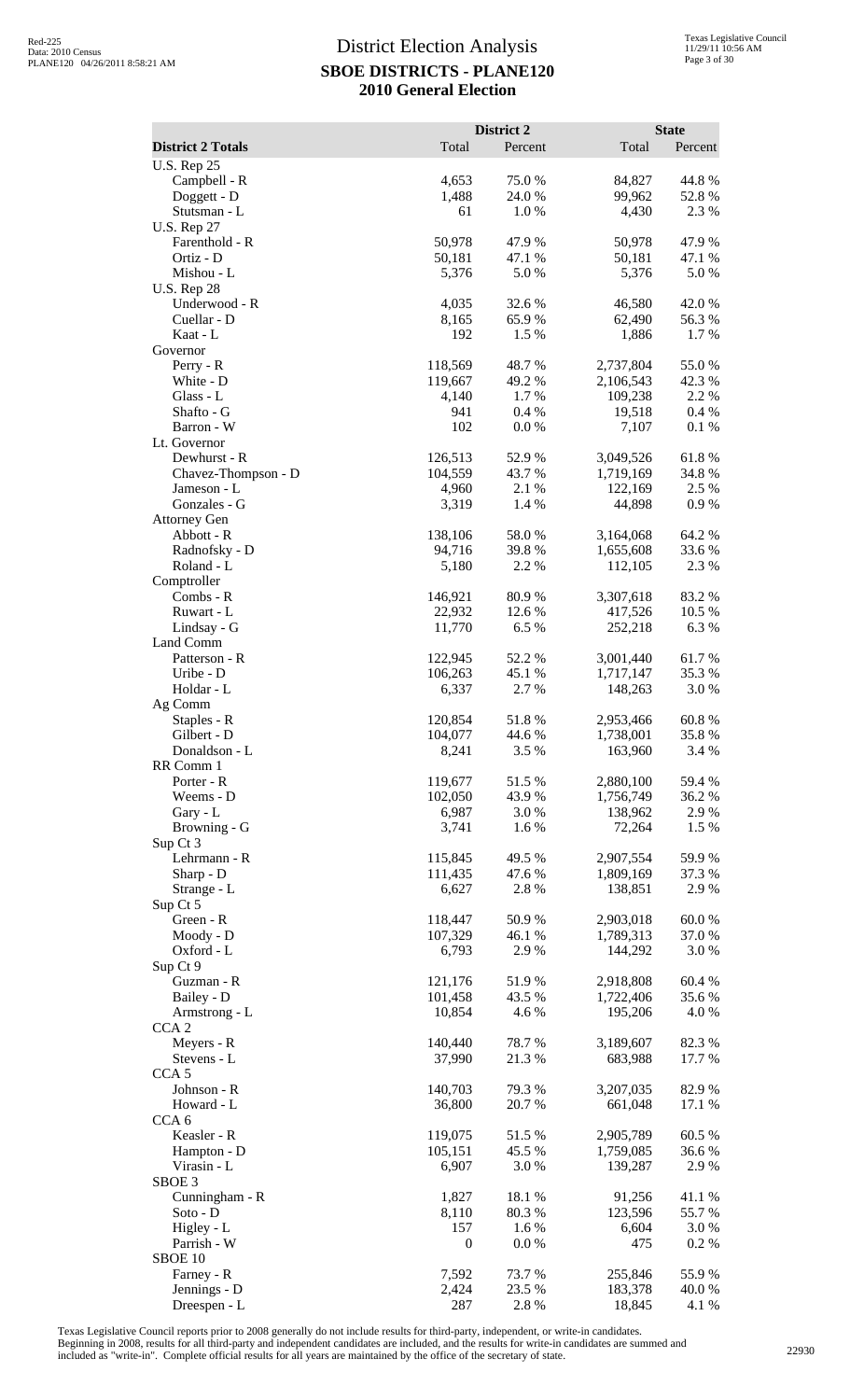|                                                                       |                    | District 2       |                        | <b>State</b>    |
|-----------------------------------------------------------------------|--------------------|------------------|------------------------|-----------------|
| <b>District 2 Totals</b>                                              | Total              | Percent          | Total                  | Percent         |
| State Sen 18                                                          |                    |                  |                        |                 |
| Hegar - R<br>Olney - D                                                | 48,349<br>17,759   | 73.1 %<br>26.9%  | 146,057<br>61,334      | 70.4 %<br>29.6% |
| State Rep 17                                                          |                    |                  |                        |                 |
| Kleinschmidt - R                                                      | 4,575              | 74.8%            | 28,237                 | 65.1 %          |
| Jacobs - D                                                            | 1,425              | 23.3 %           | 13,861                 | 31.9%           |
| $Hill - L$                                                            | 116                | 1.9%             | 1,290                  | 3.0%            |
| State Rep 28                                                          |                    |                  |                        |                 |
| Zerwas - R                                                            | 7,287              | 74.0%            | 44,094                 | 71.4 %          |
| Raasch - D                                                            | 2,565              | 26.0%            | 17,628                 | 28.6%           |
| State Rep 29                                                          |                    |                  |                        |                 |
| Weber - R<br>Foreman - L                                              | 6,054<br>1,067     | 85.0%<br>15.0 %  | 33,011<br>5,969        | 84.7%<br>15.3 % |
| State Rep 30                                                          |                    |                  |                        |                 |
| Morrison - R                                                          | 23,749             | 100.0%           | 29,046                 | 100.0 %         |
| State Rep 32                                                          |                    |                  |                        |                 |
| Hunter - R                                                            | 28,215             | 100.0%           | 28,215                 | 100.0%          |
| State Rep 33                                                          |                    |                  |                        |                 |
| Torres - R                                                            | 12,499             | 52.5 %           | 12,499                 | 52.5 %          |
| Ortiz - D                                                             | 11,306             | 47.5 %           | 11,306                 | 47.5 %          |
| State Rep 34                                                          |                    |                  |                        |                 |
| $Scott - R$                                                           | 13,892             | 54.0%            | 13,892                 | 54.0%           |
| Herrero - D<br>State Rep 35                                           | 11,855             | 46.0%            | 11,855                 | 46.0%           |
| Aliseda - R                                                           | 1,404              | 56.0%            | 15,324                 | 52.8%           |
| Gonzalez Toureilles - D                                               | 1,103              | 44.0 %           | 13,692                 | 47.2 %          |
| State Rep 36                                                          |                    |                  |                        |                 |
| Munoz - D                                                             | $\boldsymbol{0}$   | $0.0\ \%$        | $\boldsymbol{0}$       | 0.0 %           |
| State Rep 37                                                          |                    |                  |                        |                 |
| Oliveira - D                                                          | 9,639              | 100.0%           | 9,639                  | 100.0%          |
| State Rep 38                                                          |                    |                  |                        |                 |
| Lucio - D                                                             | 12,466             | 100.0%           | 12,466                 | 100.0%          |
| State Rep 39                                                          |                    |                  |                        |                 |
| Martinez - D                                                          | $\boldsymbol{0}$   | 0.0 %            | $\boldsymbol{0}$       | 0.0 %           |
| State Rep 40<br>Pena - D                                              | $\boldsymbol{0}$   | 0.0 %            | $\boldsymbol{0}$       | 0.0 %           |
| State Rep 41                                                          |                    |                  |                        |                 |
| Cervera - R                                                           | 4,767              | 45.9%            | 8,012                  | 43.0%           |
| Gonzales - D                                                          | 5,623              | 54.1 %           | 10,612                 | 57.0 %          |
| State Rep 43                                                          |                    |                  |                        |                 |
| Lozano - D                                                            | 10,398             | 75.6 %           | 12,351                 | 77.9 %          |
| Shuey - L                                                             | 3,361              | 24.4 %           | 3,503                  | 22.1 %          |
|                                                                       |                    |                  |                        |                 |
| Total Voter Registration (VR)<br>Total Spanish Surname VR and SSVR/VR | 818,539            |                  | 13,262,756             | 21.6%           |
| Turnout (TO) and TO/VR                                                | 477,214<br>244,999 | 58.3 %<br>29.9 % | 2,868,945<br>4,987,564 | 37.6 %          |
|                                                                       |                    |                  |                        |                 |
|                                                                       |                    | District 3       |                        | <b>State</b>    |
| <b>District 3 Totals</b>                                              | Total              | Percent          | Total                  | Percent         |
| <b>U.S. Rep 15</b>                                                    |                    |                  |                        |                 |
| Zamora - R                                                            | 15,250             | 43.7%            | 39,964                 | 41.6%           |
| Hinojosa - D                                                          | 18,652             | 53.5 %           | 53,546                 | 55.7%           |
| Cohn - L                                                              | 975                | 2.8 %            | 2,570                  | 2.7 %           |
| <b>U.S. Rep 20</b>                                                    |                    |                  |                        |                 |
| Trotter - R                                                           | 31,327             | 34.3 %           | 31,757                 | 34.4 %          |
| Gonzalez - D                                                          | 58,282             | 63.8%            | 58,645                 | 63.6 %          |
| Idrogo - L                                                            | 1,771              | 1.9%             | 1,783                  | 1.9 %           |
| <b>U.S. Rep 21</b><br>Smith - R                                       | 5,139              | 41.9%            | 162,924                | 68.9%           |
| Melnick - D                                                           | 6,815              | 55.6%            | 65,927                 | 27.9 %          |
| Strohm - L                                                            | 302                | 2.5 %            | 7,694                  | 3.3 %           |
| <b>U.S. Rep 23</b>                                                    |                    |                  |                        |                 |
| Canseco - R                                                           | 17,210             | 36.9 %           | 74,849                 | 49.4 %          |
| Rodriguez - D                                                         | 26,286             | 56.4 %           | 67,342                 | 44.4 %          |
| Nitschke - L                                                          | 787                | 1.7 %            | 2,481                  | 1.6 %           |
| Scharf - G                                                            | 544                | 1.2%             | 1,419                  | 0.9 %           |

Texas Legislative Council reports prior to 2008 generally do not include results for third-party, independent, or write-in candidates. Beginning in 2008, results for all third-party and independent candidates are included, and the results for write-in candidates are summed and<br>included as "write-in". Complete official results for all years are maintained

U.S. Rep 25

Stutsman - L U.S. Rep 28

Cuellar - D

Stephens - I 1,774 3.8 % 5,432 3.6 %

Campbell - R<br>
Compbell - R<br>  $\begin{array}{cccc}\n 8,356 & 72.7 % & 84,827 & 44.8 % \\
 3,020 & 26.3 % & 99,962 & 52.8 % \end{array}$ Doggett - D<br>  $3,020$  26.3 % 99,962 52.8 %<br>
Stutsman - L<br>  $115$  1.0 % 4,430 2.3 %

Underwood - R<br>
Cuellar - D<br>
Cuellar - D<br>
Cuellar - D<br>
Cuellar - D<br>
Cuellar - D<br>
Cuellar - D<br>
Cuellar - D<br>
Cuellar - D<br>
Cuellar - D<br>
Cuellar - D<br>
Cuellar - D<br>
Cuellar - D<br>
Cuellar - D<br>
Cuellar - D<br>
Cuellar - D<br>
Cuellar - D<br>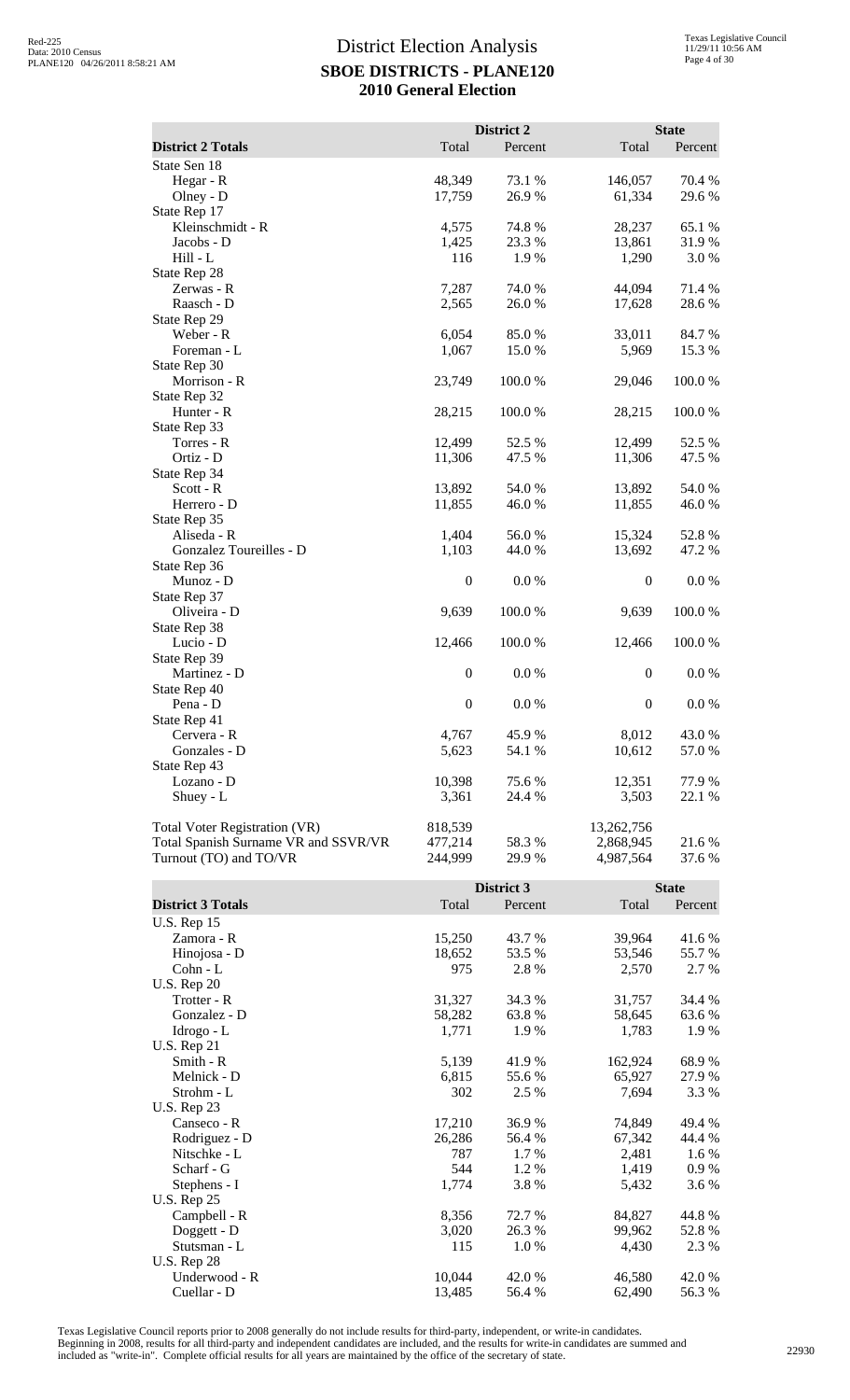|                                     |                   | District 3       |                        | <b>State</b>    |
|-------------------------------------|-------------------|------------------|------------------------|-----------------|
| <b>District 3 Totals</b>            | Total             | Percent          | Total                  | Percent         |
| <b>U.S. Rep 28</b><br>Kaat - L      | 384               | 1.6%             | 1,886                  | 1.7%            |
| Governor                            |                   |                  |                        |                 |
| Perry - R<br>White - D              | 87,149<br>132,182 | 38.7%<br>58.7 %  | 2,737,804<br>2,106,543 | 55.0%<br>42.3 % |
| Glass - L                           | 4,594             | 2.0 %            | 109,238                | 2.2 %           |
| Shafto - G                          | 1,111             | 0.5%             | 19,518                 | 0.4 %           |
| Barron - W                          | 239               | 0.1 %            | 7,107                  | 0.1%            |
| Lt. Governor<br>Dewhurst - R        | 95,118            | 43.0%            | 3,049,526              | 61.8%           |
| Chavez-Thompson - D                 | 117,704           | 53.3 %           | 1,719,169              | 34.8%           |
| Jameson - L                         | 4,232             | 1.9%             | 122,169                | 2.5 %           |
| Gonzales - G<br><b>Attorney Gen</b> | 3,934             | 1.8%             | 44,898                 | 0.9%            |
| Abbott - R                          | 108,578           | 49.0%            | 3,164,068              | 64.2 %          |
| Radnofsky - D                       | 108,167           | 48.8%            | 1,655,608              | 33.6 %          |
| Roland - L<br>Comptroller           | 4,777             | 2.2 %            | 112,105                | 2.3 %           |
| Combs - R                           | 118,071           | 75.0%            | 3,307,618              | 83.2%           |
| Ruwart - L                          | 24,019            | 15.3 %           | 417,526                | 10.5 %          |
| Lindsay - G<br>Land Comm            | 15,308            | 9.7%             | 252,218                | 6.3%            |
| Patterson - R                       | 91,881            | 41.9%            | 3,001,440              | 61.7%           |
| Uribe - D                           | 121,540           | 55.4 %           | 1,717,147              | 35.3 %          |
| Holdar - L<br>Ag Comm               | 5,834             | 2.7 %            | 148,263                | 3.0%            |
| Staples - R                         | 91,932            | 42.2 %           | 2,953,466              | 60.8%           |
| Gilbert - D                         | 118,051           | 54.1 %           | 1,738,001              | 35.8%           |
| Donaldson - L                       | 8,027             | 3.7%             | 163,960                | 3.4 %           |
| RR Comm 1<br>Porter - R             | 89,862            | 41.2%            | 2,880,100              | 59.4 %          |
| Weems - D                           | 117,539           | 53.9 %           | 1,756,749              | 36.2 %          |
| Gary - L                            | 6,018             | 2.8 %            | 138,962                | 2.9%            |
| Browning - G<br>Sup Ct 3            | 4,568             | 2.1 %            | 72,264                 | 1.5 %           |
| Lehrmann - R                        | 90,894            | 41.5 %           | 2,907,554              | 59.9%           |
| Sharp - D                           | 121,796           | 55.7%            | 1,809,169              | 37.3 %          |
| Strange - L<br>Sup Ct 5             | 6,102             | 2.8%             | 138,851                | 2.9 %           |
| Green - R                           | 90,609            | 41.7%            | 2,903,018              | 60.0%           |
| Moody - D                           | 120,439           | 55.4 %           | 1,789,313              | 37.0 %          |
| Oxford - L<br>Sup Ct 9              | 6,479             | 3.0%             | 144,292                | 3.0%            |
| Guzman - R                          | 96,957            | 44.5 %           | 2,918,808              | 60.4%           |
| Bailey - D                          | 112,858           | 51.8%            | 1,722,406              | 35.6%           |
| Armstrong - L                       | 8,177             | 3.8%             | 195,206                | 4.0%            |
| CCA <sub>2</sub><br>Meyers - R      | 112,561           | 73.5 %           | 3,189,607              | 82.3%           |
| Stevens - L                         | 40,508            | 26.5 %           | 683,988                | 17.7 %          |
| CCA <sub>5</sub>                    |                   |                  |                        |                 |
| Johnson - R<br>Howard - L           | 114,011<br>38,774 | 74.6 %<br>25.4 % | 3,207,035<br>661,048   | 82.9%<br>17.1 % |
| CCA <sub>6</sub>                    |                   |                  |                        |                 |
| Keasler - R                         | 91,103            | 42.1 %           | 2,905,789              | 60.5 %          |
| Hampton - D<br>Virasin - L          | 118,958<br>6,513  | 54.9%<br>3.0%    | 1,759,085<br>139,287   | 36.6 %<br>2.9%  |
| SBOE <sub>1</sub>                   |                   |                  |                        |                 |
| Garza - R                           | 949               | 20.7%            | 112,000                | 51.2%           |
| Nunez - D<br>SBOE <sub>3</sub>      | 3,635             | 79.3 %           | 106,844                | 48.8%           |
| Cunningham - R                      | 62,852            | 37.2 %           | 91,256                 | 41.1 %          |
| $Soto - D$                          | 101,017           | 59.7%            | 123,596                | 55.7%           |
| Higley - L<br>Parrish - W           | 4,986<br>311      | 2.9%<br>0.2%     | 6,604<br>475           | 3.0%            |
| SBOE 5                              |                   |                  |                        | 0.2 %           |
| Mercer - R                          | 11,173            | 50.6%            | 262,699                | 59.3%           |
| Bell-Metereau - D                   | 10,071            | 45.6%            | 160,233                | 36.2%           |
| Loewe - L<br>SBOE 10                | 857               | 3.9%             | 20,052                 | 4.5 %           |
| Farney - R                          | 7,604             | 69.2%            | 255,846                | 55.9%           |
| Jennings - D                        | 3,052             | 27.8%            | 183,378                | 40.0%           |
| Dreespen - L<br>State Sen 18        | 325               | 3.0%             | 18,845                 | 4.1 %           |
| Hegar - R                           | 8,137             | 73.5 %           | 146,057                | 70.4 %          |
| Olney - D                           | 2,931             | 26.5 %           | 61,334                 | 29.6%           |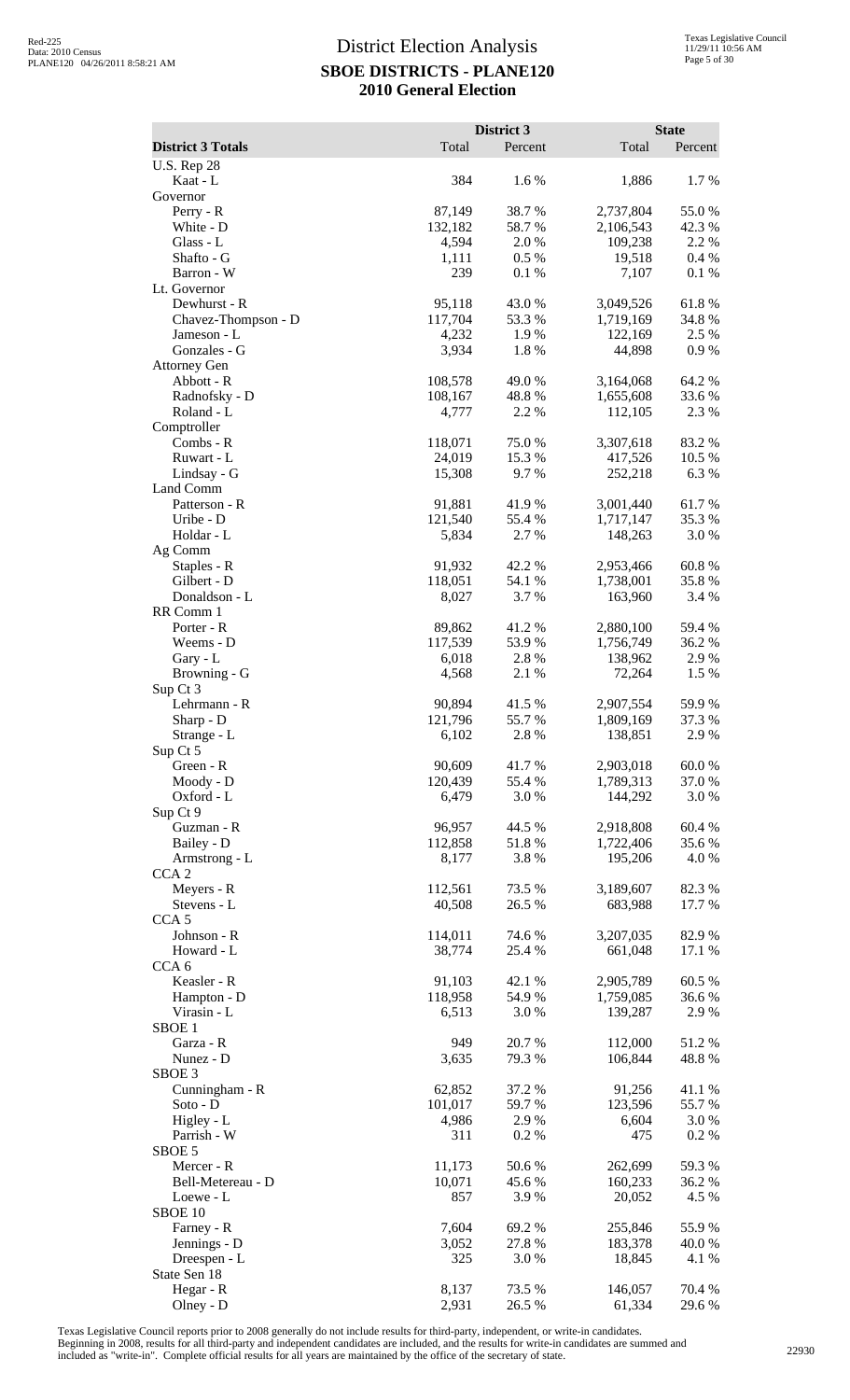|                                      |                  | District 3      |                  | <b>State</b>   |
|--------------------------------------|------------------|-----------------|------------------|----------------|
| <b>District 3 Totals</b>             | Total            | Percent         | Total            | Percent        |
| State Sen 19                         |                  |                 |                  |                |
| Bowen - R                            | 14,103           | 31.1 %          | 53,020           | 45.1 %         |
| Uresti - D                           | 30,116           | 66.4 %          | 61,321           | 52.1 %         |
| Baker - L                            | 1,130            | 2.5 %           | 3,269            | 2.8%           |
| State Sen 25                         |                  |                 |                  |                |
| Wentworth - R                        | 3,055            | 76.6%           | 192,965          | 82.2%          |
| Thomas - L                           | 904              | 22.7 %          | 40,972           | 17.4 %         |
| Anderson - W                         | 31               | 0.8%            | 885              | 0.4 %          |
| State Rep 30                         |                  |                 |                  |                |
| Morrison - R                         | 5,297            | 100.0%          | 29,046           | 100.0%         |
| State Rep 31                         |                  |                 |                  |                |
| Guillen - D                          | 5,551            | 100.0%          | 12,724           | 100.0%         |
| State Rep 35                         |                  |                 |                  |                |
| Aliseda - R                          | 9,346            | 51.4%           | 15,324           | 52.8%          |
| Gonzalez Toureilles - D              | 8,844            | 48.6%           | 13,692           | 47.2 %         |
| State Rep 36                         |                  |                 |                  |                |
| Munoz - D                            | $\boldsymbol{0}$ | 0.0 %           | $\boldsymbol{0}$ | 0.0 %          |
| State Rep 40                         |                  |                 |                  |                |
| Pena - D                             | $\mathbf{0}$     | 0.0 %           | $\mathbf{0}$     | $0.0\ \%$      |
| State Rep 41<br>Cervera - R          |                  |                 |                  |                |
| Gonzales - D                         | 3,245<br>4,989   | 39.4 %<br>60.6% | 8,012<br>10,612  | 43.0%<br>57.0% |
| State Rep 43                         |                  |                 |                  |                |
| Lozano - D                           | 1,953            | 93.2 %          | 12,351           | 77.9 %         |
| Shuey - L                            | 142              | 6.8%            | 3,503            | 22.1 %         |
| State Rep 44                         |                  |                 |                  |                |
| Kuempel - R                          | 12,753           | 100.0%          | 37,037           | 100.0%         |
| State Rep 116                        |                  |                 |                  |                |
| Martinez Fischer - D                 | 13,889           | 100.0%          | 13,889           | 100.0%         |
| State Rep 117                        |                  |                 |                  |                |
| Garza - R                            | 8,983            | 46.7%           | 14,705           | 51.9%          |
| Leibowitz - D                        | 10,249           | 53.3 %          | 13,635           | 48.1 %         |
| State Rep 118                        |                  |                 |                  |                |
| Farias - D                           | 8,994            | 100.0%          | 13,824           | 100.0%         |
| State Rep 119                        |                  |                 |                  |                |
| Holdman - R                          | 3,313            | 24.6 %          | 8,422            | 38.6%          |
| Gutierrez - D                        | 10,151           | 75.4 %          | 13,390           | 61.4%          |
| State Rep 120                        |                  |                 |                  |                |
| McClendon - D                        | 14,308           | 100.0%          | 14,700           | 100.0%         |
| State Rep 121                        |                  |                 |                  |                |
| Straus - R                           | 3,037            | 100.0%          | 32,713           | 100.0%         |
| State Rep 122                        |                  |                 |                  |                |
| Larson - R<br>Ali - D                | 459              | 61.0%           | 56,702           | 77.4 %         |
| State Rep 123                        | 293              | 39.0 %          | 16,576           | 22.6 %         |
| Villarreal - D                       | 12,372           | 100.0%          | 14,454           | 100.0%         |
| State Rep 124                        |                  |                 |                  |                |
| Menendez - D                         | 15,260           | 79.2 %          | 15,260           | 79.2 %         |
| Hanson - L                           | 4,001            | 20.8 %          | 4,001            | 20.8 %         |
| State Rep 125                        |                  |                 |                  |                |
| Castro - D                           | 13,957           | 80.2%           | 16,590           | 78.5 %         |
| Blunt - L                            | 3,437            | 19.8%           | 4,545            | 21.5 %         |
|                                      |                  |                 |                  |                |
| <b>Total Voter Registration (VR)</b> | 806,097          |                 | 13,262,756       |                |
| Total Spanish Surname VR and SSVR/VR | 474,844          | 58.9%           | 2,868,945        | 21.6%          |
| Turnout (TO) and TO/VR               | 225,766          | 28.0 %          | 4,987,564        | 37.6 %         |
|                                      |                  |                 |                  |                |
|                                      |                  | District 4      |                  | <b>State</b>   |
| <b>District 4 Totals</b>             | Total            | Percent         | Total            | Percent        |
| $U.S.$ Rep $2$                       |                  |                 |                  |                |
| Poe - R                              | 4,126            | 75.9%           | 130,013          | 88.6%          |
| Smith - L                            | 1,313            | 24.1 %          | 16,711           | 11.4 %         |

Texas Legislative Council reports prior to 2008 generally do not include results for third-party, independent, or write-in candidates.

U.S. Rep 7

U.S. Rep 18<br>Faulk - R

Squiers - W U.S. Rep 9

Beginning in 2008, results for all third-party and independent candidates are included, and the results for write-in candidates are summed and<br>included as "write-in". Complete official results for all years are maintained

Culberson - R<br>
Townsend - L<br>
Townsend - L<br>  $858$ <br>  $26.0\%$ <br>  $31,704$ <br>  $18.0\%$ Townsend - L<br>
Squiers - W<br>
Squiers - W<br>  $32 \t30\% \t31,704 \t18.0\%$ <br>  $31,704 \t18.0\%$ <br>  $1,019 \t0.6\%$ 

Mueller - R<br>
Green - D<br>
S5,418 24.5 % 24,201 22.9 % 30,107 75.7 % Green - D<br>
Hope - L<br>  $\begin{array}{ccc} 55,418 & 84.5\% & 80,107 & 75.7\% \\ 702 & 1.1\% & 1,459 & 1.4\% \end{array}$ Hope - L 1.1 % 1,459 1.4 %

Faulk - R 17,755 19.7 % 33,067 27.3 % Faulk - R<br>
Jackson Lee - D<br>
Taylor - L<br>
Taylor - L<br>
Taylor - L<br>
Taylor - L<br>
Taylor - L<br>
Taylor - L<br>
Taylor - L<br>
Taylor - L<br>
Taylor - L<br>
Taylor - L<br>
Taylor - L<br>
Taylor - L<br>
Taylor - L<br>
Taylor - L<br>
Taylor - L<br>
Taylor - L<br>
Ta Taylor - L 1,949 2.2 % 3,118 2.6 %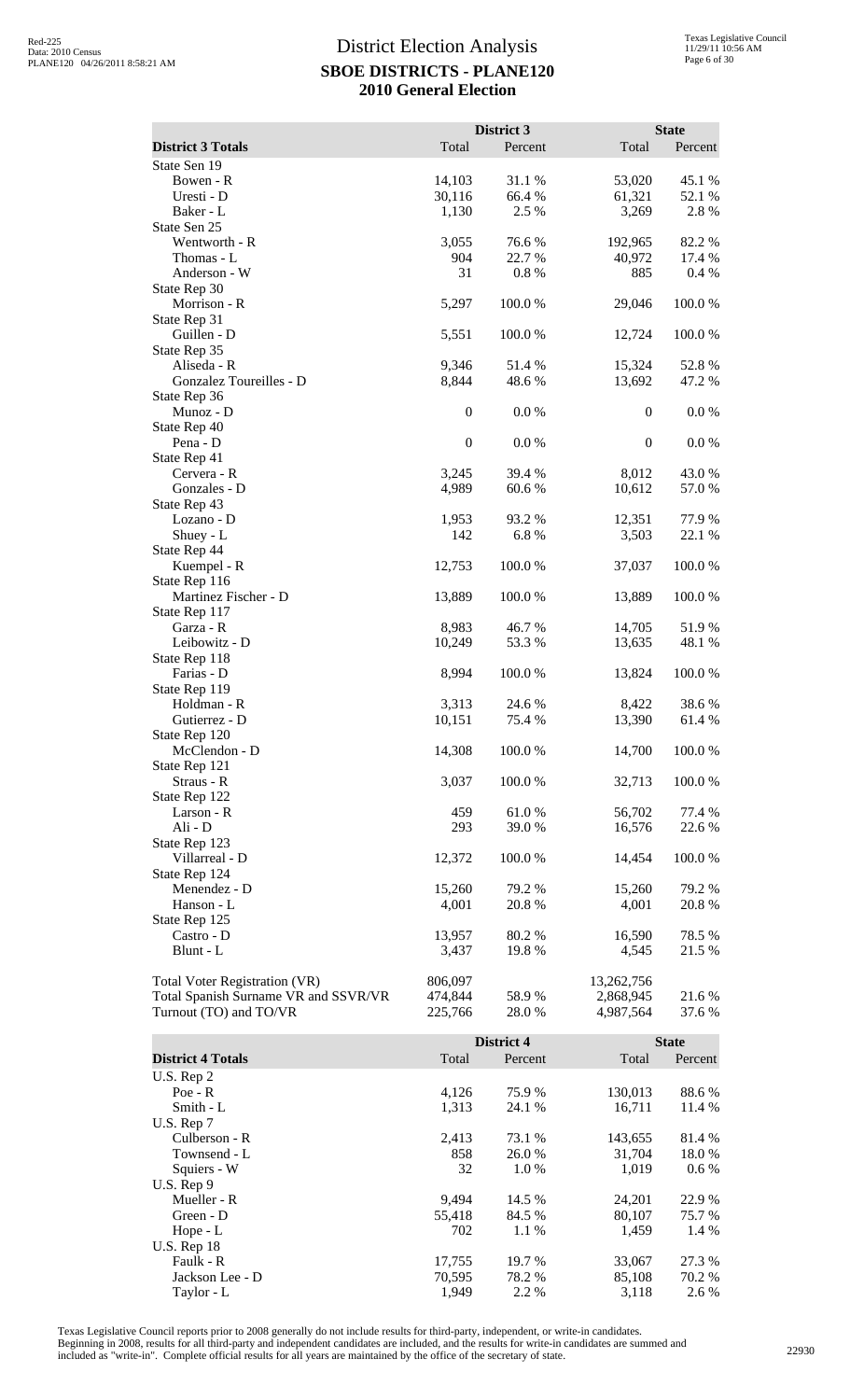|                                    |                   | District 4      |                        | <b>State</b>    |
|------------------------------------|-------------------|-----------------|------------------------|-----------------|
| <b>District 4 Totals</b>           | Total             | Percent         | Total                  | Percent         |
| U.S. Rep 18                        |                   |                 |                        |                 |
| Meyer - W                          | 14                | 0.0 %           | 28                     | 0.0 %           |
| <b>U.S. Rep 22</b><br>Olson - R    | 5,576             | 36.2%           | 140,537                | 67.5 %          |
| Rogers - D                         | 9,329             | 60.5 %          | 62,082                 | 29.8%           |
| Susman - L                         | 513               | 3.3 %           | 5,538                  | 2.7 %           |
| Williams - W                       | 6                 | 0.0 %           | 66                     | 0.0 %           |
| <b>U.S. Rep 29</b><br>Morales - R  | 18,658            | 31.5 %          | 22,825                 | 34.1 %          |
| Green - D                          | 39,827            | 67.3 %          | 43,257                 | 64.6%           |
| Walters - L                        | 731               | 1.2%            | 866                    | 1.3%            |
| Governor                           |                   |                 |                        |                 |
| $Perry - R$                        | 51,628            | 20.9%           | 2,737,804              | 55.0%           |
| White - D<br>Glass - L             | 192,138<br>2,282  | 77.9 %<br>0.9%  | 2,106,543<br>109,238   | 42.3 %<br>2.2 % |
| Shafto - G                         | 728               | 0.3%            | 19,518                 | 0.4 %           |
| Barron - W                         | 28                | 0.0 %           | 7,107                  | 0.1%            |
| Lt. Governor                       |                   |                 |                        |                 |
| Dewhurst - R                       | 59,053            | 24.1 %          | 3,049,526              | 61.8%           |
| Chavez-Thompson - D<br>Jameson - L | 180,527<br>2,776  | 73.8%<br>1.1 %  | 1,719,169<br>122,169   | 34.8%<br>2.5 %  |
| Gonzales - G                       | 2,410             | 1.0%            | 44,898                 | 0.9%            |
| <b>Attorney Gen</b>                |                   |                 |                        |                 |
| Abbott - R                         | 65,739            | 26.9%           | 3,164,068              | 64.2 %          |
| Radnofsky - D<br>Roland - L        | 176,119<br>2,817  | 72.0%<br>1.2%   | 1,655,608<br>112,105   | 33.6%<br>2.3 %  |
| Comptroller                        |                   |                 |                        |                 |
| Combs - R                          | 74,654            | 62.4 %          | 3,307,618              | 83.2%           |
| Ruwart - L                         | 25,988            | 21.7 %          | 417,526                | 10.5 %          |
| Lindsay - G                        | 19,031            | 15.9%           | 252,218                | 6.3%            |
| Land Comm                          |                   | 23.7 %          |                        | 61.7%           |
| Patterson - R<br>Uribe - D         | 57,648<br>181,711 | 74.8%           | 3,001,440<br>1,717,147 | 35.3 %          |
| Holdar - L                         | 3,607             | 1.5 %           | 148,263                | 3.0%            |
| Ag Comm                            |                   |                 |                        |                 |
| Staples - R                        | 56,915            | 23.5 %          | 2,953,466              | 60.8%           |
| Gilbert - D<br>Donaldson - L       | 181,202<br>4,000  | 74.8%<br>1.7%   | 1,738,001<br>163,960   | 35.8%<br>3.4 %  |
| RR Comm 1                          |                   |                 |                        |                 |
| Porter - R                         | 55,651            | 22.9 %          | 2,880,100              | 59.4 %          |
| Weems - D                          | 181,090           | 74.7 %          | 1,756,749              | 36.2%           |
| Gary - L                           | 3,054             | 1.3 %           | 138,962                | 2.9%            |
| Browning - G<br>Sup Ct 3           | 2,751             | 1.1 %           | 72,264                 | 1.5 %           |
| Lehrmann - R                       | 56,555            | 23.3 %          | 2,907,554              | 59.9%           |
| Sharp - D                          | 182,783           | 75.4 %          | 1,809,169              | 37.3 %          |
| Strange - L                        | 3,167             | 1.3%            | 138,851                | 2.9%            |
| Sup Ct 5<br>Green - R              | 56,329            | 23.3 %          | 2,903,018              | 60.0%           |
| Moody - D                          | 182,526           | 75.4 %          | 1,789,313              | 37.0%           |
| Oxford - L                         | 3,122             | 1.3%            | 144,292                | 3.0%            |
| Sup Ct 9                           |                   |                 |                        |                 |
| Guzman - R                         | 61,075            | 25.2 %          | 2,918,808              | 60.4%           |
| Bailey - D<br>Armstrong - L        | 177,726<br>3,705  | 73.3 %<br>1.5 % | 1,722,406<br>195,206   | 35.6%<br>4.0 %  |
| CCA <sub>2</sub>                   |                   |                 |                        |                 |
| Meyers - R                         | 72,004            | 61.5%           | 3,189,607              | 82.3%           |
| Stevens - L                        | 45,167            | 38.5 %          | 683,988                | 17.7 %          |
| CCA <sub>5</sub>                   |                   |                 |                        |                 |
| Johnson - R<br>Howard - L          | 73,743<br>42,848  | 63.2 %<br>36.8% | 3,207,035<br>661,048   | 82.9%<br>17.1 % |
| CCA <sub>6</sub>                   |                   |                 |                        |                 |
| Keasler - R                        | 56,589            | 23.5 %          | 2,905,789              | 60.5 %          |
| Hampton - D                        | 181,256           | 75.2 %          | 1,759,085              | 36.6%           |
| Virasin - L                        | 3,218             | 1.3%            | 139,287                | 2.9%            |
| SBOE <sub>4</sub><br>Allen - D     |                   | 100.0%          |                        | 100.0%          |
| SBOE 10                            | 171,188           |                 | 175,872                |                 |
| Farney - R                         | 2,312             | 25.0%           | 255,846                | 55.9%           |
| Jennings - D                       | 6,811             | 73.8 %          | 183,378                | 40.0%           |
| Dreespen - L                       | 111               | 1.2%            | 18,845                 | 4.1 %           |
| State Sen 7<br>Patrick - R         | 3,610             | 75.7%           | 184,704                | 86.4%           |
| Coughran - L                       | 1,160             | 24.3 %          | 29,048                 | 13.6 %          |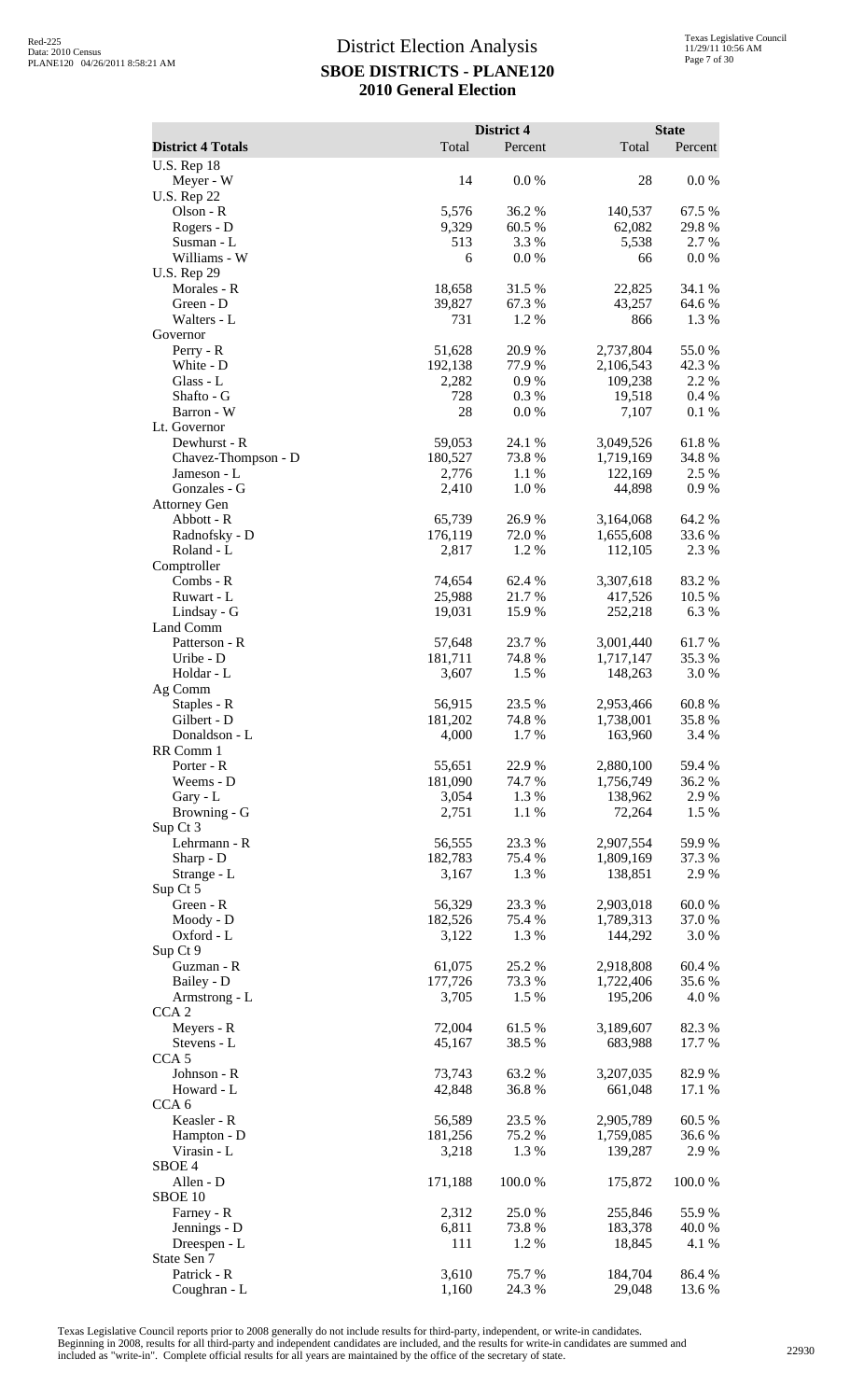|                                 |                | District 4       |                  | <b>State</b>    |
|---------------------------------|----------------|------------------|------------------|-----------------|
| <b>District 4 Totals</b>        | Total          | Percent          | Total            | Percent         |
| State Sen 13<br>Mauldin - R     | 13,806         | 13.1 %           | 31,596           | 21.8%           |
| Ellis - D                       | 91,831         | 86.9%            | 113,155          | 78.2 %          |
| State Sen 15                    |                |                  |                  |                 |
| Walker - R                      | 18,543         | 27.0%            | 52,959           | 40.7 %          |
| Whitmire - D                    | 50,212         | 73.0 %           | 77,096           | 59.3%           |
| State Sen 17<br>Huffman - R     | 2,108          | 65.4 %           | 112,595          | 83.2%           |
| Kurtz - L                       | 1,115          | 34.6 %           | 22,802           | 16.8%           |
| State Rep 26                    |                |                  |                  |                 |
| Howard - R                      | 123            | 36.6%            | 29,721           | 64.6 %          |
| Andrews - D<br>Roland - L       | 210<br>3       | 62.5 %<br>0.9%   | 15,344<br>922    | 33.4 %<br>2.0%  |
| State Rep 27                    |                |                  |                  |                 |
| Reynolds - D                    | 19,213         | 95.2%            | 32,030           | 84.6 %          |
| Grayson - L                     | 972            | 4.8%             | 5,812            | 15.4 %          |
| State Rep 126                   |                |                  |                  |                 |
| Harless - R<br>McKinney - D     | 1,587<br>4,500 | 26.1 %<br>73.9 % | 25,534<br>11,938 | 68.1 %<br>31.9% |
| State Rep 127                   |                |                  |                  |                 |
| Huberty - R                     | 876            | 29.9%            | 37,725           | 75.3 %          |
| Montemayor - D                  | 2,057          | 70.1 %           | 12,406           | 24.7 %          |
| State Rep 129                   |                |                  |                  |                 |
| Davis - R<br>State Rep 131      | 852            | 100.0%           | 31,526           | 100.0%          |
| Allen - D                       | 21,797         | 100.0%           | 21,797           | 100.0%          |
| State Rep 133                   |                |                  |                  |                 |
| Murphy - R                      | 278            | 25.1 %           | 15,120           | 56.3%           |
| Thibaut - D                     | 823            | 74.3 %           | 11,403           | 42.4 %          |
| Montestruc - L<br>State Rep 134 | 7              | 0.6 %            | 349              | 1.3%            |
| Davis - R                       | 333            | 45.7 %           | 25,955           | 50.7%           |
| Cohen - D                       | 396            | 54.3 %           | 25,254           | 49.3 %          |
| State Rep 135                   |                |                  |                  |                 |
| Elkins - R                      | 466            | 100.0%           | 22,390           | $100.0~\%$      |
| State Rep 138<br>Bohac - R      | 7,180          | 61.4 %           | 17,002           | 62.6 %          |
| Camarena - D                    | 4,327          | 37.0%            | 9,646            | 35.5 %          |
| Hamner - L                      | 182            | 1.6 %            | 532              | 2.0 %           |
| State Rep 139                   |                |                  |                  |                 |
| Turner - D                      | 20,565         | 100.0%           | 20,842           | 100.0%          |
| State Rep 140<br>Walle - D      | 7,871          | 100.0%           | 7,871            | 100.0%          |
| State Rep 141                   |                |                  |                  |                 |
| Bunch - R                       | 4,406          | 19.2 %           | 6,078            | 23.7 %          |
| Thompson - D                    | 18,582         | 80.8%            | 19,592           | 76.3 %          |
| State Rep 142                   |                | 100.0%           |                  |                 |
| Dutton - D<br>State Rep 143     | 19,846         |                  | 21,147           | 100.0%          |
| Pena - R                        | 3,428          | 31.7%            | 3,438            | 31.7 %          |
| Hernandez - D                   | 7,399          | 68.3 %           | 7,409            | 68.3%           |
| State Rep 144                   |                |                  |                  |                 |
| Legler - R                      | 2,886          | 43.3 %           | 15,425           | 59.5 %          |
| Molina - D<br>Messina - L       | 3,637<br>81    | 54.5 %<br>1.2%   | 9,931<br>339     | 38.3%<br>1.3 %  |
| West - G                        | 65             | 1.0%             | 249              | 1.0%            |
| State Rep 145                   |                |                  |                  |                 |
| Alvarado - D                    | 9,395          | 100.0%           | 9,395            | 100.0%          |
| State Rep 146<br>Miles - D      | 20,960         | 100.0%           | 25,098           | 100.0%          |
| State Rep 147                   |                |                  |                  |                 |
| Coleman - D                     | 19,242         | 100.0%           | 22,312           | 100.0%          |
| State Rep 148                   |                |                  |                  |                 |
| Herrera - R                     | 1,521          | 31.7%            | 9,790            | 41.3%           |
| Farrar - D                      | 3,272          | 68.3%            | 13,903           | 58.7%           |
| State Rep 149<br>O'Connor - R   | 1,529          | 33.0%            | 14,304           | 47.8%           |
| $Vo - D$                        | 3,101          | 67.0%            | 15,641           | 52.2 %          |
| State Rep 150                   |                |                  |                  |                 |
| Riddle - R                      | 2,175          | 46.7%            | 34,607           | 71.3 %          |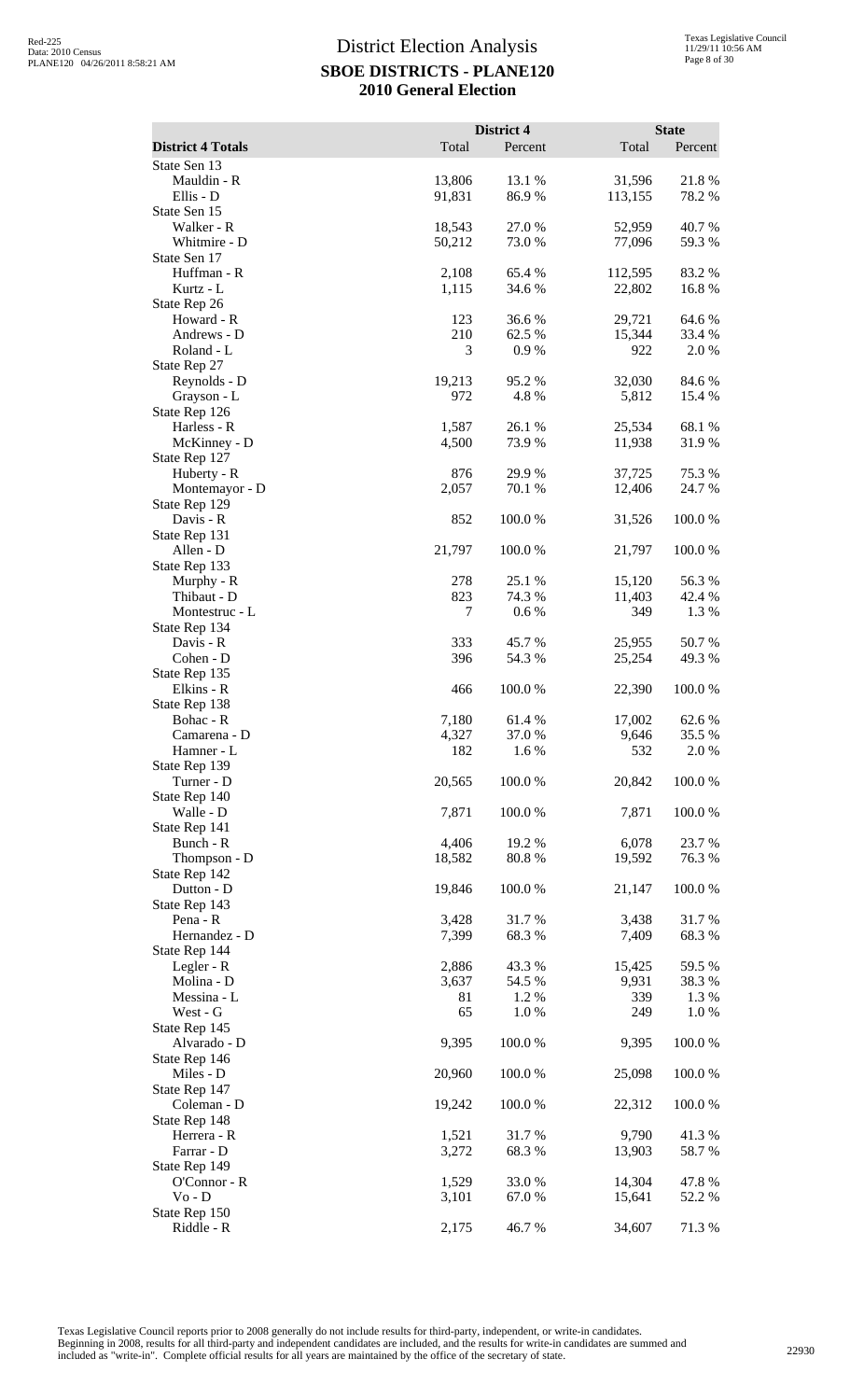|                                                                |                    | District 4      |                        | <b>State</b>    |
|----------------------------------------------------------------|--------------------|-----------------|------------------------|-----------------|
| <b>District 4 Totals</b>                                       | Total              | Percent         | Total                  | Percent         |
| State Rep 150                                                  |                    |                 |                        |                 |
| Neal - D<br>Holdt - L                                          | 2,401<br>84        | 51.5 %<br>1.8%  | 13,027<br>904          | 26.8%<br>1.9 %  |
|                                                                |                    |                 |                        |                 |
| Total Voter Registration (VR)                                  | 727,384            |                 | 13,262,756             |                 |
| Total Spanish Surname VR and SSVR/VR<br>Turnout (TO) and TO/VR | 189,920<br>247,120 | 26.1 %<br>34.0% | 2,868,945<br>4,987,564 | 21.6 %<br>37.6% |
|                                                                |                    |                 |                        |                 |
|                                                                |                    | District 5      |                        | <b>State</b>    |
| <b>District 5 Totals</b><br><b>U.S. Rep 10</b>                 | Total              | Percent         | Total                  | Percent         |
| McCaul - R                                                     | 5,370              | 47.1 %          | 144,966                | 64.7%           |
| Ankrum - D                                                     | 5,709              | 50.1 %          | 74,085                 | 33.1 %          |
| Perkins - L<br><b>U.S. Rep 11</b>                              | 324                | 2.8 %           | 5,104                  | 2.3 %           |
| Conaway - R                                                    | 15,997             | 81.0%           | 125,580                | 80.8%           |
| Quillian - D                                                   | 2,947              | 14.9%           | 23,989                 | 15.4 %          |
| Powell - L                                                     | 636                | 3.2 %           | 4,319                  | 2.8%            |
| Howe - G<br><b>U.S. Rep 20</b>                                 | 180                | 0.9%            | 1,449                  | 0.9%            |
| Trotter - R                                                    | 430                | 53.4 %          | 31,757                 | 34.4 %          |
| Gonzalez - D                                                   | 363                | 45.1 %          | 58,645                 | 63.6%           |
| Idrogo - L<br><b>U.S. Rep 21</b>                               | 12                 | 1.5 %           | 1,783                  | 1.9%            |
| Smith - R                                                      | 129,010            | 71.6%           | 162,924                | 68.9%           |
| Melnick - D                                                    | 45,823             | 25.4 %          | 65,927                 | 27.9%           |
| Strohm - L<br><b>U.S. Rep 23</b>                               | 5,453              | 3.0%            | 7,694                  | 3.3 %           |
| Canseco - R                                                    | 34,743             | 67.6%           | 74,849                 | 49.4 %          |
| Rodriguez - D                                                  | 13,859             | 27.0%           | 67,342                 | 44.4 %          |
| Nitschke - L                                                   | 726                | 1.4 %           | 2,481                  | 1.6 %           |
| Scharf - G<br>Stephens - I                                     | 473<br>1,593       | 0.9%<br>3.1 %   | 1,419<br>5,432         | 0.9 %<br>3.6%   |
| <b>U.S. Rep 25</b>                                             |                    |                 |                        |                 |
| Campbell - R                                                   | 53,609             | 37.6%           | 84,827                 | 44.8%           |
| Doggett - D<br>Stutsman - L                                    | 85,346<br>3,732    | 59.8%<br>2.6%   | 99,962<br>4,430        | 52.8%<br>2.3 %  |
| <b>U.S. Rep 28</b>                                             |                    |                 |                        |                 |
| Underwood - R                                                  | 23,050             | 70.2 %          | 46,580                 | 42.0 %          |
| Cuellar - D<br>Kaat - L                                        | 9,088<br>711       | 27.7 %<br>2.2 % | 62,490<br>1,886        | 56.3%<br>1.7 %  |
| Governor                                                       |                    |                 |                        |                 |
| Perry - R                                                      | 239,862            | 53.9%           | 2,737,804              | 55.0%           |
| White - D<br>Glass - L                                         | 190,016<br>12,860  | 42.7 %<br>2.9%  | 2,106,543<br>109,238   | 42.3 %<br>2.2 % |
| Shafto - G                                                     | 2,166              | 0.5 %           | 19,518                 | 0.4 %           |
| Barron - W                                                     | 401                | $0.1~\%$        | 7,107                  | 0.1%            |
| Lt. Governor                                                   |                    |                 |                        |                 |
| Dewhurst - R<br>Chavez-Thompson - D                            | 267,881<br>152,970 | 60.7%<br>34.7%  | 3,049,526<br>1,719,169 | 61.8%<br>34.8%  |
| Jameson - L                                                    | 14,997             | 3.4 %           | 122,169                | 2.5 %           |
| Gonzales - G                                                   | 5,278              | 1.2%            | 44,898                 | 0.9 %           |
| <b>Attorney Gen</b><br>Abbott - R                              | 282,516            | 63.9%           | 3,164,068              | 64.2 %          |
| Radnofsky - D                                                  | 146,109            | 33.1 %          | 1,655,608              | 33.6 %          |
| Roland - L                                                     | 13,289             | 3.0%            | 112,105                | 2.3 %           |
| Comptroller<br>Combs - R                                       | 300,665            | 79.1 %          | 3,307,618              | 83.2%           |
| Ruwart - L                                                     | 41,428             | 10.9%           | 417,526                | 10.5 %          |
| Lindsay - G                                                    | 37,861             | 10.0%           | 252,218                | 6.3%            |
| Land Comm<br>Patterson - R                                     | 263,435            |                 |                        |                 |
| Uribe - D                                                      | 154,927            | 60.5 %<br>35.6% | 3,001,440<br>1,717,147 | 61.7%<br>35.3%  |
| Holdar - L                                                     | 17,304             | 4.0%            | 148,263                | 3.0%            |
| Ag Comm                                                        |                    |                 |                        |                 |
| Staples - R<br>Gilbert - D                                     | 259,431<br>155,618 | 59.7%<br>35.8%  | 2,953,466<br>1,738,001 | 60.8%<br>35.8%  |
| Donaldson - L                                                  | 19,223             | 4.4 %           | 163,960                | 3.4 %           |
| RR Comm 1                                                      |                    |                 |                        |                 |
| Porter - R                                                     | 249,140            | 57.5 %          | 2,880,100              | 59.4 %          |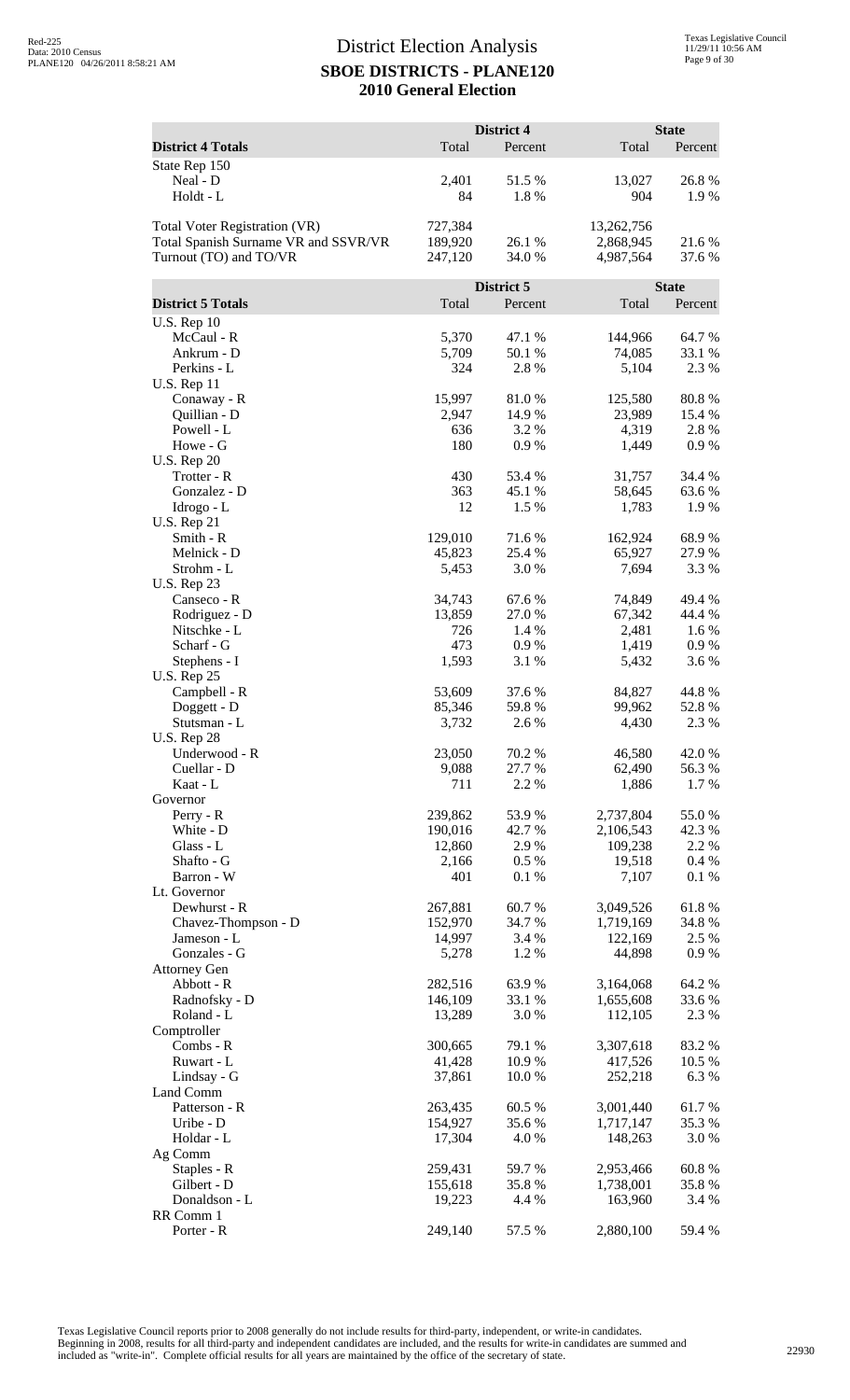|                                   |                    | District 5       |                        | <b>State</b>     |
|-----------------------------------|--------------------|------------------|------------------------|------------------|
| <b>District 5 Totals</b>          | Total              | Percent          | Total                  | Percent          |
| RR Comm 1<br>Weems - D            | 158,486            | 36.6%            | 1,756,749              | 36.2%            |
| Gary - L                          | 16,510             | 3.8%             | 138,962                | 2.9%             |
| Browning - G                      | 9,436              | 2.2 %            | 72,264                 | 1.5 %            |
| Sup Ct 3                          |                    |                  |                        |                  |
| Lehrmann - R<br>Sharp - D         | 257,881<br>159,872 | 59.3%<br>36.8%   | 2,907,554<br>1,809,169 | 59.9%<br>37.3 %  |
| Strange - L                       | 16,971             | 3.9%             | 138,851                | 2.9 %            |
| Sup Ct 5                          |                    |                  |                        |                  |
| Green - R                         | 255,430            | 59.0 %           | 2,903,018              | 60.0%            |
| Moody - D<br>Oxford - L           | 159,945<br>17,527  | 36.9%<br>4.0%    | 1,789,313<br>144,292   | 37.0%<br>3.0%    |
| Sup Ct 9                          |                    |                  |                        |                  |
| Guzman - R                        | 256,089            | 59.3 %           | 2,918,808              | 60.4%            |
| Bailey - D                        | 153,524            | 35.5 %           | 1,722,406              | 35.6 %           |
| Armstrong - L<br>CCA <sub>2</sub> | 22,578             | 5.2 %            | 195,206                | 4.0%             |
| Meyers - R                        | 283,599            | 78.5 %           | 3,189,607              | 82.3 %           |
| Stevens - L                       | 77,722             | 21.5 %           | 683,988                | 17.7 %           |
| CCA <sub>5</sub>                  |                    |                  |                        |                  |
| Johnson - R<br>Howard - L         | 287,683<br>75,293  | 79.3 %<br>20.7 % | 3,207,035<br>661,048   | 82.9%<br>17.1 %  |
| CCA <sub>6</sub>                  |                    |                  |                        |                  |
| Keasler - R                       | 254,095            | 59.2 %           | 2,905,789              | 60.5 %           |
| Hampton - D                       | 158,063            | 36.8%            | 1,759,085              | 36.6%            |
| Virasin - L<br>SBOE <sub>1</sub>  | 17,415             | 4.1 %            | 139,287                | 2.9%             |
| Garza - R                         | 13,606             | 79.4 %           | 112,000                | 51.2%            |
| Nunez - D                         | 3,521              | 20.6 %           | 106,844                | 48.8%            |
| SBOE <sub>3</sub>                 |                    |                  |                        |                  |
| Cunningham - R<br>$Soto - D$      | 13,507<br>7,463    | 62.0%<br>34.2 %  | 91,256<br>123,596      | 41.1 %<br>55.7%  |
| Higley - L                        | 766                | 3.5 %            | 6,604                  | 3.0%             |
| Parrish - W                       | 65                 | 0.3%             | 475                    | 0.2%             |
| SBOE 5                            |                    |                  |                        |                  |
| Mercer - R<br>Bell-Metereau - D   | 208,940<br>129,159 | 58.9%<br>36.4 %  | 262,699<br>160,233     | 59.3%<br>36.2%   |
| Loewe - L                         | 16,372             | 4.6 %            | 20,052                 | 4.5 %            |
| SBOE 10                           |                    |                  |                        |                  |
| Farney - R                        | 7,514              | 19.6%            | 255,846                | 55.9%            |
| Jennings - D<br>Dreespen - L      | 29,254<br>1,656    | 76.1 %<br>4.3 %  | 183,378<br>18,845      | 40.0 %<br>4.1 %  |
| SBOE 15                           |                    |                  |                        |                  |
| Craig - R                         | 1,463              | 89.6%            | 229,516                | 89.0%            |
| Pekowski - L                      | 169                | 10.4 %           | 28,224                 | 11.0 %           |
| State Sen 14<br>Serafine - R      | 21,124             | 25.8%            | 68,100                 | 35.7%            |
| Watson - D                        | 57,868             | 70.7%            | 115,949                | 60.7%            |
| Phillips - L                      | 2,844              | 3.5 %            | 6,884                  | 3.6 %            |
| State Sen 18                      |                    |                  |                        |                  |
| Hegar - R<br>Olney - D            | 4,539<br>3,413     | 57.1 %<br>42.9 % | 146,057<br>61,334      | 70.4 %<br>29.6 % |
| State Sen 19                      |                    |                  |                        |                  |
| Bowen - R                         | 7,600              | 65.3%            | 53,020                 | 45.1 %           |
| Uresti - D<br>Baker - L           | 3,758<br>288       | 32.3 %<br>2.5 %  | 61,321<br>3,269        | 52.1 %<br>2.8%   |
| State Sen 25                      |                    |                  |                        |                  |
| Wentworth - R                     | 189,910            | 82.3 %           | 192,965                | 82.2%            |
| Thomas - L                        | 40,068             | 17.4 %           | 40,972                 | 17.4 %           |
| Anderson - W<br>State Rep 44      | 854                | 0.4%             | 885                    | 0.4 %            |
| Kuempel - R                       | 24,284             | 100.0%           | 37,037                 | 100.0%           |
| State Rep 45                      |                    |                  |                        |                  |
| Isaac - R                         | 27,715             | 53.9%            | 27,715                 | 53.9%            |
| Rose - D<br>State Rep 46          | 23,691             | 46.1 %           | 23,691                 | 46.1 %           |
| Dukes - D                         | 11,972             | 89.5 %           | 18,430                 | 84.2 %           |
| Emery - L                         | 1,404              | 10.5 %           | 3,462                  | 15.8%            |
| State Rep 47                      |                    |                  |                        |                  |
| Workman - R<br>Bolton - D         | 20,991<br>23,885   | 44.8%<br>51.0%   | 29,873<br>27,773       | 49.7%<br>46.2 %  |
| Bailey - L                        | 2,002              | 4.3 %            | 2,485                  | 4.1 %            |
| State Rep 48                      |                    |                  |                        |                  |
| Neil - R                          | 7,935              | 46.3%            | 25,010                 | 48.5 %           |
| Howard - D                        | 8,791              | 51.3%            | 25,026                 | 48.5 %           |

Texas Legislative Council reports prior to 2008 generally do not include results for third-party, independent, or write-in candidates.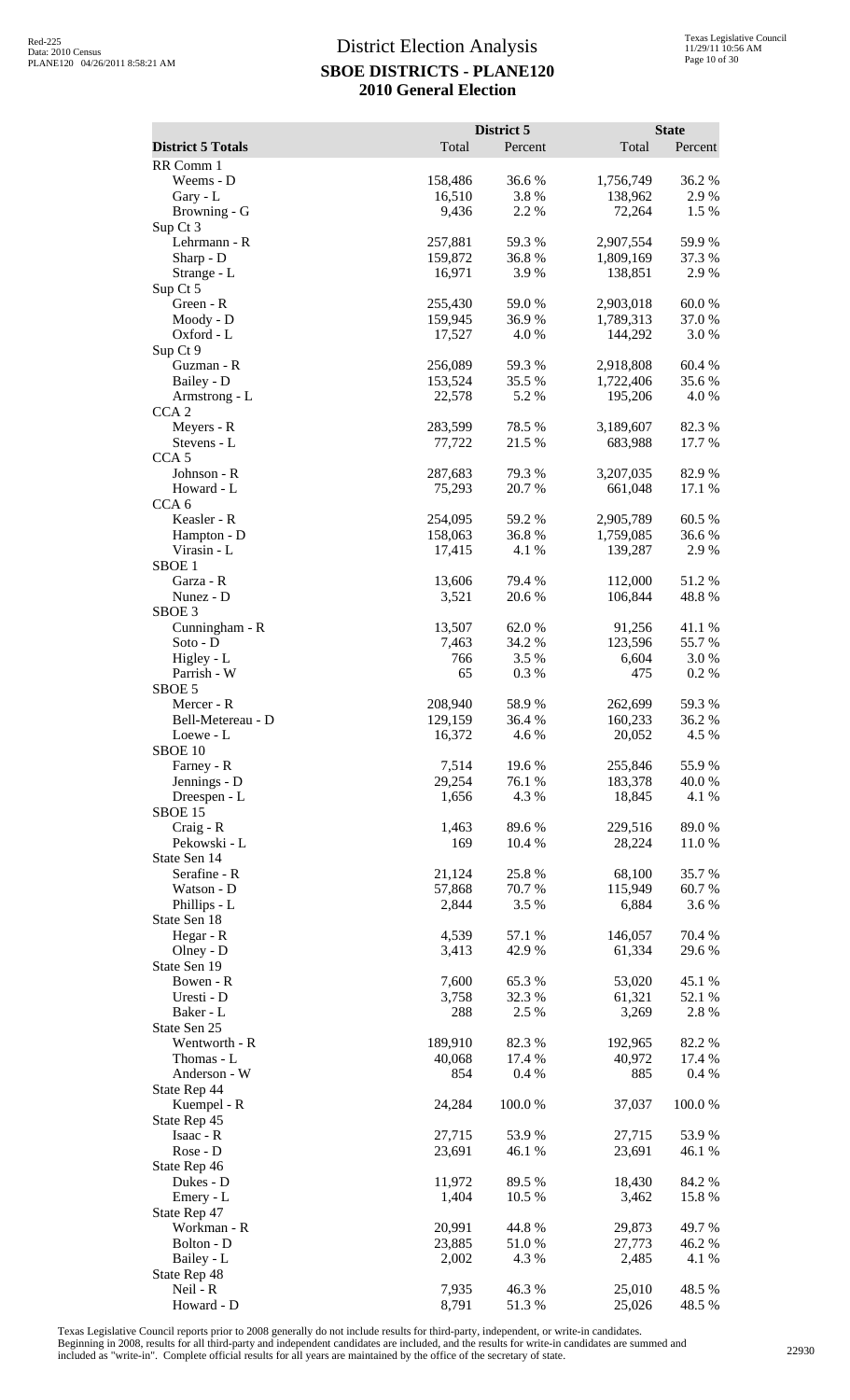|                                      | District 5                 |         |            | <b>State</b> |  |
|--------------------------------------|----------------------------|---------|------------|--------------|--|
| <b>District 5 Totals</b>             | Total                      | Percent | Total      | Percent      |  |
| State Rep 48                         |                            |         |            |              |  |
| Easton - L                           | 418                        | 2.4 %   | 1,518      | 2.9%         |  |
| State Rep 49                         |                            |         |            |              |  |
| Naishtat - D                         | 23,935                     | 85.4 %  | 30,423     | 85.3%        |  |
| Kleffman - L                         | 4,077                      | 14.6 %  | 5,249      | 14.7 %       |  |
| State Rep 51                         |                            |         |            |              |  |
| Jackson - R                          | 3,412                      | 20.0%   | 3,412      | 20.0%        |  |
|                                      | 12,981                     | 75.9%   | 12,981     | 75.9%        |  |
| Rodriguez - D                        |                            |         |            |              |  |
| DiBianca - L                         | 701                        | 4.1 %   | 701        | 4.1 %        |  |
| State Rep 53                         |                            |         |            |              |  |
| Hilderbran - R                       | 21,986                     | 89.7%   | 36,422     | 89.9%        |  |
| Holk - L                             | 2,535                      | 10.3 %  | 4,093      | 10.1 %       |  |
| State Rep 73                         |                            |         |            |              |  |
| Miller - R                           | 44,543                     | 85.4 %  | 49,846     | 85.5 %       |  |
| Nowotny - L                          | 7,608                      | 14.6 %  | 8,446      | 14.5 %       |  |
| State Rep 117                        |                            |         |            |              |  |
| Garza - R                            | 5,722                      | 62.8%   | 14,705     | 51.9%        |  |
| Leibowitz - D                        | 3,386                      | 37.2 %  | 13,635     | 48.1 %       |  |
| State Rep 118                        |                            |         |            |              |  |
| Farias - D                           | 4,830                      | 100.0%  | 13,824     | 100.0%       |  |
| State Rep 119                        |                            |         |            |              |  |
| Holdman - R                          | 5,109                      | 61.2%   | 8,422      | 38.6%        |  |
| Gutierrez - D                        | 3,239                      | 38.8%   | 13,390     | 61.4 %       |  |
| State Rep 120                        |                            |         |            |              |  |
| McClendon - D                        | 392                        | 100.0%  | 14,700     | 100.0%       |  |
| State Rep 121                        |                            |         |            |              |  |
| Straus - R                           | 29,676                     | 100.0%  | 32,713     | 100.0%       |  |
| State Rep 122                        |                            |         |            |              |  |
| Larson - R                           | 56,243                     | 77.5 %  | 56,702     | 77.4 %       |  |
| Ali - D                              | 16,283                     | 22.5 %  | 16,576     | 22.6 %       |  |
| State Rep 123                        |                            |         |            |              |  |
| Villarreal - D                       | 2,082                      | 100.0%  | 14,454     | 100.0%       |  |
| State Rep 125                        |                            |         |            |              |  |
| Castro - D                           | 2,633                      | 70.4 %  | 16,590     | 78.5 %       |  |
| Blunt - L                            | 1,108                      | 29.6 %  | 4,545      | 21.5 %       |  |
|                                      |                            |         |            |              |  |
| <b>Total Voter Registration (VR)</b> | 1,049,581                  |         | 13,262,756 |              |  |
| Total Spanish Surname VR and SSVR/VR | 202,837                    | 19.3 %  | 2,868,945  | 21.6 %       |  |
| Turnout (TO) and TO/VR               | 445,554                    | 42.5 %  | 4,987,564  | 37.6 %       |  |
|                                      |                            |         |            |              |  |
|                                      | District 6<br><b>State</b> |         |            |              |  |
|                                      |                            |         |            |              |  |
| <b>District 6 Totals</b>             | Total                      | Percent | Total      | Percent      |  |
| $U.S.$ Rep $2$                       |                            |         |            |              |  |
| $Poe - R$                            | 25,483                     | 89.5 %  | 130,013    | 88.6%        |  |
| Smith - L                            | 2,986                      | 10.5 %  | 16,711     | 11.4 %       |  |
| U.S. Rep 7                           |                            |         |            |              |  |

| U.S. Rep 2          |         |         |           |         |
|---------------------|---------|---------|-----------|---------|
| $Poe - R$           | 25,483  | 89.5 %  | 130,013   | 88.6%   |
| $Smith - L$         | 2,986   | 10.5 %  | 16,711    | 11.4 %  |
| U.S. Rep $7$        |         |         |           |         |
| Culberson - R       | 141,242 | 81.6 %  | 143,655   | 81.4%   |
| Townsend - L        | 30,846  | 17.8 %  | 31,704    | 18.0%   |
| Squiers - W         | 987     | 0.6 %   | 1,019     | 0.6 %   |
| U.S. Rep 9          |         |         |           |         |
| Mueller - R         | 12,368  | 37.4 %  | 24,201    | 22.9 %  |
| Green - D           | 20,016  | 60.6 %  | 80,107    | 75.7 %  |
| Hope - L            | 652     | 2.0 %   | 1,459     | 1.4 %   |
| <b>U.S. Rep 10</b>  |         |         |           |         |
| McCaul - R          | 64,336  | 80.6%   | 144,966   | 64.7%   |
| Ankrum - D          | 14,333  | 18.0%   | 74,085    | 33.1 %  |
| Perkins - L         | 1,157   | 1.4 %   | 5,104     | 2.3 %   |
| <b>U.S. Rep 18</b>  |         |         |           |         |
| Faulk - R           | 15,312  | 49.4 %  | 33,067    | 27.3 %  |
| Jackson Lee - D     | 14,513  | 46.8%   | 85,108    | 70.2 %  |
| Taylor - L          | 1,169   | 3.8%    | 3,118     | 2.6 %   |
| Meyer - W           | 14      | 0.0 %   | 28        | 0.0 %   |
| Governor            |         |         |           |         |
| Perry - R           | 218,715 | 56.9%   | 2,737,804 | 55.0%   |
| White - D           | 158,988 | 41.4 %  | 2,106,543 | 42.3 %  |
| Glass - $L$         | 5,419   | 1.4 %   | 109,238   | 2.2 %   |
| Shafto - G          | 986     | $0.3\%$ | 19,518    | $0.4\%$ |
| Barron - W          | 54      | 0.0 %   | 7,107     | 0.1%    |
| Lt. Governor        |         |         |           |         |
| Dewhurst - R        | 251,343 | 66.1 %  | 3,049,526 | 61.8%   |
| Chavez-Thompson - D | 118,264 | 31.1 %  | 1,719,169 | 34.8%   |
| Jameson - L         | 7,782   | 2.0 %   | 122,169   | 2.5 %   |
| Gonzales - G        | 3,046   | 0.8%    | 44,898    | 0.9%    |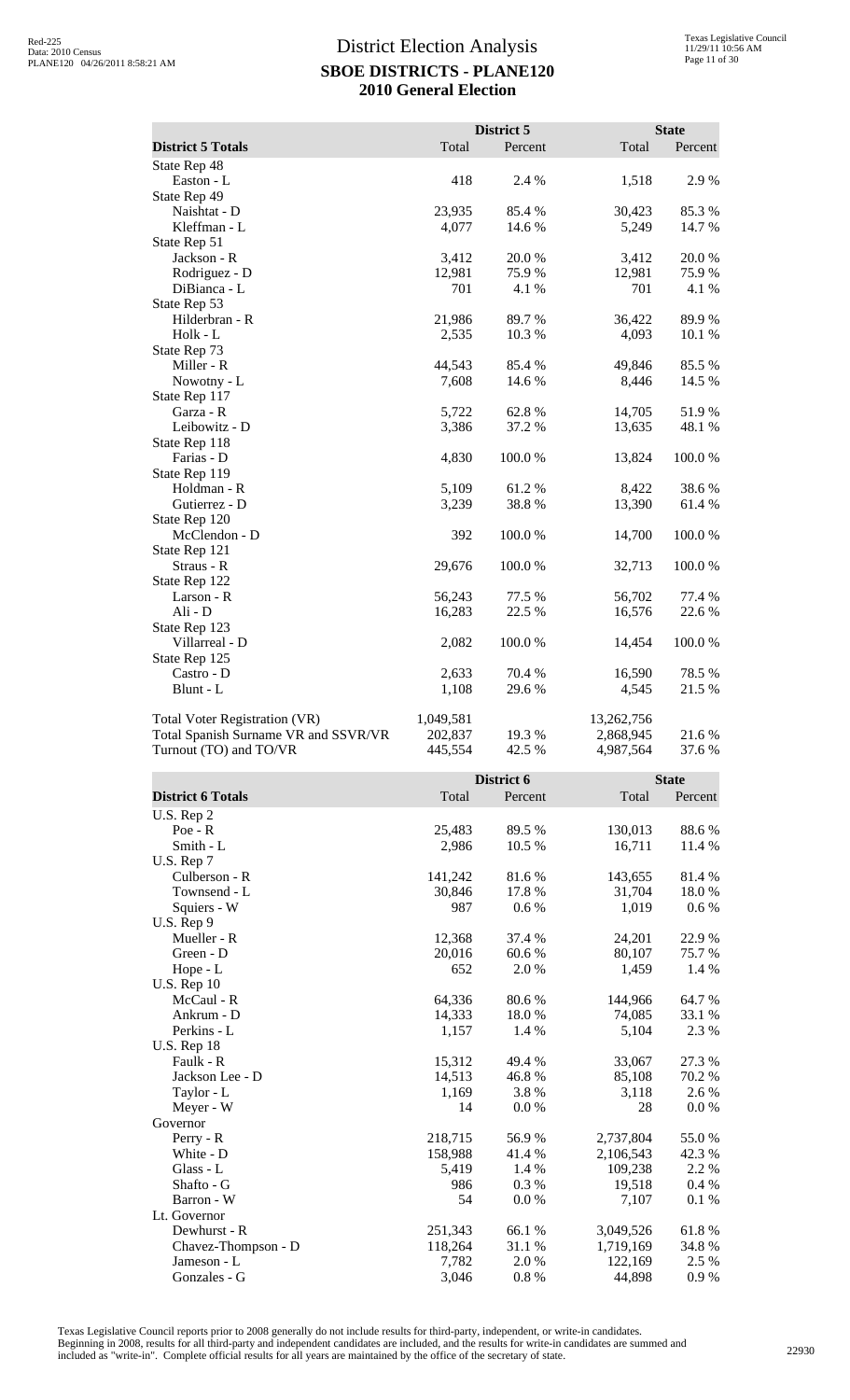|                                   |                    | District 6       |                        | <b>State</b>    |
|-----------------------------------|--------------------|------------------|------------------------|-----------------|
| <b>District 6 Totals</b>          | Total              | Percent          | Total                  | Percent         |
| <b>Attorney Gen</b><br>Abbott - R | 258,098            | 67.8%            | 3,164,068              | 64.2 %          |
| Radnofsky - D                     | 115,647            | 30.4 %           | 1,655,608              | 33.6%           |
| Roland - L                        | 6,660              | 1.8%             | 112,105                | 2.3 %           |
| Comptroller<br>Combs - R          | 270,085            | 84.2 %           |                        |                 |
| Ruwart - L                        | 27,904             | 8.7%             | 3,307,618<br>417,526   | 83.2%<br>10.5 % |
| Lindsay - G                       | 22,938             | 7.1 %            | 252,218                | 6.3%            |
| Land Comm                         |                    |                  |                        |                 |
| Patterson - R<br>Uribe - D        | 250,294<br>115,911 | 66.7%<br>30.9 %  | 3,001,440<br>1,717,147 | 61.7%<br>35.3%  |
| Holdar - L                        | 9,130              | 2.4 %            | 148,263                | 3.0%            |
| Ag Comm                           |                    |                  |                        |                 |
| Staples - R                       | 245,971            | 65.9%            | 2,953,466              | 60.8%           |
| Gilbert - D<br>Donaldson - L      | 117,960<br>9,279   | 31.6%<br>2.5 %   | 1,738,001              | 35.8%<br>3.4 %  |
| RR Comm 1                         |                    |                  | 163,960                |                 |
| Porter - R                        | 238,138            | 63.7%            | 2,880,100              | 59.4 %          |
| Weems - D                         | 123,300            | 33.0%            | 1,756,749              | 36.2 %          |
| Gary - L<br>Browning - G          | 7,494<br>4,859     | 2.0 %<br>1.3%    | 138,962<br>72,264      | 2.9 %<br>1.5 %  |
| Sup Ct 3                          |                    |                  |                        |                 |
| Lehrmann - R                      | 244,534            | 65.4 %           | 2,907,554              | 59.9%           |
| Sharp - D                         | 121,677            | 32.5 %           | 1,809,169              | 37.3 %          |
| Strange - L<br>Sup Ct 5           | 7,684              | 2.1 %            | 138,851                | 2.9%            |
| Green - R                         | 240,610            | 64.5 %           | 2,903,018              | 60.0%           |
| Moody - D                         | 124,295            | 33.3 %           | 1,789,313              | 37.0 %          |
| Oxford - L                        | 7,890              | 2.1 %            | 144,292                | 3.0%            |
| Sup Ct 9<br>Guzman - R            | 249,598            | 66.9%            | 2,918,808              | 60.4%           |
| Bailey - D                        | 113,760            | 30.5 %           | 1,722,406              | 35.6 %          |
| Armstrong - L                     | 9,766              | 2.6 %            | 195,206                | 4.0 %           |
| CCA <sub>2</sub>                  |                    |                  |                        |                 |
| Meyers - R<br>Stevens - L         | 263,544<br>48,207  | 84.5 %<br>15.5 % | 3,189,607<br>683,988   | 82.3%<br>17.7 % |
| CCA <sub>5</sub>                  |                    |                  |                        |                 |
| Johnson - R                       | 264,072            | 85.0%            | 3,207,035              | 82.9%           |
| Howard - L                        | 46,601             | 15.0 %           | 661,048                | 17.1 %          |
| CCA <sub>6</sub><br>Keasler - R   | 244,861            | 66.3%            | 2,905,789              | 60.5 %          |
| Hampton - D                       | 116,695            | 31.6%            | 1,759,085              | 36.6 %          |
| Virasin - L                       | 7,783              | 2.1 %            | 139,287                | 2.9 %           |
| SBOE <sub>4</sub>                 |                    |                  |                        |                 |
| Allen - D<br>State Sen 7          | 4,157              | 100.0%           | 175,872                | 100.0%          |
| Patrick - R                       | 162,292            | 87.1 %           | 184,704                | 86.4%           |
| Coughran - L                      | 24,130             | 12.9%            | 29,048                 | 13.6 %          |
| State Sen 13<br>Mauldin - R       | 17,114             | 46.1 %           | 31,596                 | 21.8%           |
| Ellis - D                         | 19,980             | 53.9%            | 113,155                | 78.2 %          |
| State Sen 15                      |                    |                  |                        |                 |
| Walker - R                        | 21,186             | 54.3 %           | 52,959                 | 40.7%           |
| Whitmire - D<br>State Sen 17      | 17,865             | 45.7 %           | 77,096                 | 59.3%           |
| Huffman - R                       | 51,078             | 82.5 %           | 112,595                | 83.2 %          |
| Kurtz - L                         | 10,843             | 17.5 %           | 22,802                 | 16.8%           |
| State Rep 126                     |                    |                  |                        |                 |
| Harless - R<br>McKinney - D       | 23,947<br>7,438    | 76.3%<br>23.7 %  | 25,534<br>11,938       | 68.1 %<br>31.9% |
| State Rep 130                     |                    |                  |                        |                 |
| Fletcher - R                      | 49,231             | 88.9%            | 50,389                 | 88.9%           |
| Spencer - L                       | 6,157              | 11.1 %           | 6,275                  | 11.1 %          |
| State Rep 132<br>Callegari - R    | 15,873             | 72.1 %           | 30,828                 | 66.2%           |
| Mintz - D                         | 5,678              | 25.8%            | 14,764                 | 31.7 %          |
| Ryan - L                          | 458                | 2.1 %            | 985                    | 2.1 %           |
| State Rep 133                     |                    |                  |                        |                 |
| Murphy - R<br>Thibaut - D         | 14,842<br>10,580   | 57.6%<br>41.1 %  | 15,120<br>11,403       | 56.3%<br>42.4 % |
| Montestruc - L                    | 342                | 1.3%             | 349                    | 1.3 %           |
| State Rep 134                     |                    |                  |                        |                 |
| Davis - R<br>Cohen - D            | 25,622<br>24,858   | 50.8%<br>49.2%   | 25,955<br>25,254       | 50.7%<br>49.3%  |
|                                   |                    |                  |                        |                 |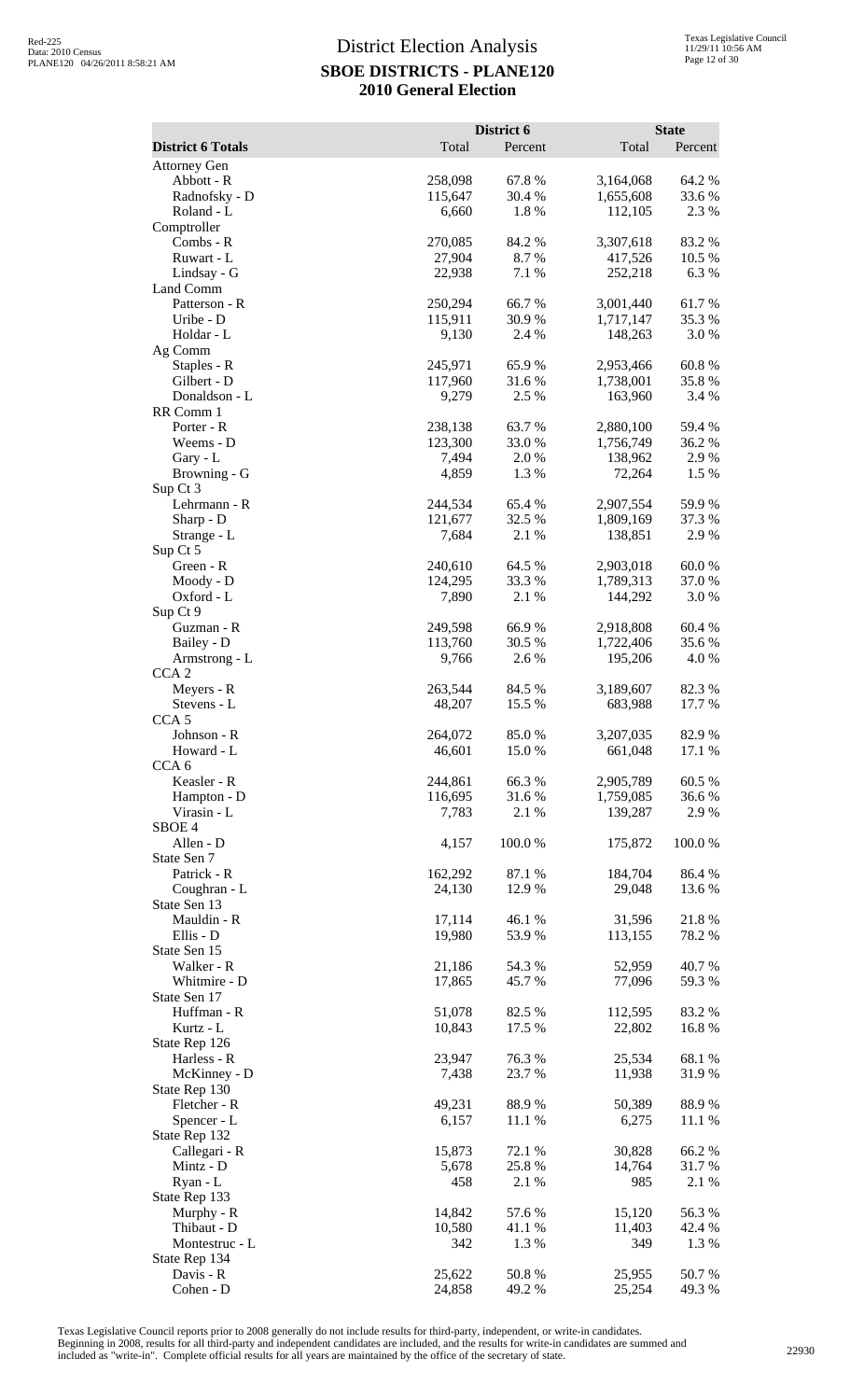|                                      |         | District 6 |            | <b>State</b> |
|--------------------------------------|---------|------------|------------|--------------|
| <b>District 6 Totals</b>             | Total   | Percent    | Total      | Percent      |
| State Rep 135                        |         |            |            |              |
| Elkins - R                           | 21,924  | 100.0%     | 22,390     | 100.0%       |
| State Rep 136                        |         |            |            |              |
| Woolley - R                          | 33,130  | 88.6%      | 33,130     | 88.6%        |
| LaFleur - L                          | 4,270   | 11.4 %     | 4,270      | 11.4 %       |
| State Rep 137                        |         |            |            |              |
| Spivey - R                           | 4,325   | 41.3%      | 4,325      | 41.3%        |
| Hochberg - D                         | 6,151   | 58.7 %     | 6,151      | 58.7%        |
| State Rep 138                        |         |            |            |              |
| Bohac - R                            | 9,822   | 63.4 %     | 17,002     | 62.6%        |
| Camarena - D                         | 5,319   | 34.3 %     | 9,646      | 35.5 %       |
| Hamner - L                           | 350     | 2.3 %      | 532        | 2.0%         |
| State Rep 139                        |         |            |            |              |
| Turner - D                           | 277     | 100.0%     | 20,842     | 100.0%       |
| State Rep 146                        |         |            |            |              |
| Miles - D                            | 4,138   | 100.0%     | 25,098     | 100.0%       |
| State Rep 147                        |         |            |            |              |
| Coleman - D                          | 3,070   | 100.0%     | 22,312     | 100.0%       |
| State Rep 148                        |         |            |            |              |
| Herrera - R                          | 8,269   | 43.8%      | 9,790      | 41.3%        |
| Farrar - D                           | 10,631  | 56.2 %     | 13,903     | 58.7 %       |
| State Rep 149                        |         |            |            |              |
| O'Connor - R                         | 12,775  | 50.5 %     | 14,304     | 47.8%        |
| $Vo - D$                             | 12,540  | 49.5 %     | 15,641     | 52.2 %       |
| State Rep 150                        |         |            |            |              |
| Riddle - R                           | 24,410  | 77.1 %     | 34,607     | 71.3 %       |
| Neal - D                             | 6,703   | 21.2%      | 13,027     | 26.8%        |
| Holdt - L                            | 552     | 1.7 %      | 904        | 1.9%         |
|                                      |         |            |            |              |
| Total Voter Registration (VR)        | 841,531 |            | 13,262,756 |              |
| Total Spanish Surname VR and SSVR/VR | 113,998 | 13.5 %     | 2,868,945  | 21.6%        |
| Turnout (TO) and TO/VR               | 384,267 | 45.7 %     | 4,987,564  | 37.6%        |
|                                      |         |            |            |              |
|                                      |         | District 7 |            | <b>State</b> |
| <b>District 7 Totals</b>             | Total   | Percent    | Total      | Percent      |
| U.S. Rep 1                           |         |            |            |              |
| Gohmert - R                          | 4,393   | 86.2%      | 129,396    | 89.7 %       |
| Parkes - L                           | 705     | 13.8 %     | 14,811     | 10.3%        |
| U.S. Rep 2                           |         |            |            |              |
|                                      |         |            |            |              |
| Poe - R                              | 40,838  | 88.1 %     | 130,013    | 88.6%        |
| Smith - L                            | 5,515   | 11.9 %     | 16,711     | 11.4 %       |
| U.S. Rep 8                           |         |            |            |              |
| Brady - R                            | 43,219  | 77.4 %     | 161,406    | 79.5 %       |
| Hargett - D                          | 11,505  | 20.6 %     | 36,689     | 18.1 %       |
| West - L                             | 1,080   | 1.9%       | 4,968      | 2.4 %        |
| U.S. Rep 9                           |         |            |            |              |
| Mueller - R                          | 2,339   | 32.9%      | 24,201     | 22.9%        |
| Green - D                            | 4,673   | 65.7 %     | 80,107     | 75.7 %       |
| Hope - L                             | 105     | 1.5 %      | 1,459      | 1.4 %        |
| II $\mathbb{C}$ D <sub>on</sub> 14   |         |            |            |              |

| Green - D           | 4,673   | 65.7 % | 80,107    | 75.7 %  |
|---------------------|---------|--------|-----------|---------|
| Hope - L            | 105     | 1.5 %  | 1,459     | 1.4 %   |
| <b>U.S. Rep 14</b>  |         |        |           |         |
| Paul - R            | 101,143 | 76.0%  | 140,615   | 76.0 %  |
| Pruett - D          | 31,934  | 24.0%  | 44,423    | 24.0 %  |
| <b>U.S. Rep 22</b>  |         |        |           |         |
| $Olson - R$         | 83,931  | 66.9%  | 140,537   | 67.5 %  |
| Rogers - D          | 38,125  | 30.4 % | 62,082    | 29.8%   |
| Susman - L          | 3,274   | 2.6 %  | 5,538     | 2.7 %   |
| Williams - W        | 35      | 0.0 %  | 66        | $0.0\%$ |
| Governor            |         |        |           |         |
| $Perry - R$         | 238,602 | 59.5 % | 2,737,804 | 55.0%   |
| White - D           | 154,384 | 38.5 % | 2,106,543 | 42.3 %  |
| Glass - L           | 6,548   | 1.6 %  | 109,238   | 2.2 %   |
| Shafto - G          | 1,113   | 0.3 %  | 19,518    | 0.4 %   |
| Barron - W          | 297     | 0.1%   | 7,107     | 0.1 %   |
| Lt. Governor        |         |        |           |         |
| Dewhurst - R        | 263,003 | 66.2 % | 3,049,526 | 61.8%   |
| Chavez-Thompson - D | 123,714 | 31.2 % | 1,719,169 | 34.8%   |
| Jameson - L         | 7,980   | 2.0 %  | 122,169   | 2.5 %   |
| Gonzales - G        | 2,454   | 0.6 %  | 44,898    | 0.9 %   |
| <b>Attorney Gen</b> |         |        |           |         |
| Abbott - R          | 271,729 | 68.4 % | 3,164,068 | 64.2 %  |
| Radnofsky - D       | 118,112 | 29.7 % | 1,655,608 | 33.6 %  |
| Roland - L          | 7,306   | 1.8%   | 112,105   | 2.3 %   |
| Comptroller         |         |        |           |         |
| Combs - R           | 280,715 | 86.7 % | 3,307,618 | 83.2 %  |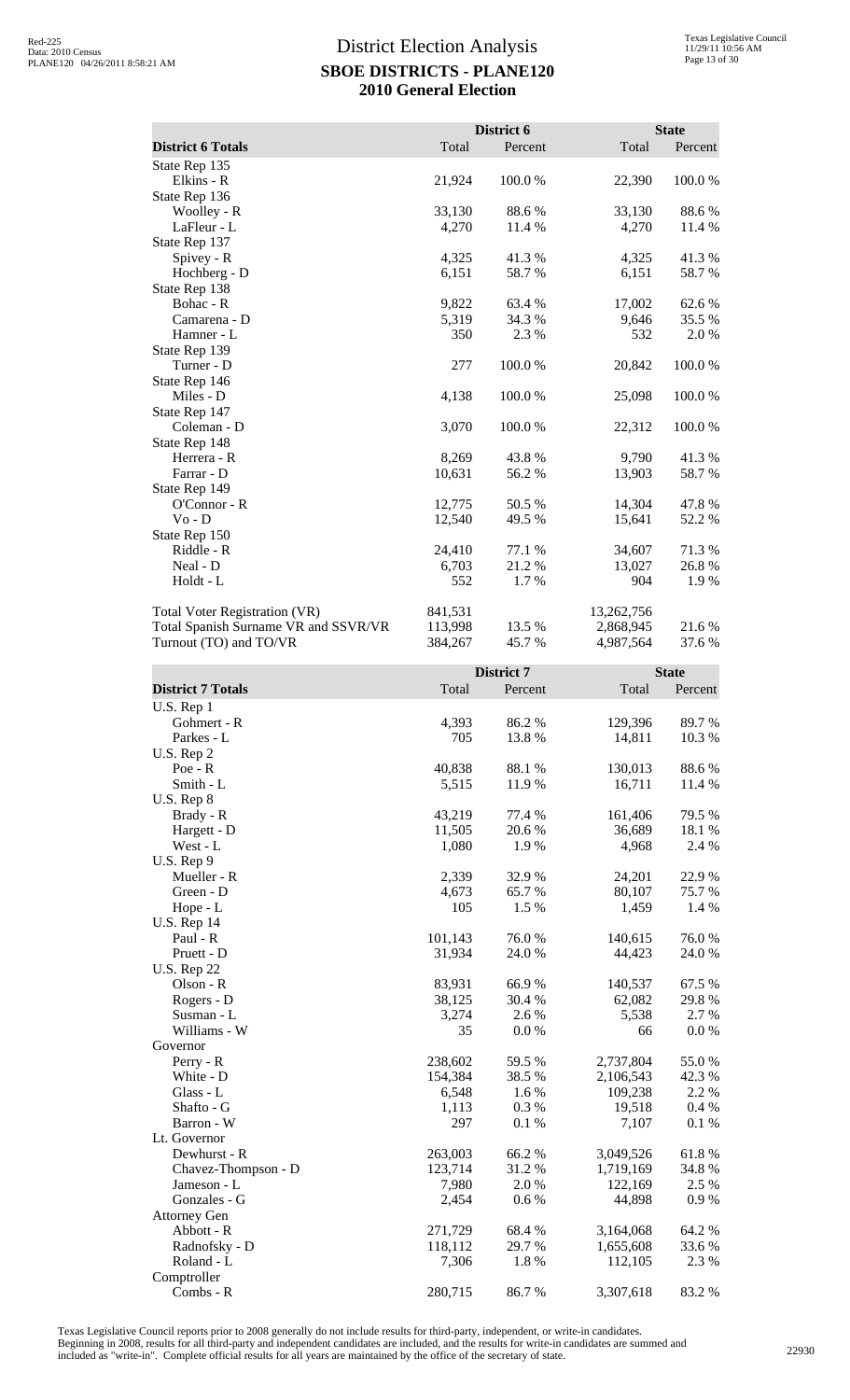|                                |                    | District 7       |                        | <b>State</b>     |
|--------------------------------|--------------------|------------------|------------------------|------------------|
| <b>District 7 Totals</b>       | Total              | Percent          | Total                  | Percent          |
| Comptroller<br>Ruwart - L      | 27,863             | 8.6%             | 417,526                | 10.5 %           |
| Lindsay - G                    | 15,379             | 4.7%             | 252,218                | 6.3%             |
| Land Comm<br>Patterson - R     | 262,908            | 66.9%            | 3,001,440              | 61.7 %           |
| Uribe - D                      | 120,269            | 30.6%            | 1,717,147              | 35.3%            |
| Holdar - L                     | 9,885              | 2.5 %            | 148,263                | 3.0%             |
| Ag Comm                        |                    |                  |                        |                  |
| Staples - R<br>Gilbert - D     | 256,868<br>124,663 | 65.5 %<br>31.8%  | 2,953,466<br>1,738,001 | 60.8%<br>35.8%   |
| Donaldson - L                  | 10,570             | 2.7 %            | 163,960                | 3.4 %            |
| RR Comm 1                      |                    |                  |                        |                  |
| Porter - R<br>Weems - D        | 251,282<br>126,258 | 64.2 %<br>32.3 % | 2,880,100<br>1,756,749 | 59.4 %<br>36.2 % |
| Gary - L                       | 9,220              | 2.4 %            | 138,962                | 2.9%             |
| Browning - G                   | 4,564              | 1.2%             | 72,264                 | 1.5 %            |
| Sup Ct 3<br>Lehrmann - R       | 249,456            | 63.6%            | 2,907,554              | 59.9%            |
| Sharp - D                      | 133,950            | 34.1 %           | 1,809,169              | 37.3 %           |
| Strange - L                    | 8,973              | 2.3 %            | 138,851                | 2.9%             |
| Sup Ct 5<br>Green - R          | 252,096            | 64.5 %           | 2,903,018              | 60.0%            |
| Moody - D                      | 128,799            | 33.0%            | 1,789,313              | 37.0%            |
| Oxford - L                     | 9,947              | 2.5 %            | 144,292                | 3.0%             |
| Sup Ct 9<br>Guzman - R         | 251,037            | 64.3 %           | 2,918,808              | 60.4%            |
| Bailey - D                     | 126,596            | 32.4 %           | 1,722,406              | 35.6%            |
| Armstrong - L                  | 13,015             | 3.3 %            | 195,206                | 4.0 %            |
| CCA <sub>2</sub>               |                    |                  |                        |                  |
| Meyers - R<br>Stevens - L      | 272,649<br>45,528  | 85.7 %<br>14.3 % | 3,189,607<br>683,988   | 82.3%<br>17.7 %  |
| CCA <sub>5</sub>               |                    |                  |                        |                  |
| Johnson - R                    | 275,684            | 86.5 %           | 3,207,035              | 82.9 %           |
| Howard - L<br>CCA <sub>6</sub> | 43,170             | 13.5 %           | 661,048                | 17.1 %           |
| Keasler - R                    | 252,717            | 65.0%            | 2,905,789              | 60.5 %           |
| Hampton - D                    | 127,165            | 32.7%            | 1,759,085              | 36.6%            |
| Virasin - L<br>SBOE 10         | 8,799              | 2.3 %            | 139,287                | 2.9%             |
| Farney - R                     | 82,099             | 65.1 %           | 255,846                | 55.9%            |
| Jennings - D                   | 40,897             | 32.4 %           | 183,378                | 40.0 %           |
| Dreespen - L<br>State Sen 3    | 3,190              | 2.5 %            | 18,845                 | 4.1 %            |
| Nichols - R                    | 28,260             | 86.9%            | 153,884                | 88.9%            |
| Scott - L                      | 4,252              | 13.1 %           | 19,207                 | 11.1 %           |
| State Sen 13<br>Mauldin - R    | 676                | 33.5 %           | 31,596                 | 21.8%            |
| Ellis - D                      | 1,344              | 66.5 %           | 113,155                | 78.2 %           |
| State Sen 17                   |                    |                  |                        |                  |
| Huffman - R<br>Kurtz - L       | 52,689<br>9,253    | 85.1 %<br>14.9%  | 112,595<br>22,802      | 83.2%<br>16.8%   |
| State Sen 18                   |                    |                  |                        |                  |
| Hegar - R                      | 46,272             | 69.1 %           | 146,057                | 70.4 %           |
| $O$ lney - $D$<br>State Rep 9  | 20,660             | 30.9%            | 61,334                 | 29.6 %           |
| Christian - R                  | 10,382             | 73.3 %           | 23,740                 | 72.1 %           |
| Franks - D                     | 3,776              | 26.7%            | 9,164                  | 27.9%            |
| State Rep 12<br>White - R      | 3,397              | 61.9%            | 20,956                 | 57.6%            |
| McReynolds - D                 | 2,093              | 38.1 %           | 15,405                 | 42.4 %           |
| State Rep 18                   |                    |                  |                        |                  |
| Otto - R<br>Blavier - L        | 12,814             | 89.9%            | 26,862                 | 89.6%            |
| State Rep 19                   | 1,436              | 10.1 %           | 3,128                  | 10.4 %           |
| Hamilton - R                   | 28,261             | 100.0%           | 28,261                 | 100.0%           |
| State Rep 21                   |                    |                  |                        |                  |
| Ritter - D<br>State Rep 22     | 19,432             | 100.0%           | 19,432                 | 100.0%           |
| Deshotel - D                   | 16,552             | 100.0%           | 16,552                 | 100.0%           |
| State Rep 23                   |                    |                  |                        |                  |
| Wilson - R<br>Eiland - D       | 15,530<br>17,622   | 46.8%<br>53.2 %  | 15,530<br>17,622       | 46.8%<br>53.2 %  |
| State Rep 24                   |                    |                  |                        |                  |
| Taylor - R                     | 39,188             | 88.7%            | 39,188                 | 88.7%            |
| Grace - L                      | 4,989              | 11.3 %           | 4,989                  | 11.3 %           |

Texas Legislative Council reports prior to 2008 generally do not include results for third-party, independent, or write-in candidates.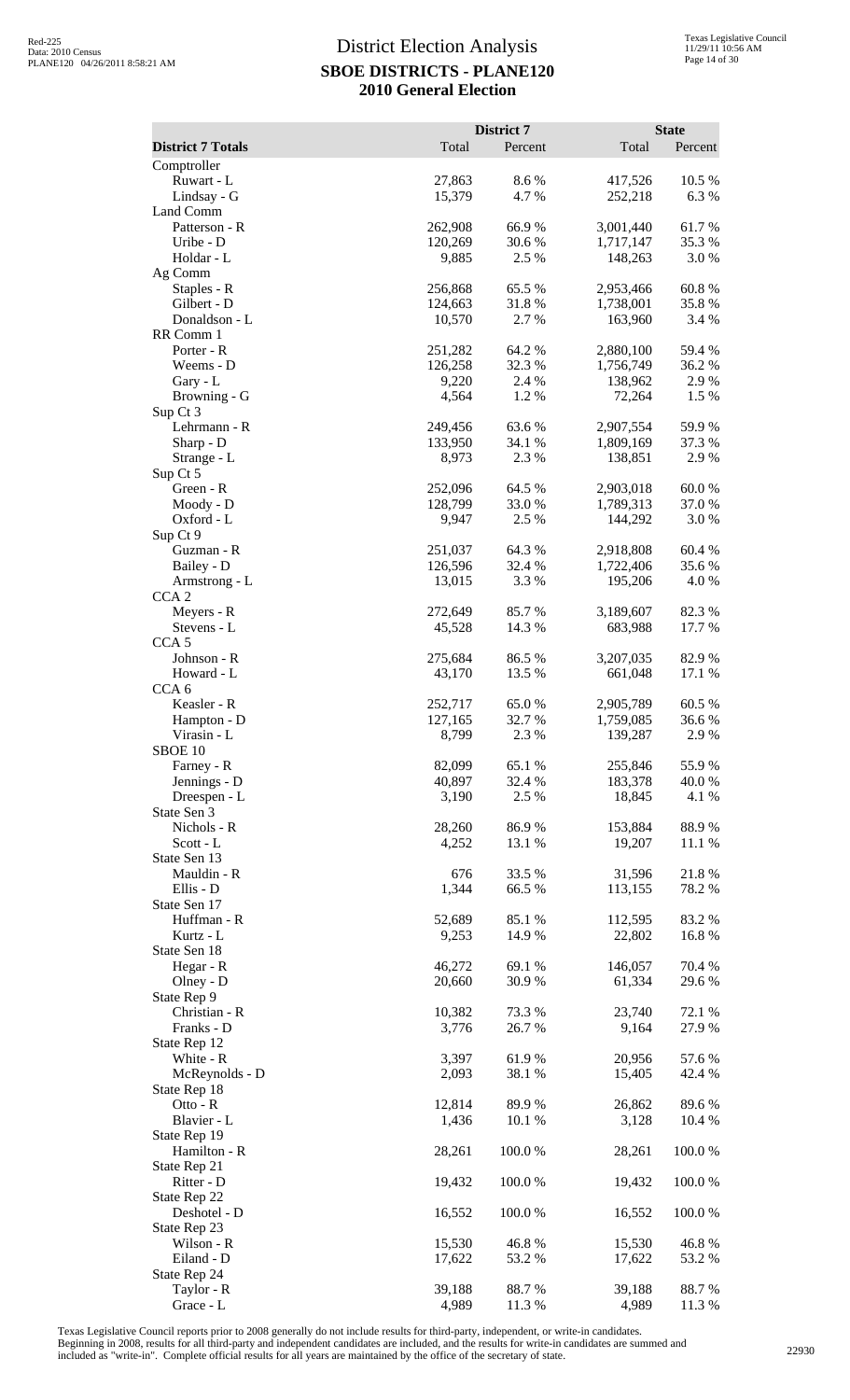|                                      |         | District 7 |            | <b>State</b> |
|--------------------------------------|---------|------------|------------|--------------|
| <b>District 7 Totals</b>             | Total   | Percent    | Total      | Percent      |
| State Rep 25                         |         |            |            |              |
| Bonnen - R                           | 25,368  | 100.0 %    | 25,368     | 100.0%       |
| State Rep 26                         |         |            |            |              |
| Howard - R                           | 29,598  | 64.8%      | 29,721     | 64.6 %       |
| Andrews - D                          | 15,134  | 33.2 %     | 15,344     | 33.4 %       |
| Roland - L                           | 919     | 2.0 %      | 922        | 2.0 %        |
| State Rep 27                         |         |            |            |              |
| Reynolds - D                         | 12,817  | 72.6 %     | 32,030     | 84.6 %       |
| Grayson - L                          | 4,840   | 27.4 %     | 5,812      | 15.4 %       |
| State Rep 28                         |         |            |            |              |
| Zerwas - R                           | 29,829  | 71.7 %     | 44,094     | 71.4 %       |
| Raasch - D                           | 11,751  | 28.3 %     | 17,628     | 28.6 %       |
| State Rep 29                         |         |            |            |              |
| Weber - R                            | 26,957  | 84.6 %     | 33,011     | 84.7 %       |
| Foreman - L                          | 4,902   | 15.4 %     | 5,969      | 15.3 %       |
| <b>Total Voter Registration (VR)</b> | 962,392 |            | 13,262,756 |              |
| Total Spanish Surname VR and SSVR/VR | 102,985 | 10.7 %     | 2,868,945  | 21.6 %       |
| Turnout (TO) and TO/VR               | 401,112 | 41.7 %     | 4,987,564  | 37.6 %       |

|                          |         | District 8 |                      | <b>State</b>   |
|--------------------------|---------|------------|----------------------|----------------|
| <b>District 8 Totals</b> | Total   | Percent    | Total                | Percent        |
| U.S. Rep 2               |         |            |                      |                |
| $Poe - R$                | 59,566  | 89.6%      | 130,013              | 88.6%          |
| Smith - L                | 6,897   | 10.4 %     | 16,711               | 11.4 %         |
| U.S. Rep 6               |         |            |                      |                |
| Barton - R               | 5,577   | 73.0%      | 107,139              | 65.9%          |
| Cozad - D                | 1,905   | 24.9%      | 50,717               | 31.2 %         |
| Severns - L              | 159     | 2.1 %      | 4,700                | 2.9%           |
| U.S. Rep 8               |         |            |                      |                |
| Brady - R                | 118,187 | 80.3%      | 161,406              | 79.5 %         |
| Hargett - D              | 25,184  | 17.1 %     | 36,689               | 18.1 %         |
| West - L                 | 3,888   | 2.6%       | 4,968                | 2.4 %          |
| <b>U.S. Rep 10</b>       |         |            |                      |                |
| McCaul - R               | 16,195  | 62.7%      | 144,966              | 64.7%          |
| Ankrum - D               | 9,221   | 35.7%      | 74,085               | 33.1 %         |
| Perkins - L              | 401     | 1.6%       | 5,104                | 2.3 %          |
| <b>U.S. Rep 17</b>       |         |            |                      |                |
| Flores - R               | 27,930  | 64.0%      | 106,626              | 61.8%          |
| Edwards - D              | 15,061  | 34.5 %     | 63,110               | 36.6%          |
| Kelly - L                | 671     | 1.5 %      | 2,807                | 1.6 %          |
| <b>U.S. Rep 22</b>       |         |            |                      |                |
| Olson - R                | 51,030  | 75.7%      | 140,537              | 67.5 %         |
| Rogers - D               | 14,628  | 21.7%      | 62,082               | 29.8%          |
| Susman - L               | 1,751   | 2.6 %      | 5,538                | 2.7 %          |
| Williams - W             | 25      | 0.0 %      | 66                   | $0.0\%$        |
| <b>U.S. Rep 29</b>       |         |            |                      |                |
| Morales - R              | 4,167   | 53.9 %     | 22,825               | 34.1 %         |
| Green - D                | 3,430   | 44.4 %     | 43,257               | 64.6 %         |
| Walters - L              | 135     | 1.7 %      | 866                  | 1.3 %          |
| Governor                 |         |            |                      |                |
| Perry - R                | 251,280 | 65.8%      | 2,737,804            | 55.0%          |
| White - D                | 122,070 | 32.0%      | 2,106,543            | 42.3 %         |
| Glass - L                | 7,281   | 1.9%       | 109,238              | 2.2 %          |
| Shafto - G               | 1,129   | 0.3%       | 19,518               | 0.4 %          |
| Barron - W               | 224     | 0.1%       | 7,107                | 0.1 %          |
| Lt. Governor             |         |            |                      |                |
| Dewhurst - R             | 278,412 | 73.5 %     | 3,049,526            | 61.8%          |
| Chavez-Thompson - D      | 89,547  | 23.6 %     | 1,719,169            | 34.8%          |
| Jameson - L              | 8,524   | 2.2 %      | 122,169              | 2.5 %          |
| Gonzales - G             | 2,441   | 0.6 %      | 44,898               | 0.9 %          |
| <b>Attorney Gen</b>      |         |            |                      |                |
| Abbott - R               | 285,763 | 75.5 %     | 3,164,068            | 64.2 %         |
| Radnofsky - D            | 85,173  | 22.5 %     | 1,655,608            | 33.6 %         |
| Roland - L               | 7,695   | 2.0%       | 112,105              | 2.3 %          |
| Comptroller              |         |            |                      |                |
| Combs - R                | 292,059 | 88.3%      | 3,307,618            | 83.2%          |
| Ruwart - L               | 23,751  | 7.2 %      | 417,526              | 10.5 %         |
|                          |         |            |                      |                |
| Lindsay - G<br>Land Comm | 15,052  | 4.5 %      | 252,218              | 6.3%           |
| Patterson - R            | 276,944 | 74.0%      | 3,001,440            | 61.7%          |
| Uribe - D                | 87,040  | 23.2 %     |                      |                |
| Holdar - L               | 10,423  | 2.8 %      | 1,717,147<br>148,263 | 35.3 %<br>3.0% |
|                          |         |            |                      |                |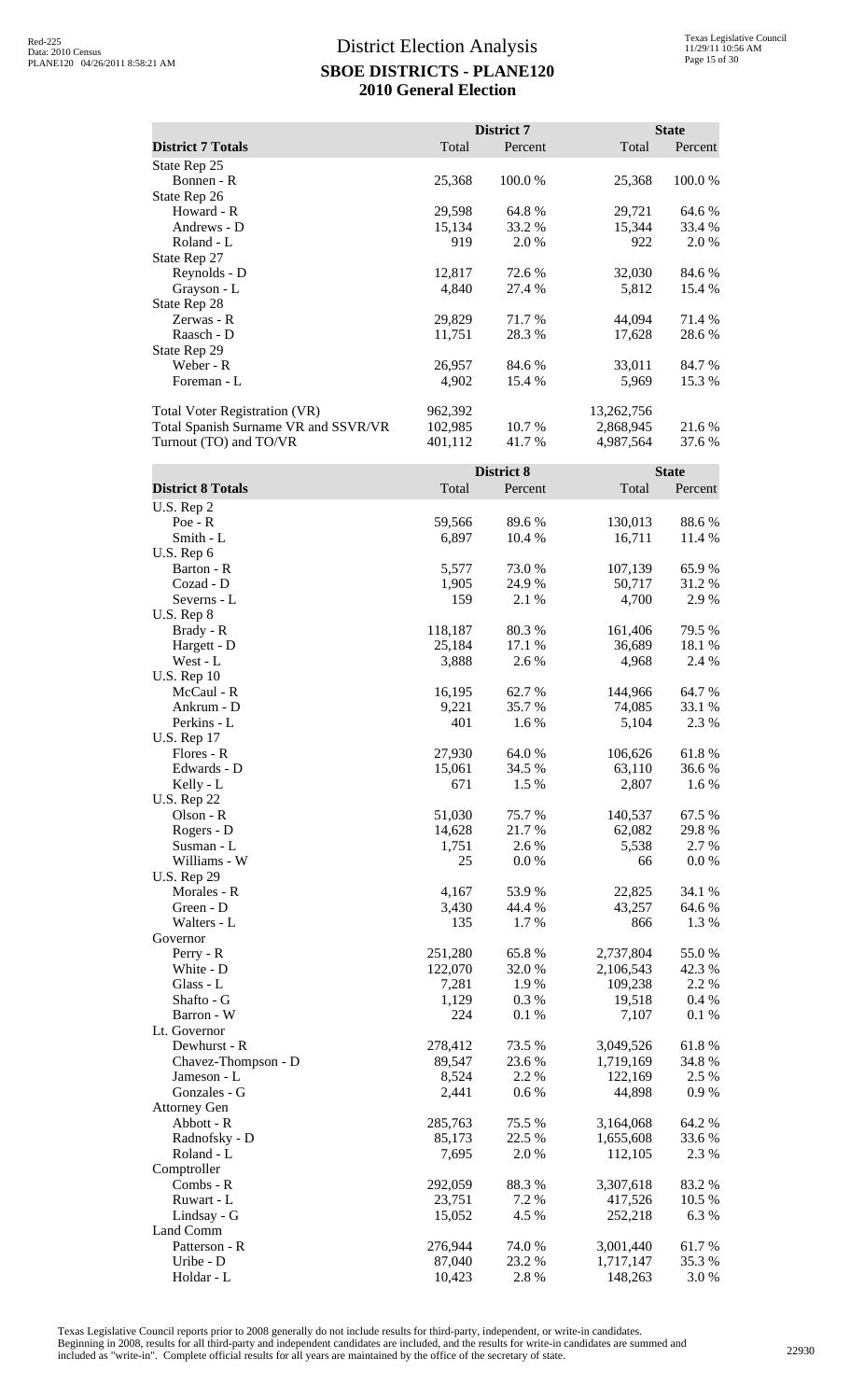|                                     | Total           | District 8      |                      | <b>State</b>    |
|-------------------------------------|-----------------|-----------------|----------------------|-----------------|
| <b>District 8 Totals</b><br>Ag Comm |                 | Percent         | Total                | Percent         |
| Staples - R                         | 274,243         | 73.4 %          | 2,953,466            | 60.8%           |
| Gilbert - D                         | 89,213          | 23.9%           | 1,738,001            | 35.8%           |
| Donaldson - L                       | 10,421          | 2.8%            | 163,960              | 3.4 %           |
| RR Comm 1                           |                 |                 |                      |                 |
| Porter - R                          | 267,430         | 71.7%           | 2,880,100            | 59.4 %          |
| Weems - D<br>Gary - L               | 91,871<br>9,160 | 24.6 %<br>2.5 % | 1,756,749<br>138,962 | 36.2 %<br>2.9%  |
| Browning - G                        | 4,575           | 1.2%            | 72,264               | 1.5 %           |
| Sup Ct 3                            |                 |                 |                      |                 |
| Lehrmann - R                        | 268,413         | 71.9%           | 2,907,554            | 59.9%           |
| Sharp - D                           | 95,354          | 25.6 %          | 1,809,169            | 37.3 %          |
| Strange - L                         | 9,422           | 2.5 %           | 138,851              | 2.9 %           |
| Sup Ct 5<br>Green - R               | 268,486         | 72.2 %          | 2,903,018            | 60.0%           |
| Moody - D                           | 93,959          | 25.3 %          | 1,789,313            | 37.0%           |
| Oxford - L                          | 9,600           | 2.6 %           | 144,292              | 3.0%            |
| Sup Ct 9                            |                 |                 |                      |                 |
| Guzman - R                          | 269,355         | 72.4 %          | 2,918,808            | 60.4%           |
| Bailey - D                          | 89,760          | 24.1 %          | 1,722,406            | 35.6%           |
| Armstrong - L                       | 12,962          | 3.5 %           | 195,206              | 4.0%            |
| CCA <sub>2</sub><br>Meyers - R      | 285,803         | 88.1 %          | 3,189,607            | 82.3 %          |
| Stevens - L                         | 38,480          | 11.9 %          | 683,988              | 17.7 %          |
| CCA <sub>5</sub>                    |                 |                 |                      |                 |
| Johnson - R                         | 286,287         | 88.4%           | 3,207,035            | 82.9%           |
| Howard - L                          | 37,421          | 11.6%           | 661,048              | 17.1 %          |
| CCA <sub>6</sub>                    |                 |                 |                      |                 |
| Keasler - R                         | 269,889         | 72.9 %          | 2,905,789            | 60.5 %          |
| Hampton - D<br>Virasin - L          | 90,642<br>9,455 | 24.5 %<br>2.6 % | 1,759,085<br>139,287 | 36.6%<br>2.9%   |
| SBOE <sub>4</sub>                   |                 |                 |                      |                 |
| Allen - D                           | 527             | 100.0%          | 175,872              | 100.0%          |
| SBOE 9                              |                 |                 |                      |                 |
| Ratliff - R                         | 43,438          | 81.7%           | 268,684              | 84.3%           |
| McGee - L                           | 6,492           | 12.2 %          | 35,468               | 11.1 %          |
| Cardwell - G                        | 3,247           | 6.1%            | 14,748               | 4.6 %           |
| State Sen 3<br>Nichols - R          | 55,038          | 90.6%           | 153,884              | 88.9%           |
| Scott - L                           | 5,714           | 9.4 %           | 19,207               | 11.1 %          |
| State Sen 5                         |                 |                 |                      |                 |
| Ogden - R                           | 49,754          | 74.5 %          | 145,167              | 71.3 %          |
| Wyman - D                           | 17,039          | 25.5 %          | 58,525               | 28.7%           |
| State Sen 7                         |                 |                 |                      |                 |
| Patrick - R<br>Coughran - L         | 18,802<br>3,758 | 83.3 %<br>16.7% | 184,704<br>29,048    | 86.4%<br>13.6 % |
| State Sen 15                        |                 |                 |                      |                 |
| Walker - R                          | 13,230          | 59.5 %          | 52,959               | 40.7%           |
| Whitmire - D                        | 9,019           | 40.5 %          | 77,096               | 59.3%           |
| State Sen 17                        |                 |                 |                      |                 |
| Huffman - R                         | 6,720           | 80.9%           | 112,595              | 83.2%           |
| Kurtz - L<br>State Rep 11           | 1,591           | 19.1 %          | 22,802               | 16.8%           |
| Hopson - R                          | 4,495           | 74.2 %          | 27,074               | 75.8%           |
| Hackney - D                         | 1,563           | 25.8%           | 8,635                | 24.2 %          |
| State Rep 12                        |                 |                 |                      |                 |
| White - R                           | 6,522           | 56.0%           | 20,956               | 57.6%           |
| McReynolds - D                      | 5,116           | 44.0%           | 15,405               | 42.4 %          |
| State Rep 13<br>Kolkhorst - R       | 15,475          |                 |                      | 100.0%          |
| State Rep 14                        |                 | 100.0%          | 31,739               |                 |
| Brown - R                           | 27,938          | 100.0%          | 27,938               | 100.0%          |
| State Rep 15                        |                 |                 |                      |                 |
| Eissler - R                         | 52,550          | 90.5 %          | 52,550               | 90.5 %          |
| Calkin - L                          | 5,546           | 9.5 %           | 5,546                | 9.5%            |
| State Rep 16                        |                 |                 |                      |                 |
| Creighton - R<br>State Rep 17       | 38,959          | 100.0%          | 38,959               | 100.0%          |
| Kleinschmidt - R                    | 825             | 46.4 %          | 28,237               | 65.1 %          |
| Jacobs - D                          | 921             | 51.8%           | 13,861               | 31.9%           |
| $Hill - L$                          | 32              | 1.8%            | 1,290                | 3.0%            |
| State Rep 18                        |                 |                 |                      |                 |
| Otto - R                            | 14,048          | 89.3%           | 26,862               | 89.6 %          |
| Blavier - L                         | 1,692           | 10.7%           | 3,128                | 10.4 %          |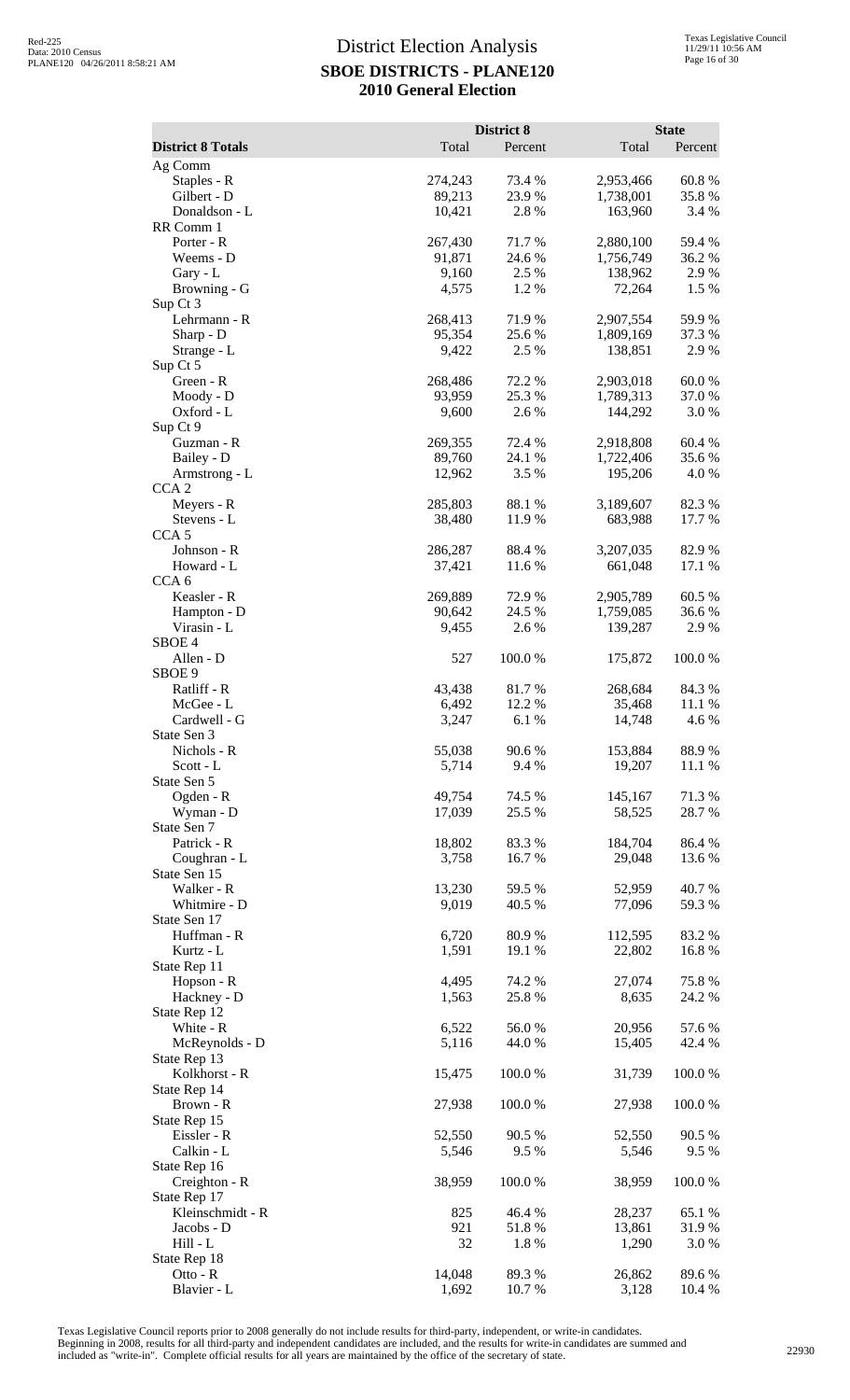|                                      |         | District 8 |            | <b>State</b> |
|--------------------------------------|---------|------------|------------|--------------|
| <b>District 8 Totals</b>             | Total   | Percent    | Total      | Percent      |
| State Rep 127                        |         |            |            |              |
| Huberty - R                          | 36,849  | 78.1 %     | 37,725     | 75.3 %       |
| Montemayor - D                       | 10,349  | 21.9 %     | 12,406     | 24.7 %       |
| State Rep 128                        |         |            |            |              |
| Smith - R                            | 21,131  | 100.0%     | 21,131     | 100.0%       |
| State Rep 129                        |         |            |            |              |
| Davis - R                            | 30,674  | 100.0%     | 31,526     | 100.0%       |
| State Rep 130                        |         |            |            |              |
| Fletcher - R                         | 1,158   | 90.8%      | 50,389     | 88.9%        |
| Spencer - L                          | 118     | 9.2%       | 6,275      | 11.1 %       |
| State Rep 132                        |         |            |            |              |
| Callegari - R                        | 14,955  | 60.9%      | 30,828     | 66.2%        |
| Mintz - D                            | 9,086   | 37.0%      | 14,764     | 31.7%        |
| Ryan - L                             | 527     | 2.1 %      | 985        | 2.1 %        |
| State Rep 141                        |         |            |            |              |
| Bunch - R                            | 1,672   | 62.3 %     | 6,078      | 23.7 %       |
| Thompson - D                         | 1,010   | 37.7 %     | 19,592     | 76.3%        |
| State Rep 142                        |         |            |            |              |
| Dutton - D                           | 1,301   | 100.0%     | 21,147     | 100.0%       |
| State Rep 143                        |         |            |            |              |
| Pena - R                             | 10      | 50.0%      | 3,438      | 31.7%        |
| Hernandez - D                        | 10      | 50.0%      | 7,409      | 68.3%        |
| State Rep 144                        |         |            |            |              |
| Legler - R                           | 12,539  | 65.1 %     | 15,425     | 59.5 %       |
| Molina - D                           | 6,294   | 32.7%      | 9,931      | 38.3%        |
| Messina - L                          | 258     | 1.3%       | 339        | 1.3%         |
| West - G                             | 184     | 1.0%       | 249        | $1.0%$       |
| State Rep 150                        |         |            |            |              |
| Riddle - R                           | 8,022   | 65.7%      | 34,607     | 71.3%        |
| Neal - D                             | 3,923   | 32.1 %     | 13,027     | 26.8%        |
| Holdt - L                            | 268     | 2.2 %      | 904        | 1.9%         |
| Total Voter Registration (VR)        | 881,561 |            | 13,262,756 |              |
| Total Spanish Surname VR and SSVR/VR | 102,499 | 11.6 %     | 2,868,945  | 21.6%        |
| Turnout (TO) and TO/VR               | 382,223 | 43.4 %     | 4,987,564  | 37.6 %       |

|                          |         | District 9 |           | <b>State</b> |  |
|--------------------------|---------|------------|-----------|--------------|--|
| <b>District 9 Totals</b> | Total   | Percent    | Total     | Percent      |  |
| U.S. Rep 1               |         |            |           |              |  |
| Gohmert - R              | 125,003 | 89.9%      | 129,396   | 89.7%        |  |
| Parkes - L               | 14,106  | 10.1 %     | 14,811    | 10.3 %       |  |
| U.S. Rep 4               |         |            |           |              |  |
| Hall - R                 | 104,393 | 73.2 %     | 136,330   | 73.2 %       |  |
| Hathcox - D              | 31,412  | 22.0%      | 40,970    | 22.0%        |  |
| Prindle - L              | 3,244   | 2.3 %      | 4,729     | 2.5 %        |  |
| Shepard - I              | 3,470   | 2.4 %      | 4,244     | 2.3 %        |  |
| U.S. Rep 5               |         |            |           |              |  |
| Hensarling - R           | 66,201  | 77.4 %     | 106,736   | 70.5 %       |  |
| Berry - D                | 17,558  | 20.5 %     | 41,645    | 27.5 %       |  |
| Ashby - L                | 1,738   | 2.0%       | 2,957     | 2.0%         |  |
| Governor                 |         |            |           |              |  |
| Perry - R                | 257,673 | 65.2%      | 2,737,804 | 55.0%        |  |
| White - D                | 126,572 | 32.0%      | 2,106,543 | 42.3 %       |  |
| Glass - L                | 8,874   | 2.2 %      | 109,238   | 2.2 %        |  |
| Shafto - G               | 1,684   | 0.4%       | 19,518    | 0.4 %        |  |
| Barron - W               | 554     | 0.1 %      | 7,107     | 0.1%         |  |
| Lt. Governor             |         |            |           |              |  |
| Dewhurst - R             | 288,538 | 73.6%      | 3,049,526 | 61.8%        |  |
| Chavez-Thompson - D      | 91,862  | 23.4 %     | 1,719,169 | 34.8%        |  |
| Jameson - L              | 9,478   | 2.4 %      | 122,169   | 2.5 %        |  |
| Gonzales - G             | 2,245   | 0.6%       | 44,898    | 0.9%         |  |
| <b>Attorney Gen</b>      |         |            |           |              |  |
| Abbott - R               | 293,939 | 75.1 %     | 3,164,068 | 64.2 %       |  |
| Radnofsky - D            | 89,045  | 22.7 %     | 1,655,608 | 33.6%        |  |
| Roland - L               | 8,613   | 2.2 %      | 112,105   | 2.3 %        |  |
| Comptroller              |         |            |           |              |  |
| Combs - R                | 299,668 | 88.8%      | 3,307,618 | 83.2%        |  |
| Ruwart - L               | 25,903  | 7.7 %      | 417,526   | 10.5 %       |  |
| Lindsay - G              | 11,784  | 3.5%       | 252,218   | 6.3%         |  |
| Land Comm                |         |            |           |              |  |
| Patterson - R            | 284,811 | 73.9%      | 3,001,440 | 61.7%        |  |
| Uribe - D                | 88,874  | 23.1 %     | 1,717,147 | 35.3%        |  |
| Holdar - L               | 11,573  | 3.0%       | 148,263   | 3.0%         |  |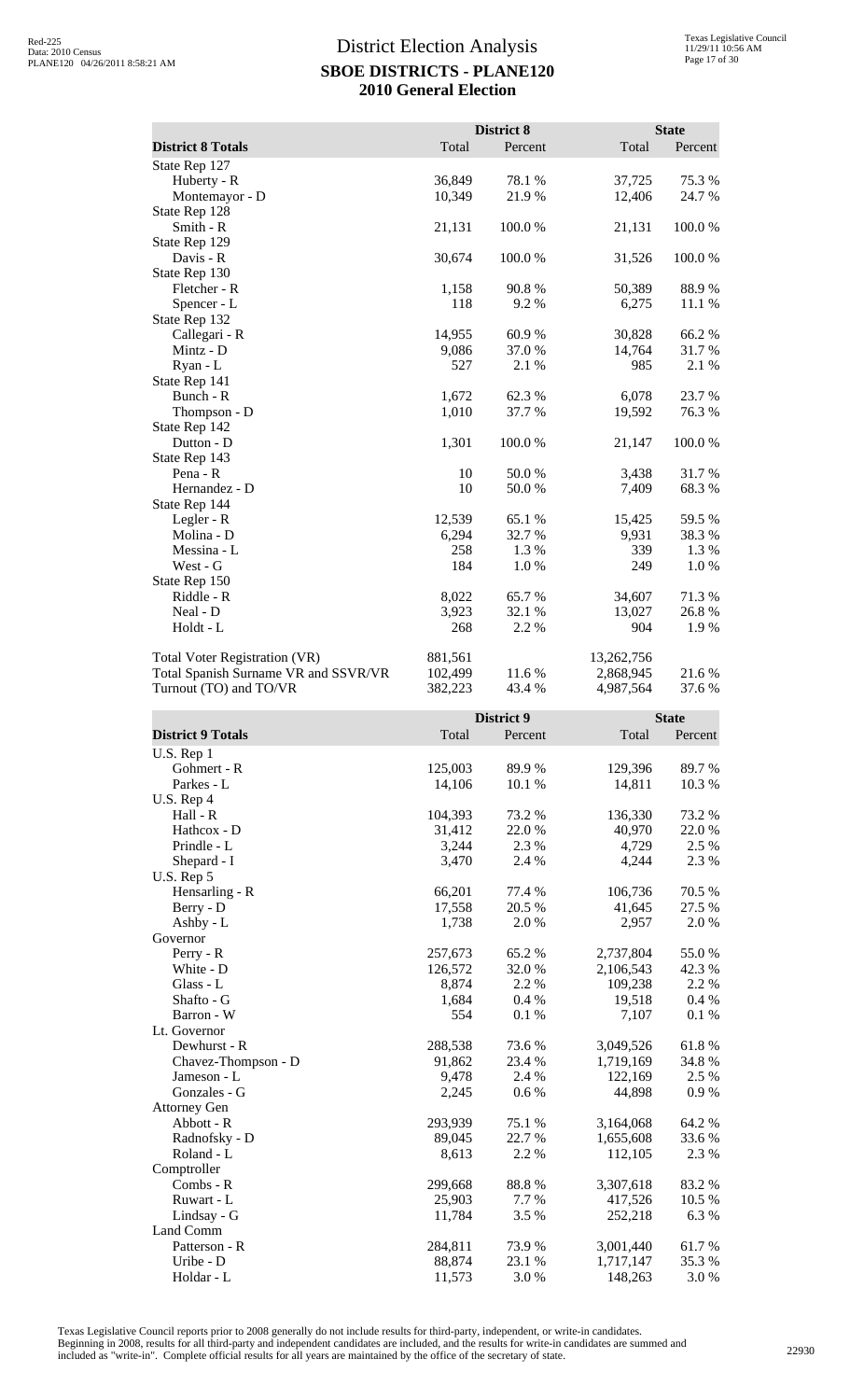|                                    |                  | District 9      |                  | <b>State</b>    |
|------------------------------------|------------------|-----------------|------------------|-----------------|
| <b>District 9 Totals</b>           | Total            | Percent         | Total            | Percent         |
| Ag Comm<br>Staples - R             | 281,979          | 72.7 %          | 2,953,466        | 60.8%           |
| Gilbert - D                        | 94,411           | 24.3 %          | 1,738,001        | 35.8%           |
| Donaldson - L                      | 11,446           | 3.0%            | 163,960          | 3.4 %           |
| RR Comm 1<br>Porter - R            | 272,399          | 70.8%           | 2,880,100        | 59.4 %          |
| Weems - D                          | 97,230           | 25.3 %          | 1,756,749        | 36.2 %          |
| Gary - L                           | 10,585           | 2.7%            | 138,962          | 2.9 %           |
| Browning - G<br>Sup Ct 3           | 4,779            | 1.2%            | 72,264           | 1.5 %           |
| Lehrmann - R                       | 269,685          | 70.1 %          | 2,907,554        | 59.9%           |
| Sharp - D                          | 104,447          | 27.1 %          | 1,809,169        | 37.3 %          |
| Strange - L                        | 10,759           | 2.8%            | 138,851          | 2.9%            |
| Sup Ct 5<br>Green - R              | 273,684          | 71.4 %          | 2,903,018        | 60.0%           |
| Moody - D                          | 98,445           | 25.7 %          | 1,789,313        | 37.0 %          |
| Oxford - L                         | 11,126           | 2.9%            | 144,292          | 3.0%            |
| Sup Ct 9<br>Guzman - R             | 265,372          | 69.2 %          | 2,918,808        | 60.4%           |
| Bailey - D                         | 101,309          | 26.4 %          | 1,722,406        | 35.6 %          |
| Armstrong - L                      | 16,538           | 4.3 %           | 195,206          | 4.0%            |
| CCA <sub>2</sub><br>Meyers - R     | 290,060          | 87.8%           | 3,189,607        | 82.3 %          |
| Stevens - L                        | 40,397           | 12.2 %          | 683,988          | 17.7 %          |
| CCA <sub>5</sub>                   |                  |                 |                  |                 |
| Johnson - R                        | 289,786          | 88.0%           | 3,207,035        | 82.9%           |
| Howard - L<br>CCA <sub>6</sub>     | 39,570           | 12.0 %          | 661,048          | 17.1 %          |
| Keasler - R                        | 273,082          | 71.7 %          | 2,905,789        | 60.5 %          |
| Hampton - D                        | 97,829           | 25.7 %          | 1,759,085        | 36.6 %          |
| Virasin - L<br>SBOE 9              | 10,142           | 2.7%            | 139,287          | 2.9%            |
| Ratliff - R                        | 119,016          | 85.8%           | 268,684          | 84.3%           |
| McGee - L                          | 14,570           | 10.5 %          | 35,468           | 11.1 %          |
| Cardwell - G<br>SBOE <sub>12</sub> | 5,116            | 3.7%            | 14,748           | 4.6 %           |
| Clayton - R                        | 14,599           | 87.2 %          | 203,922          | 81.2%           |
| Parsons - L                        | 2,135            | 12.8%           | 47,112           | 18.8%           |
| State Sen 1<br>Eltife - R          |                  | 100.0%          | 140,265          |                 |
| State Sen 2                        | 140,265          |                 |                  | 100.0%          |
| Deuell - R                         | 70,036           | 74.6%           | 105,776          | 66.4%           |
| Shaw - D                           | 23,833           | 25.4 %          | 53,565           | 33.6%           |
| State Sen 3<br>Nichols - R         | 70,586           | 88.4%           | 153,884          | 88.9%           |
| Scott - L                          | 9,241            | 11.6%           | 19,207           | 11.1 %          |
| State Rep 1                        |                  |                 |                  |                 |
| Lavender - R<br>Frost - D          | 18,568<br>14,711 | 51.5 %<br>40.8% | 18,568<br>14,711 | 51.5 %<br>40.8% |
| Gale - I                           | 2,766            | 7.7 %           | 2,766            | 7.7 %           |
| State Rep 2                        |                  |                 |                  |                 |
| $Flynn - R$<br>State Rep 3         | 26,603           | 100.0%          | 26,603           | 100.0%          |
| Cain - R                           | 19,973           | 56.6%           | 19,973           | 56.6%           |
| Homer - D                          | 14,645           | 41.5 %          | 14,645           | 41.5 %          |
| Froneberger - L                    | 665              | 1.9%            | 665              | 1.9%            |
| State Rep 4<br>Gooden - R          | 14,904           | 100.0%          | 14,904           | 100.0%          |
| State Rep 5                        |                  |                 |                  |                 |
| Hughes - R                         | 33,980           | 100.0%          | 33,980           | 100.0%          |
| State Rep 6<br>Berman - R          | 30,610           | 86.9%           | 30,610           | 86.9%           |
| Fitts - L                          | 4,634            | 13.1 %          | 4,634            | 13.1 %          |
| State Rep 7                        |                  |                 |                  |                 |
| Simpson - R                        | 27,069           | 91.3%           | 27,069           | 91.3%           |
| Brandt - L<br>State Rep 8          | 2,589            | 8.7 %           | 2,589            | 8.7 %           |
| $Cook - R$                         | 8,241            | 76.2 %          | 22,963           | 74.4 %          |
| Morgan - D                         | 2,571            | 23.8%           | 7,899            | 25.6 %          |
| State Rep 9<br>Christian - R       | 13,358           | 71.3%           | 23,740           | 72.1 %          |
| Franks - D                         | 5,388            | 28.7%           | 9,164            | 27.9 %          |
| State Rep 11                       |                  |                 |                  |                 |
| Hopson - R                         | 22,579           | 76.1 %          | 27,074           | 75.8%           |
| Hackney - D                        | 7,072            | 23.9%           | 8,635            | 24.2 %          |

Texas Legislative Council reports prior to 2008 generally do not include results for third-party, independent, or write-in candidates.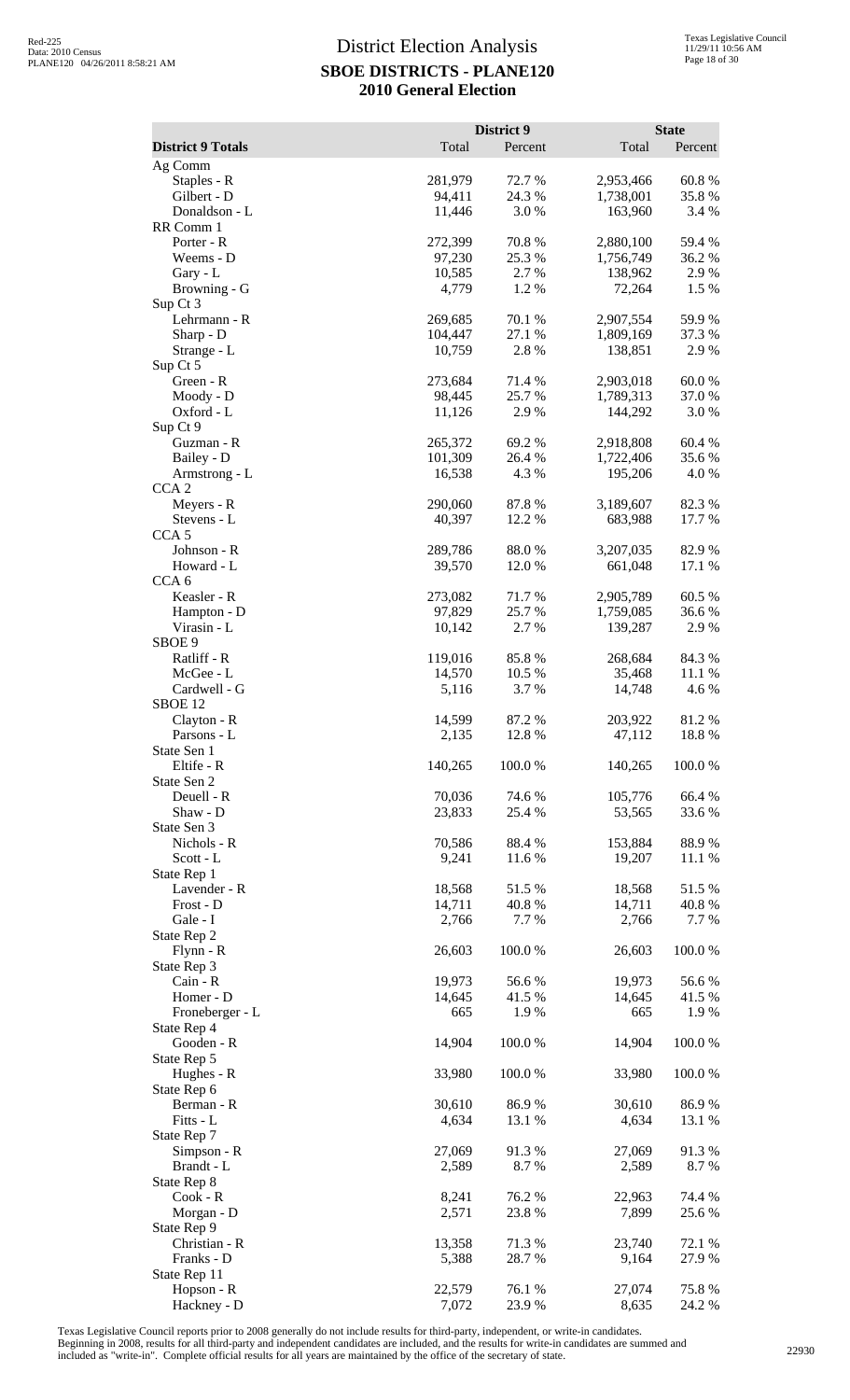|                                                                              |                    | District 9       |                         | <b>State</b>    |
|------------------------------------------------------------------------------|--------------------|------------------|-------------------------|-----------------|
| <b>District 9 Totals</b>                                                     | Total              | Percent          | Total                   | Percent         |
| State Rep 12<br>White - R                                                    | 11,037             | 57.4 %           | 20,956                  | 57.6%           |
| McReynolds - D                                                               | 8,196              | 42.6 %           | 15,405                  | 42.4 %          |
| State Rep 62<br>Phillips - R                                                 | 26,133             | 87.7%            | 26,133                  | 87.7%           |
| Myers - L                                                                    | 3,657              | 12.3 %           | 3,657                   | 12.3 %          |
| State Rep 89<br>Laubenberg - R                                               | 15,541             | 100.0%           | 43,947                  | 100.0%          |
|                                                                              |                    |                  |                         |                 |
| <b>Total Voter Registration (VR)</b><br>Total Spanish Surname VR and SSVR/VR | 996,200<br>42,060  | 4.2 %            | 13,262,756<br>2,868,945 | 21.6%           |
| Turnout (TO) and TO/VR                                                       | 396,317            | 39.8%            | 4,987,564               | 37.6 %          |
|                                                                              |                    | District 10      |                         | <b>State</b>    |
| <b>District 10 Totals</b>                                                    | Total              | Percent          | Total                   | Percent         |
| U.S. Rep 6<br>Barton - R                                                     | 9,764              | 77.7 %           | 107,139                 | 65.9%           |
| Cozad - D                                                                    | 2,506              | 20.0%            | 50,717                  | 31.2 %          |
| Severns - L                                                                  | 289                | 2.3 %            | 4,700                   | 2.9%            |
| <b>U.S. Rep 10</b>                                                           |                    |                  |                         |                 |
| McCaul - R                                                                   | 59,065             | 55.1 %           | 144,966                 | 64.7%           |
| Ankrum - D<br>Perkins - L                                                    | 44,822<br>3,222    | 41.8%<br>3.0 %   | 74,085<br>5,104         | 33.1 %<br>2.3 % |
| <b>U.S. Rep 11</b>                                                           |                    |                  |                         |                 |
| Conaway - R                                                                  | 9,101              | 76.6%            | 125,580                 | 80.8%           |
| Quillian - D                                                                 | 2,258              | 19.0 %           | 23,989                  | 15.4 %          |
| Powell - L<br>Howe - G                                                       | 403<br>126         | 3.4 %<br>1.1 %   | 4,319<br>1,449          | 2.8%<br>0.9%    |
| <b>U.S. Rep 17</b>                                                           |                    |                  |                         |                 |
| Flores - R                                                                   | 5,755              | 54.9 %           | 106,626                 | 61.8%           |
| Edwards - D                                                                  | 4,584              | 43.7%            | 63,110                  | 36.6%           |
| Kelly - L                                                                    | 139                | 1.3%             | 2,807                   | 1.6%            |
| <b>U.S. Rep 21</b><br>Smith - R                                              | 22,428             | 62.1 %           | 162,924                 | 68.9%           |
| Melnick - D                                                                  | 12,075             | 33.4 %           | 65,927                  | 27.9 %          |
| Strohm - L                                                                   | 1,637              | 4.5 %            | 7,694                   | 3.3 %           |
| <b>U.S. Rep 25</b>                                                           |                    |                  |                         |                 |
| Campbell - R<br>Doggett - D                                                  | 18,209<br>10,108   | 63.1 %<br>35.0%  | 84,827<br>99,962        | 44.8%<br>52.8%  |
| Stutsman - L                                                                 | 522                | 1.8%             | 4,430                   | 2.3 %           |
| <b>U.S. Rep 31</b>                                                           |                    |                  |                         |                 |
| $Carter - R$                                                                 | 110,049            | 81.9%            | 126,376                 | 82.5 %          |
| Oliver - L<br>Governor                                                       | 24,327             | 18.1 %           | 26,734                  | 17.5 %          |
| Perry - R                                                                    | 201,791            | 54.7%            | 2,737,804               | 55.0%           |
| White - D                                                                    | 152,005            | 41.2%            | 2,106,543               | 42.3 %          |
| Glass - L                                                                    | 11,363             | 3.1 %            | 109,238                 | 2.2 %           |
| Shafto - G<br>Barron - W                                                     | 1,694<br>2,306     | 0.5 %<br>0.6 %   | 19,518<br>7,107         | 0.4 %<br>0.1%   |
| Lt. Governor                                                                 |                    |                  |                         |                 |
| Dewhurst - R                                                                 | 229,113            | 62.4 %           | 3,049,526               | 61.8%           |
| Chavez-Thompson - D                                                          | 120,767            | 32.9%            | 1,719,169               | 34.8%           |
| Jameson - L                                                                  | 13,566             | 3.7%             | 122,169                 | 2.5 %           |
| Gonzales - G<br><b>Attorney Gen</b>                                          | 3,578              | 1.0%             | 44,898                  | 0.9 %           |
| Abbott - R                                                                   | 239,578            | 65.3%            | 3,164,068               | 64.2 %          |
| Radnofsky - D                                                                | 115,391            | 31.5 %           | 1,655,608               | 33.6 %          |
| Roland - L                                                                   | 11,768             | 3.2 %            | 112,105                 | 2.3 %           |
| Comptroller<br>Combs - R                                                     | 251,289            | 80.3%            | 3,307,618               | 83.2%           |
| Ruwart - L                                                                   | 37,319             | 11.9%            | 417,526                 | 10.5 %          |
| Lindsay - G                                                                  | 24,391             | 7.8%             | 252,218                 | 6.3%            |
| Land Comm                                                                    |                    |                  |                         |                 |
| Patterson - R<br>Uribe - D                                                   | 224,371<br>121,859 | 62.1 %<br>33.7 % | 3,001,440<br>1,717,147  | 61.7%<br>35.3 % |
| Holdar - L                                                                   | 15,139             | 4.2 %            | 148,263                 | 3.0 %           |
| Ag Comm                                                                      |                    |                  |                         |                 |
| Staples - R                                                                  | 219,723            | 60.9%            | 2,953,466               | 60.8%           |
| Gilbert - D                                                                  | 124,545            | 34.5 %           | 1,738,001               | 35.8%           |
| Donaldson - L<br>RR Comm 1                                                   | 16,809             | 4.7%             | 163,960                 | 3.4 %           |
| Porter - R                                                                   | 211,278            | 58.7%            | 2,880,100               | 59.4 %          |
| Weems - D                                                                    | 126,818            | 35.3%            | 1,756,749               | 36.2%           |
| Gary - L                                                                     | 15,026             | 4.2 %            | 138,962                 | 2.9%            |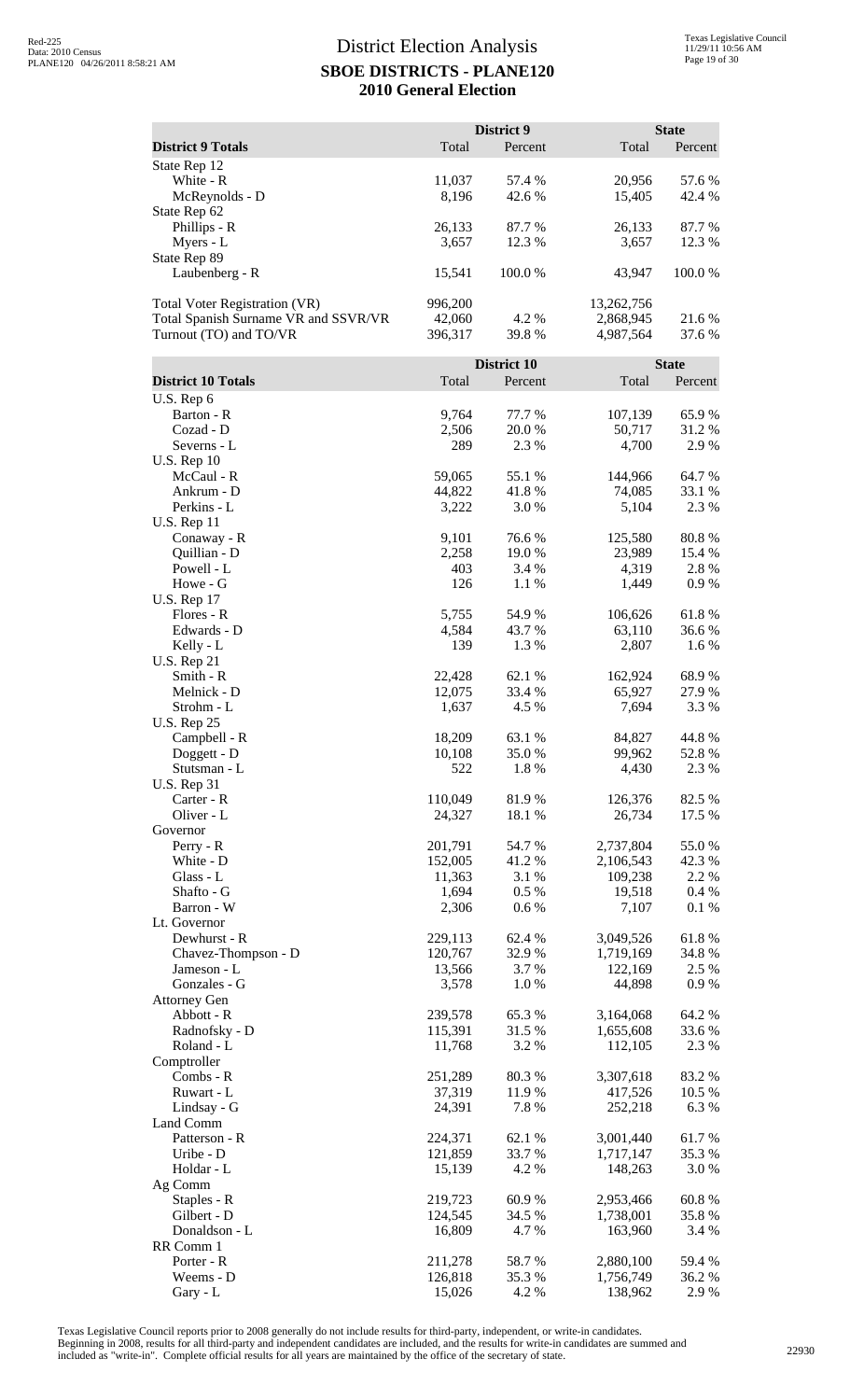|                                    |                   | District 10     |                      | <b>State</b>     |
|------------------------------------|-------------------|-----------------|----------------------|------------------|
| <b>District 10 Totals</b>          | Total             | Percent         | Total                | Percent          |
| RR Comm 1                          |                   |                 |                      |                  |
| Browning - G<br>Sup Ct 3           | 6,643             | 1.8%            | 72,264               | 1.5 %            |
| Lehrmann - R                       | 214,636           | 59.5 %          | 2,907,554            | 59.9%            |
| Sharp - D                          | 131,183           | 36.4 %          | 1,809,169            | 37.3 %           |
| Strange - L                        | 14,749            | 4.1 %           | 138,851              | 2.9%             |
| Sup Ct 5                           |                   |                 |                      |                  |
| Green - R                          | 213,613           | 59.6%           | 2,903,018            | 60.0%            |
| Moody - D<br>Oxford - L            | 129,516<br>15,577 | 36.1 %<br>4.3 % | 1,789,313<br>144,292 | 37.0 %<br>3.0 %  |
| Sup Ct 9                           |                   |                 |                      |                  |
| Guzman - R                         | 212,931           | 59.4 %          | 2,918,808            | 60.4%            |
| Bailey - D                         | 125,399           | 35.0%           | 1,722,406            | 35.6%            |
| Armstrong - L                      | 20,210            | 5.6 %           | 195,206              | 4.0 %            |
| CCA <sub>2</sub>                   |                   |                 |                      |                  |
| Meyers - R<br>Stevens - L          | 236,929<br>62,712 | 79.1 %<br>20.9% | 3,189,607<br>683,988 | 82.3%            |
| CCA <sub>5</sub>                   |                   |                 |                      | 17.7 %           |
| Johnson - R                        | 238,863           | 79.5 %          | 3,207,035            | 82.9%            |
| Howard - L                         | 61,422            | 20.5 %          | 661,048              | 17.1 %           |
| CCA <sub>6</sub>                   |                   |                 |                      |                  |
| Keasler - R                        | 213,537           | 59.9%           | 2,905,789            | 60.5 %           |
| Hampton - D                        | 127,604           | 35.8%           | 1,759,085            | 36.6%            |
| Virasin - L<br>SBOE 5              | 15,103            | 4.2 %           | 139,287              | 2.9%             |
| Mercer - R                         | 42,586            | 64.1 %          | 262,699              | 59.3%            |
| Bell-Metereau - D                  | 21,003            | 31.6%           | 160,233              | 36.2 %           |
| Loewe - L                          | 2,823             | 4.3 %           | 20,052               | 4.5 %            |
| SBOE 9                             |                   |                 |                      |                  |
| Ratliff - R                        | 18,900            | 85.4 %          | 268,684              | 84.3%            |
| McGee - L                          | 2,393             | 10.8 %          | 35,468               | 11.1 %           |
| Cardwell - G<br>SBOE <sub>10</sub> | 830               | 3.8%            | 14,748               | 4.6 %            |
| Farney - R                         | 148,725           | 56.6%           | 255,846              | 55.9%            |
| Jennings - D                       | 100,940           | 38.4 %          | 183,378              | 40.0 %           |
| Dreespen - L                       | 13,276            | 5.0 %           | 18,845               | 4.1 %            |
| State Sen 5                        |                   |                 |                      |                  |
| Ogden - R                          | 95,413            | 69.7%           | 145,167              | $71.3\text{ }\%$ |
| Wyman - D                          | 41,486            | 30.3 %          | 58,525               | 28.7%            |
| State Sen 14<br>Serafine - R       | 46,976            | 43.1 %          | 68,100               | 35.7%            |
| Watson - D                         | 58,081            | 53.2 %          | 115,949              | 60.7%            |
| Phillips - L                       | 4,040             | 3.7 %           | 6,884                | 3.6 %            |
| State Sen 18                       |                   |                 |                      |                  |
| $Hegar - R$                        | 38,760            | 70.1 %          | 146,057              | 70.4 %           |
| Olney - D                          | 16,571            | 29.9%           | 61,334               | 29.6%            |
| State Sen 22<br>Birdwell - R       |                   |                 |                      | 100.0%           |
| State Rep 8                        | 2,533             | 100.0%          | 134,231              |                  |
| $Cook - R$                         | 7,504             | 72.3 %          | 22,963               | 74.4 %           |
| Morgan - D                         | 2,875             | 27.7 %          | 7,899                | 25.6 %           |
| State Rep 13                       |                   |                 |                      |                  |
| Kolkhorst - R                      | 16,264            | 100.0%          | 31,739               | 100.0%           |
| State Rep 17                       |                   |                 |                      |                  |
| Kleinschmidt - R<br>Jacobs - D     | 22,837<br>11,515  | 64.3%<br>32.4 % | 28,237<br>13,861     | 65.1 %<br>31.9%  |
| $Hill - L$                         | 1,142             | 3.2 %           | 1,290                | 3.0%             |
| State Rep 20                       |                   |                 |                      |                  |
| Schwertner - R                     | 44,901            | 82.6 %          | 44,901               | 82.6%            |
| $Floyd - L$                        | 9,490             | 17.4 %          | 9,490                | 17.4 %           |
| State Rep 28                       |                   |                 |                      |                  |
| Zerwas - R                         | 6,978             | 67.8%           | 44,094               | 71.4 %           |
| Raasch - D<br>State Rep 46         | 3,312             | 32.2 %          | 17,628               | 28.6 %           |
| Dukes - D                          | 6,458             | 75.8%           | 18,430               | 84.2 %           |
| Emery - L                          | 2,058             | 24.2 %          | 3,462                | 15.8%            |
| State Rep 47                       |                   |                 |                      |                  |
| Workman - R                        | 8,882             | 67.0%           | 29,873               | 49.7%            |
| Bolton - D                         | 3,888             | 29.3 %          | 27,773               | 46.2%            |
| Bailey - L                         | 483               | 3.6%            | 2,485                | 4.1 %            |
| State Rep 48<br>Neil - R           | 17,075            | 49.6 %          | 25,010               | 48.5 %           |
| Howard - D                         | 16,235            | 47.2 %          | 25,026               | 48.5 %           |
| Easton - L                         | 1,100             | 3.2 %           | 1,518                | 2.9 %            |

Texas Legislative Council reports prior to 2008 generally do not include results for third-party, independent, or write-in candidates.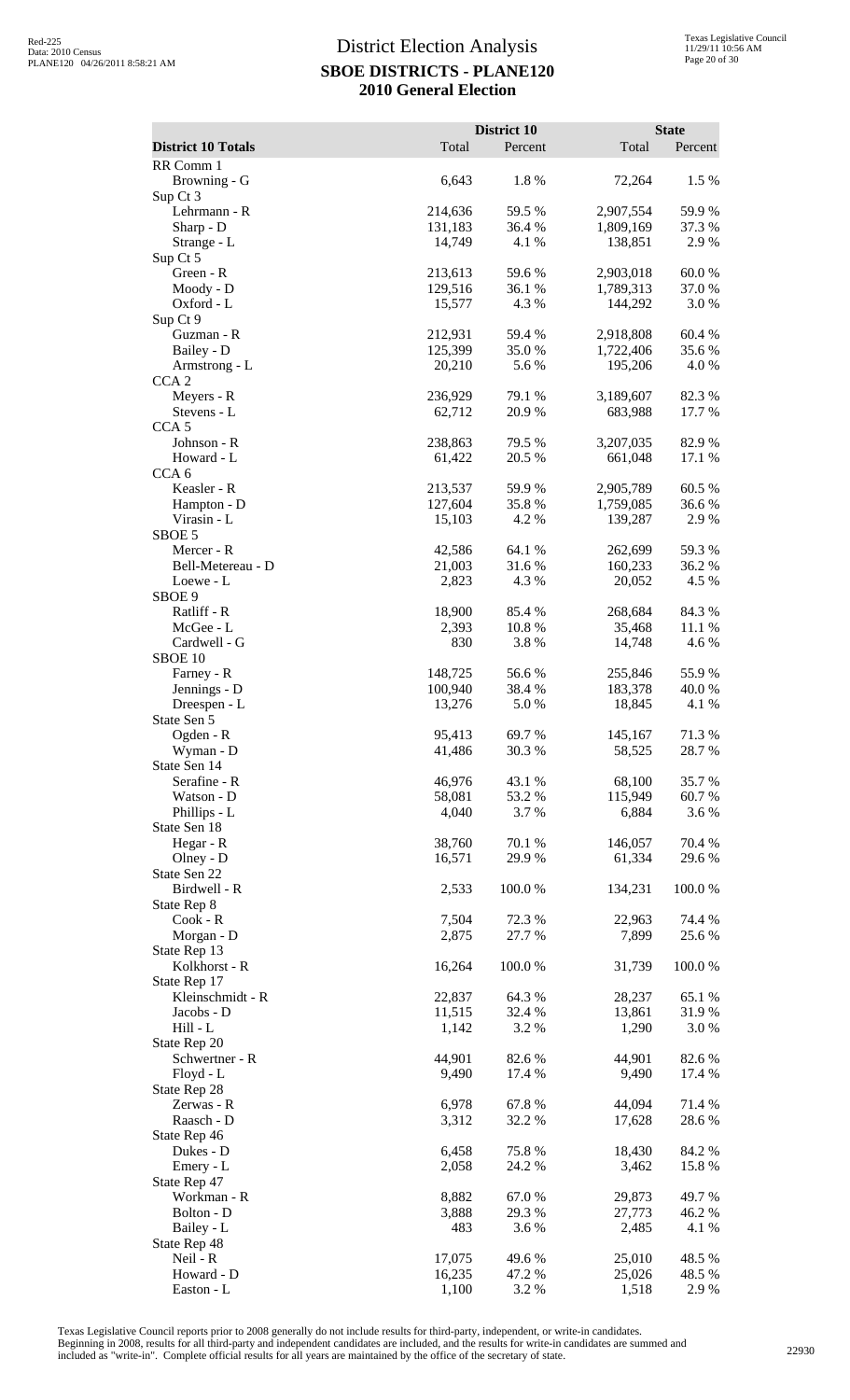|                                      |                   | District 10     |                        | <b>State</b>    |
|--------------------------------------|-------------------|-----------------|------------------------|-----------------|
| <b>District 10 Totals</b>            | Total             | Percent         | Total                  | Percent         |
| State Rep 49<br>Naishtat - D         | 6,488             | 84.7 %          | 30,423                 | 85.3%           |
| Kleffman - L                         | 1,172             | 15.3 %          | 5,249                  | 14.7 %          |
| State Rep 50                         |                   |                 |                        |                 |
| McGuinness - R                       | 18,041            | 41.7%           | 18,041                 | 41.7%           |
| Strama - D                           | 23,720            | 54.8%           | 23,720                 | 54.8%           |
| Cowan - L                            | 1,486             | 3.4 %           | 1,486                  | 3.4 %           |
| State Rep 52                         |                   |                 |                        |                 |
| Gonzales - R<br>Maldonado - D        | 25,430            | 57.4 %          | 25,430                 | 57.4 %          |
| $McCoy - L$                          | 16,823<br>2,012   | 38.0 %<br>4.5 % | 16,823<br>2,012        | 38.0 %<br>4.5 % |
| State Rep 54                         |                   |                 |                        |                 |
| Aycock - R                           | 17,891            | 100.0%          | 22,111                 | 100.0%          |
| State Rep 55                         |                   |                 |                        |                 |
| Sheffield - R                        | 24,041            | 81.1%           | 24,041                 | 81.1%           |
| Hendrix - L                          | 5,600             | 18.9%           | 5,600                  | 18.9%           |
| State Rep 57                         |                   |                 |                        |                 |
| Beck - R                             | 10,787            | 63.1 %          | 14,390                 | 51.7%           |
| Dunnam - D<br>Johnson - L            | 5,855<br>450      | 34.3 %<br>2.6 % | 12,743<br>712          | 45.8%<br>2.6 %  |
|                                      |                   |                 |                        |                 |
| Total Voter Registration (VR)        | 910,067           |                 | 13,262,756             |                 |
| Total Spanish Surname VR and SSVR/VR | 98,236            | 10.8%           | 2,868,945              | 21.6 %          |
| Turnout (TO) and TO/VR               | 369,565           | 40.6 %          | 4,987,564              | 37.6 %          |
|                                      |                   |                 |                        |                 |
|                                      |                   | District 11     |                        | <b>State</b>    |
| <b>District 11 Totals</b>            | Total             | Percent         | Total                  | Percent         |
| U.S. Rep 6<br>Barton - R             | 44,624            | 65.1 %          | 107,139                | 65.9%           |
| Cozad - D                            | 22,147            | 32.3 %          | 50,717                 | 31.2%           |
| Severns - L                          | 1,810             | 2.6 %           | 4,700                  | 2.9 %           |
| <b>U.S. Rep 12</b>                   |                   |                 |                        |                 |
| Granger - R                          | 96,165            | 73.3 %          | 109,882                | 71.9%           |
| Smith - D                            | 31,078            | 23.7 %          | 38,434                 | 25.1 %          |
| Solodow - L                          | 3,969             | 3.0%            | 4,601                  | 3.0%            |
| <b>U.S. Rep 24</b>                   |                   |                 |                        |                 |
| Marchant - R<br>Sparks - L           | 63,806<br>11,817  | 84.4 %<br>15.6% | 100,078<br>22,609      | 81.6%<br>18.4 % |
| <b>U.S. Rep 26</b>                   |                   |                 |                        |                 |
| Burgess - R                          | 31,870            | 75.7%           | 120,984                | 67.1 %          |
| Durrance - D                         | 9,240             | 21.9%           | 55,385                 | 30.7%           |
| Boler - L                            | 1,011             | 2.4 %           | 4,062                  | 2.3 %           |
| <b>U.S. Rep 32</b>                   |                   |                 |                        |                 |
| Sessions - R                         | 15,444            | 62.2%           | 79,433                 | 62.6%           |
| Raggio - D                           | 8,787             | 35.4 %          | 44,258                 | 34.9%           |
| Myers - L<br>Governor                | 611               | 2.5 %           | 3,178                  | 2.5 %           |
| Perry - R                            | 224,052           | 62.1 %          | 2,737,804              | $55.0\;\%$      |
| White - D                            | 124,931           | 34.7%           | 2,106,543              | 42.3 %          |
| Glass - L                            | 9,714             | 2.7 %           | 109,238                | 2.2 %           |
| Shafto - G                           | 1,603             | 0.4%            | 19,518                 | 0.4 %           |
| Barron - W                           | 221               | 0.1%            | 7,107                  | 0.1 %           |
| Lt. Governor                         |                   |                 |                        |                 |
| Dewhurst - R                         | 247,149<br>99,741 | 68.8%<br>27.8 % | 3,049,526<br>1,719,169 | 61.8%<br>34.8%  |
| Chavez-Thompson - D<br>Jameson - L   | 10,055            | 2.8%            | 122,169                | 2.5 %           |
| Gonzales - G                         | 2,479             | 0.7%            | 44,898                 | 0.9%            |
| <b>Attorney Gen</b>                  |                   |                 |                        |                 |
| Abbott - R                           | 252,624           | 70.3%           | 3,164,068              | 64.2 %          |
| Radnofsky - D                        | 97,536            | 27.2 %          | 1,655,608              | 33.6 %          |
| Roland - L                           | 8,960             | 2.5 %           | 112,105                | 2.3 %           |
| Comptroller                          |                   |                 |                        |                 |
| Combs - R<br>Ruwart - L              | 259,193<br>28,072 | 86.0%<br>9.3%   | 3,307,618<br>417,526   | 83.2%<br>10.5 % |
| Lindsay - G                          | 14,290            | 4.7 %           | 252,218                | 6.3%            |
| Land Comm                            |                   |                 |                        |                 |
| Patterson - R                        | 242,725           | 68.5 %          | 3,001,440              | 61.7%           |
| Uribe - D                            | 98,879            | 27.9%           | 1,717,147              | 35.3 %          |
| Holdar - L                           | 12,696            | 3.6%            | 148,263                | 3.0%            |

Texas Legislative Council reports prior to 2008 generally do not include results for third-party, independent, or write-in candidates. Beginning in 2008, results for all third-party and independent candidates are included, and the results for write-in candidates are summed and<br>included as "write-in". Complete official results for all years are maintained

Staples - R<br>
Gilbert - D<br>
Donaldson - L<br>
239,691 67.9 % 2,953,466 60.8 %<br>
28.6 % 1,738,001 35.8 %<br>
28.6 % 1,738,001 35.8 %<br>
28.6 % 1,738,001 35.8 %

 $2,555,186$ <br>  $2,555,186$ <br>  $3.6 %$ <br>  $3.6 %$ <br>  $1,738,001$ <br>  $3.6 %$ <br>  $3.6 %$ <br>  $3.6 %$ 

Ag Comm

Donaldson -  $\mathcal L$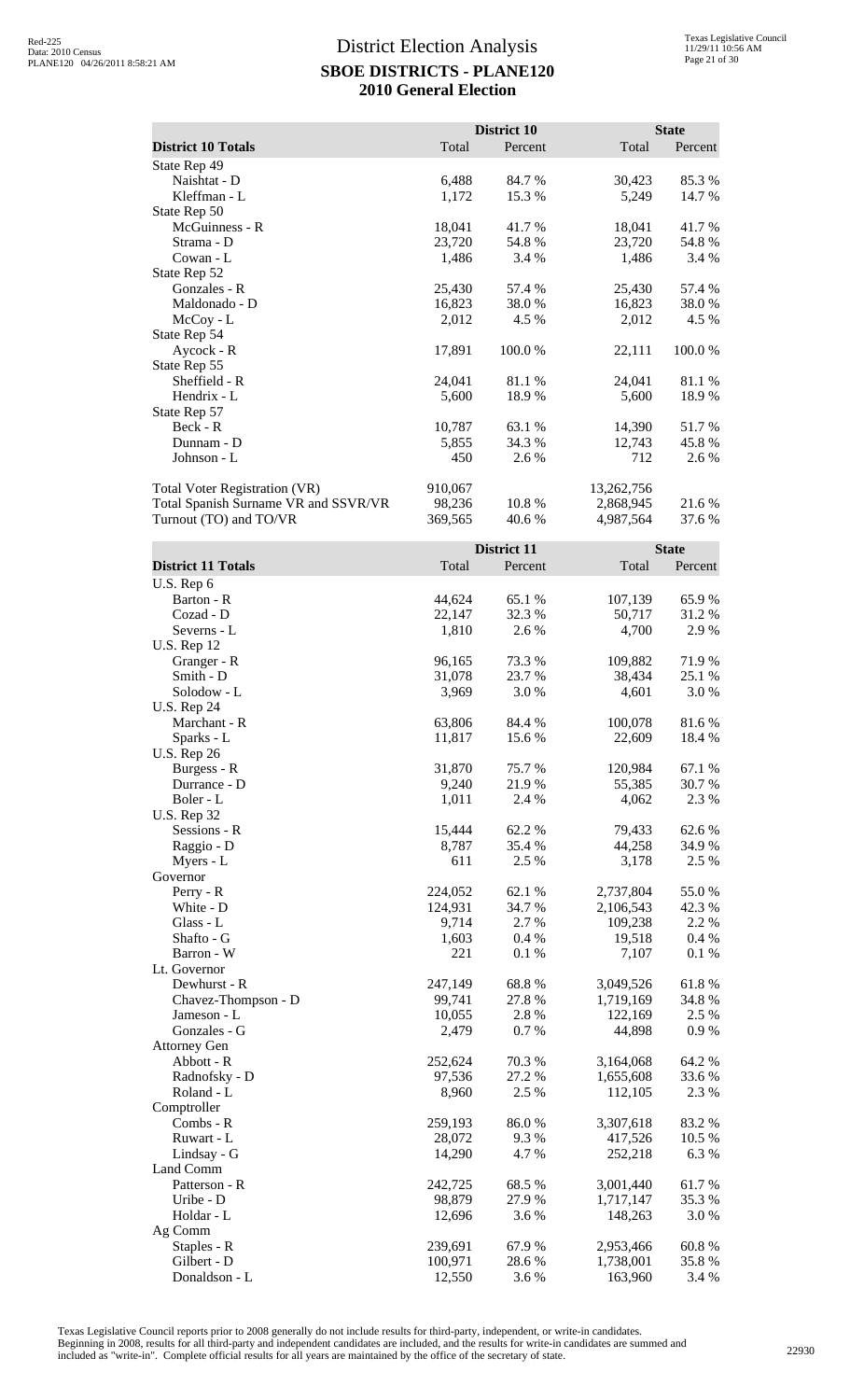| <b>District 11 Totals</b>         | Total              | District 11<br>Percent | Total                  | <b>State</b><br>Percent |
|-----------------------------------|--------------------|------------------------|------------------------|-------------------------|
| RR Comm 1                         |                    |                        |                        |                         |
| Porter - R                        | 235,610            | 66.6%                  | 2,880,100              | 59.4 %                  |
| Weems - D                         | 101,542            | 28.7%                  | 1,756,749              | 36.2%                   |
| Gary - L                          | 11,140             | 3.2 %                  | 138,962                | 2.9%                    |
| Browning - G                      | 5,339              | 1.5 %                  | 72,264                 | 1.5 %                   |
| Sup Ct 3<br>Lehrmann - R          | 242,902            | 68.6%                  | 2,907,554              | 59.9%                   |
| Sharp - D                         | 100,234            | 28.3%                  | 1,809,169              | 37.3 %                  |
| Strange - L                       | 10,886             | 3.1 %                  | 138,851                | 2.9%                    |
| Sup Ct 5                          |                    |                        |                        |                         |
| Green - R<br>Moody - D            | 239,347<br>101,287 | 68.0%<br>28.8%         | 2,903,018<br>1,789,313 | 60.0%<br>37.0%          |
| Oxford - L                        | 11,560             | 3.3 %                  | 144,292                | 3.0%                    |
| Sup Ct 9                          |                    |                        |                        |                         |
| Guzman - R                        | 239,188            | 67.9%                  | 2,918,808              | 60.4%                   |
| Bailey - D                        | 98,619             | 28.0%                  | 1,722,406              | 35.6%                   |
| Armstrong - L<br>CCA <sub>2</sub> | 14,464             | 4.1 %                  | 195,206                | 4.0%                    |
| Meyers - R                        | 253,492            | 85.8%                  | 3,189,607              | 82.3%                   |
| Stevens - L                       | 42,009             | 14.2 %                 | 683,988                | 17.7 %                  |
| CCA <sub>5</sub>                  |                    |                        |                        |                         |
| Johnson - R                       | 253,760            | 86.2%                  | 3,207,035              | 82.9%                   |
| Howard - L<br>CCA <sub>6</sub>    | 40,705             | 13.8%                  | 661,048                | 17.1 %                  |
| Keasler - R                       | 238,043            | 67.9%                  | 2,905,789              | 60.5 %                  |
| Hampton - D                       | 101,422            | 28.9%                  | 1,759,085              | 36.6%                   |
| Virasin - L                       | 10,888             | 3.1 %                  | 139,287                | 2.9 %                   |
| SBOE <sub>12</sub>                |                    |                        |                        |                         |
| Clayton - R<br>Parsons - L        | 36,395<br>9,204    | 79.8%<br>20.2 %        | 203,922<br>47,112      | 81.2%<br>18.8%          |
| State Sen 8                       |                    |                        |                        |                         |
| Shapiro - R                       | 28,087             | 82.3 %                 | 136,369                | 84.0%                   |
| Kless - L                         | 6,061              | 17.7 %                 | 25,935                 | 16.0%                   |
| State Sen 12                      |                    |                        |                        |                         |
| Nelson - R<br>Frohman - L         | 101,387<br>16,182  | 86.2%<br>13.8%         | 148,592<br>23,894      | 86.1%<br>13.9%          |
| State Rep 61                      |                    |                        |                        |                         |
| $King - R$                        | 24,349             | 86.2%                  | 34,513                 | 86.2%                   |
| Forsythe - L                      | 3,913              | 13.8 %                 | 5,508                  | 13.8%                   |
| State Rep 90<br>Keilberg - R      | 1,408              | 49.6%                  | 4,120                  | 34.7 %                  |
| Burnam - D                        | 1,432              | 50.4 %                 | 7,759                  | 65.3 %                  |
| State Rep 91                      |                    |                        |                        |                         |
| Hancock - R                       | 21,772             | 100.0%                 | 22,445                 | 100.0%                  |
| State Rep 92                      |                    |                        |                        |                         |
| Smith - R<br>Schleeter - D        | 23,279<br>9,053    | 72.0%<br>28.0 %        | 23,330<br>9,307        | 71.5 %<br>28.5 %        |
| State Rep 93                      |                    |                        |                        |                         |
| Nash - R                          | 7,380              | 58.7%                  | 12,563                 | 49.3%                   |
| Pierson - D                       | 4,837              | 38.5 %                 | 12,132                 | 47.6 %                  |
| Sewards - L                       | 361                | 2.9%                   | 799                    | 3.1 %                   |
| State Rep 94<br>Patrick - R       | 14,910             | 86.1 %                 | 24,565                 | 84.5 %                  |
| $Cross - L$                       | 1,568              | 9.1%                   | 2,897                  | 10.0 %                  |
| Seward - G                        | 840                | 4.9%                   | 1,599                  | 5.5 %                   |
| State Rep 95                      |                    |                        |                        |                         |
| Veasey - D<br>State Rep 96        | 178                | 100.0%                 | 19,835                 | 100.0%                  |
| Zedler - R                        | 19,027             | 57.9%                  | 23,747                 | 52.4 %                  |
| Turner - D                        | 13,810             | 42.1 %                 | 21,583                 | 47.6 %                  |
| State Rep 97                      |                    |                        |                        |                         |
| Shelton - R                       | 27,758<br>4,290    | 86.6 %<br>13.4 %       | 28,275                 | 86.4%<br>13.6 %         |
| Wingo - L<br>State Rep 98         |                    |                        | 4,448                  |                         |
| Truitt - R                        | 46,750             | 100.0%                 | 46,750                 | 100.0%                  |
| State Rep 99                      |                    |                        |                        |                         |
| Geren - R                         | 31,931             | 100.0%                 | 31,931                 | 100.0%                  |
| State Rep 103<br>Anchia - D       | 883                |                        |                        |                         |
| State Rep 105                     |                    | 100.0 %                | 7,626                  | $100.0~\%$              |
| Harper-Brown - R                  | 9,475              | 52.1 %                 | 11,286                 | 51.7%                   |
| Haldenwang - D                    | 8,109              | 44.6 %                 | 9,799                  | 44.9%                   |
| Ince - L                          | 602                | 3.3 %                  | 740                    | 3.4 %                   |
| State Rep 114<br>Hartnett - R     | 4,286              | 62.7%                  | 20,529                 | 65.1 %                  |
|                                   |                    |                        |                        |                         |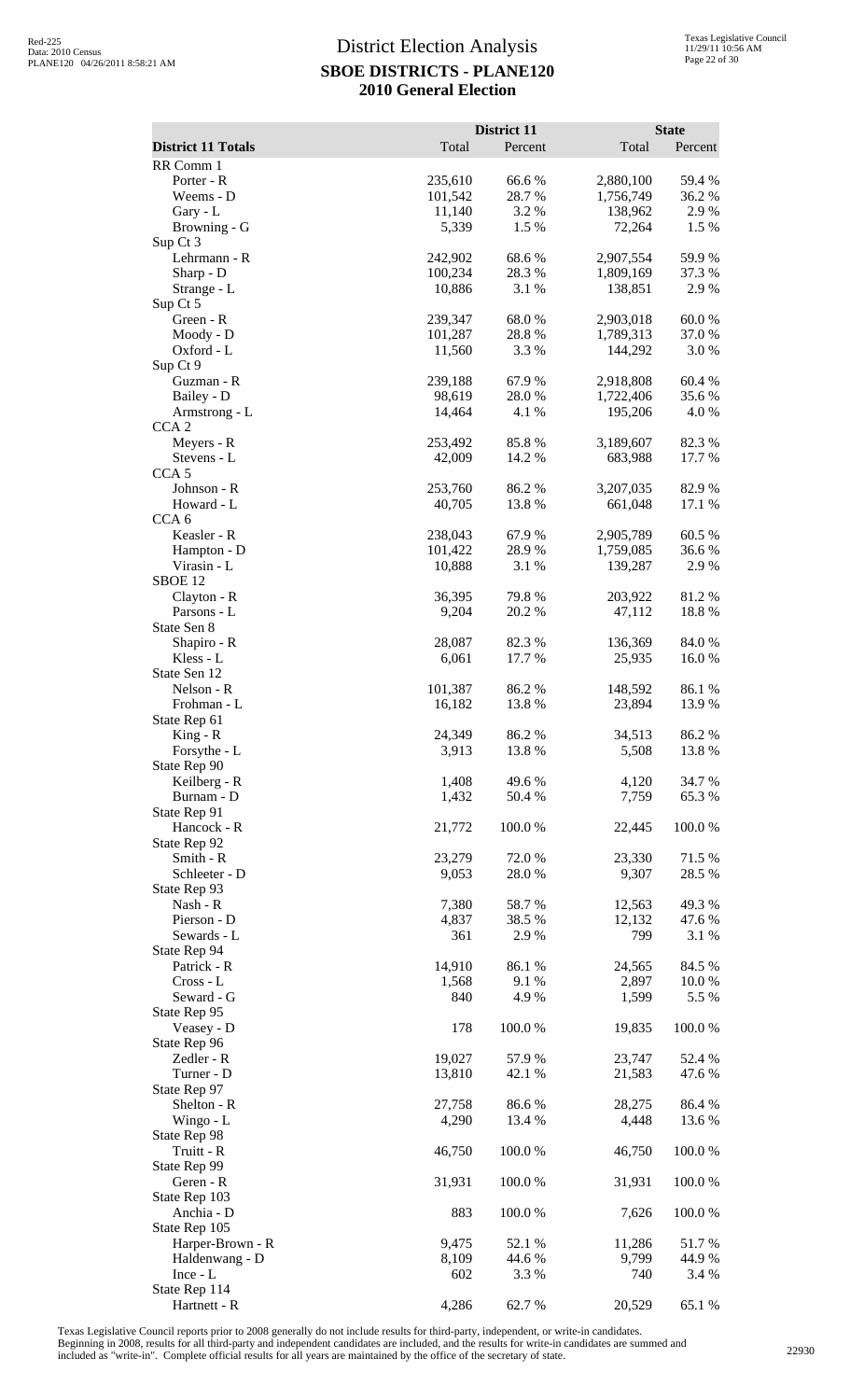|                                      |                    | District 11     |                        | <b>State</b>    |
|--------------------------------------|--------------------|-----------------|------------------------|-----------------|
| <b>District 11 Totals</b>            | Total              | Percent         | Total                  | Percent         |
| State Rep 114<br>Wellik - D          | 2,551              | 37.3 %          | 11,000                 | 34.9%           |
| State Rep 115                        |                    |                 |                        |                 |
| Jackson - R                          | 21,701             | 83.6%           | 22,946                 | 83.1 %          |
| Bell - L                             | 4,252              | 16.4 %          | 4,669                  | 16.9%           |
| <b>Total Voter Registration (VR)</b> | 926,522            |                 | 13,262,756             |                 |
| Total Spanish Surname VR and SSVR/VR | 84,606             | 9.1 %           | 2,868,945              | 21.6 %          |
| Turnout (TO) and TO/VR               | 360,897            | 39.0%           | 4,987,564              | 37.6 %          |
|                                      |                    | District 12     |                        | <b>State</b>    |
| <b>District 12 Totals</b>            | Total              | Percent         | Total                  | Percent         |
| U.S. Rep 3<br>Johnson - R            | 100,596            | 66.5 %          | 101,180                | 66.3%           |
| Lingenfelder - D                     | 47,029             | 31.1 %          | 47,848                 | 31.3 %          |
| Claytor - L                          | 3,575              | 2.4 %           | 3,602                  | 2.4 %           |
| Pierce - W<br>U.S. Rep 4             | 2                  | 0.0 %           | 2                      | 0.0 %           |
| Hall - R                             | 31,937             | 73.0%           | 136,330                | 73.2 %          |
| Hathcox - D                          | 9,558              | 21.8%           | 40,970                 | 22.0 %          |
| Prindle - L                          | 1,485              | 3.4 %           | 4,729                  | 2.5 %           |
| Shepard - I<br>U.S. Rep 5            | 774                | 1.8%            | 4,244                  | 2.3 %           |
| Hensarling - R                       | 39,282             | 62.2%           | 106,736                | 70.5 %          |
| Berry - D                            | 22,718             | 36.0%           | 41,645                 | 27.5 %          |
| Ashby - L                            | 1,162              | 1.8%            | 2,957                  | 2.0 %           |
| <b>U.S. Rep 30</b><br>Broden - R     | 7,711              | 49.6 %          | 24,668                 | 21.6%           |
| Bernice Johnson - D                  | 7,024              | 45.2 %          | 86,322                 | 75.7 %          |
| Oswalt - L                           | 811                | 5.2 %           | 2,988                  | 2.6 %           |
| <b>U.S. Rep 32</b><br>Sessions - R   | 53,960             | 68.2%           | 79,433                 | 62.6 %          |
| Raggio - D                           | 23,335             | 29.5 %          | 44,258                 | 34.9 %          |
| Myers - L                            | 1,811              | 2.3 %           | 3,178                  | 2.5 %           |
| Governor                             |                    |                 |                        |                 |
| Perry - R<br>White - D               | 208,259<br>140,690 | 58.1%<br>39.3 % | 2,737,804<br>2,106,543 | 55.0%<br>42.3 % |
| Glass - L                            | 7,861              | 2.2 %           | 109,238                | 2.2 %           |
| Shafto - G                           | 1,263              | 0.4 %           | 19,518                 | 0.4%            |
| Barron - W                           | 121                | $0.0\ \%$       | 7,107                  | 0.1 %           |
| Lt. Governor<br>Dewhurst - R         | 234,496            | 66.0%           | 3,049,526              | 61.8%           |
| Chavez-Thompson - D                  | 110,265            | 31.0%           | 1,719,169              | 34.8%           |
| Jameson - L                          | 8,639              | 2.4 %           | 122,169                | 2.5 %           |
| Gonzales - G                         | 2,096              | 0.6 %           | 44,898                 | 0.9 %           |
| <b>Attorney Gen</b><br>Abbott - R    | 232,369            | 65.4 %          | 3,164,068              | 64.2%           |
| Radnofsky - D                        | 115,671            | 32.5 %          | 1,655,608              | 33.6 %          |
| Roland - L                           | 7,507              | 2.1 %           | 112,105                | 2.3 %           |
| Comptroller                          |                    |                 |                        |                 |
| Combs - R<br>Ruwart - L              | 245,809<br>29,013  | 85.0%<br>10.0%  | 3,307,618<br>417,526   | 83.2%<br>10.5 % |
| Lindsay - G                          | 14,224             | 4.9%            | 252,218                | 6.3 %           |
| Land Comm                            |                    |                 |                        |                 |
| Patterson - R                        | 228,996            | 65.8%           | 3,001,440              | 61.7%           |
| Uribe - D<br>Holdar - L              | 108,384<br>10,413  | 31.2%<br>3.0%   | 1,717,147<br>148,263   | 35.3 %<br>3.0%  |
| Ag Comm                              |                    |                 |                        |                 |
| Staples - R                          | 226,274            | 65.1%           | 2,953,466              | 60.8%           |
| Gilbert - D                          | 110,307            | 31.7%           | 1,738,001              | 35.8%           |
| Donaldson - L<br>RR Comm 1           | 11,192             | 3.2 %           | 163,960                | 3.4 %           |
| Porter - R                           | 218,248            | 62.8%           | 2,880,100              | 59.4 %          |
| Weems - D                            | 115,992            | 33.4 %          | 1,756,749              | 36.2 %          |
| Gary - L                             | 9,260              | 2.7 %           | 138,962                | 2.9 %           |
| Browning - G                         | 4,164              | 1.2%            | 72,264                 | 1.5 %           |
| Sup Ct 3<br>Lehrmann - R             | 227,905            | 65.4 %          | 2,907,554              | 59.9%           |
| Sharp - D                            | 111,088            | 31.9%           | 1,809,169              | 37.3 %          |
| Strange - L                          | 9,242              | 2.7 %           | 138,851                | 2.9 %           |
| Sup Ct 5<br>Green - R                | 224,787            | 64.9%           | 2,903,018              | 60.0%           |
| Moody - D                            | 111,650            | 32.3 %          | 1,789,313              | 37.0 %          |
| Oxford - L                           | 9,758              | 2.8%            | 144,292                | 3.0 %           |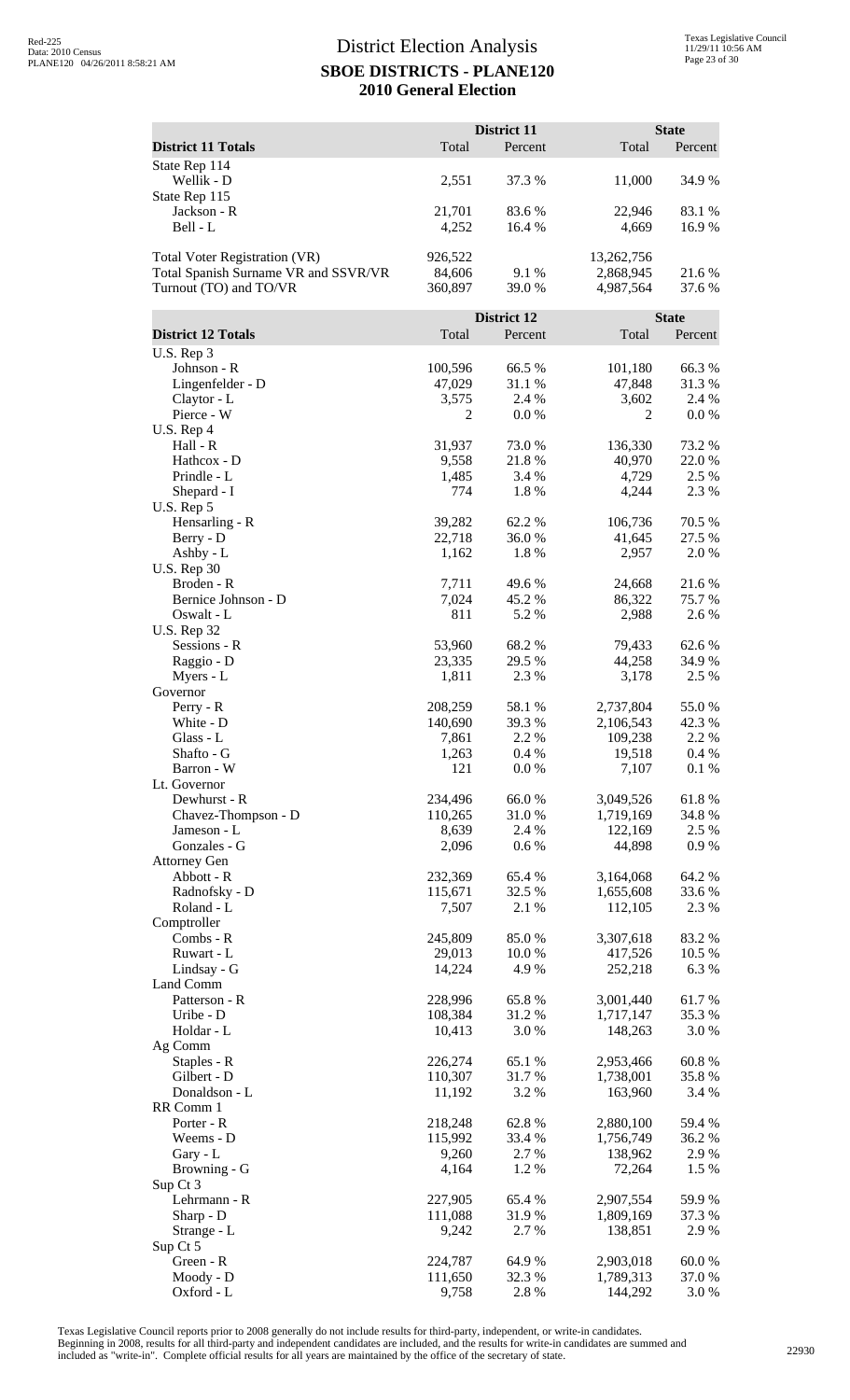|                                      |                  | District 12     |                      | <b>State</b>  |
|--------------------------------------|------------------|-----------------|----------------------|---------------|
| <b>District 12 Totals</b>            | Total            | Percent         | Total                | Percent       |
| Sup Ct 9<br>Guzman - R               | 225,781          | 65.2%           | 2,918,808            | 60.4%         |
| Bailey - D                           | 108,373          | 31.3%           | 1,722,406            | 35.6%         |
| Armstrong - L                        | 12,170           | 3.5 %           | 195,206              | 4.0%          |
| CCA <sub>2</sub>                     |                  |                 |                      |               |
| Meyers - R<br>Stevens - L            | 236,950          | 83.8%           | 3,189,607            | 82.3%         |
| CCA <sub>5</sub>                     | 45,907           | 16.2%           | 683,988              | 17.7 %        |
| Johnson - R                          | 238,502          | 84.3 %          | 3,207,035            | 82.9%         |
| Howard - L                           | 44,368           | 15.7%           | 661,048              | 17.1 %        |
| CCA <sub>6</sub>                     |                  |                 |                      |               |
| Keasler - R                          | 220,199          | 64.1 %          | 2,905,789            | 60.5 %        |
| Hampton - D<br>Virasin - L           | 113,939<br>9,324 | 33.2 %<br>2.7 % | 1,759,085<br>139,287 | 36.6%<br>2.9% |
| SBOE 9                               |                  |                 |                      |               |
| Ratliff - R                          | 80,461           | 83.0%           | 268,684              | 84.3%         |
| McGee - L                            | 11,308           | 11.7%           | 35,468               | 11.1 %        |
| Cardwell - G                         | 5,183            | 5.3 %           | 14,748               | 4.6%          |
| SBOE <sub>12</sub><br>Clayton - R    | 147,349          | 81.1%           | 203,922              | 81.2%         |
| Parsons - L                          | 34,318           | 18.9%           | 47,112               | 18.8%         |
| State Sen 2                          |                  |                 |                      |               |
| Deuell - R                           | 32,527           | 59.1 %          | 105,776              | 66.4%         |
| Shaw - D                             | 22,521           | 40.9%           | 53,565               | 33.6%         |
| State Sen 8<br>Shapiro - R           | 108,191          | 84.5 %          | 136,369              | 84.0%         |
| Kless - L                            | 19,835           | 15.5 %          | 25,935               | 16.0%         |
| State Rep 66                         |                  |                 |                      |               |
| Taylor - R                           | 25,279           | 100.0%          | 25,279               | 100.0%        |
| State Rep 67                         |                  |                 |                      |               |
| Madden - R                           | 19,070           | 100.0%          | 19,070               | 100.0%        |
| State Rep 70<br>Paxton - R           | 43,006           | 100.0%          | 43,006               | 100.0%        |
| State Rep 89                         |                  |                 |                      |               |
| Laubenberg - R                       | 28,406           | 100.0%          | 43,947               | 100.0%        |
| State Rep 100                        |                  |                 |                      |               |
| Johnson - D                          | 110              | 100.0%          | 14,469               | 100.0%        |
| State Rep 101<br>Burkett - R         | 12,492           | 53.3 %          | 13,266               | 51.8%         |
| Miklos - D                           | 10,955           | 46.7 %          | 12,338               | 48.2%         |
| State Rep 102                        |                  |                 |                      |               |
| Carter - R                           | 14,202           | 54.6 %          | 14,202               | 54.6 %        |
| Kent - D                             | 11,791           | 45.4 %          | 11,791               | 45.4 %        |
| State Rep 103<br>Anchia - D          | 301              | 100.0%          | 7,626                | 100.0%        |
| State Rep 107                        |                  |                 |                      |               |
| Sheets - R                           | 14,570           | 53.2 %          | 16,226               | 51.4%         |
| Vaught - D                           | 12,227           | 44.7 %          | 14,683               | 46.5 %        |
| Parsons - L                          | 579              | 2.1 %           | 678                  | 2.1 %         |
| State Rep 108<br>Branch - R          | 20,436           | 67.8%           | 21,420               | 64.9%         |
| Schulte - D                          | 8,998            | 29.9%           | 10,793               | 32.7 %        |
| Woods - L                            | 699              | 2.3 %           | 783                  | 2.4 %         |
| State Rep 110                        |                  |                 |                      |               |
| Caraway - D                          | 1,339            | 100.0%          | 15,866               | 100.0%        |
| State Rep 112<br>Chen Button - R     | 22,206           | 83.2 %          | 22,206               | 83.2%         |
| Camplin - L                          | 4,478            | 16.8%           | 4,478                | 16.8%         |
| State Rep 113                        |                  |                 |                      |               |
| Driver - R                           | 16,579           | 57.2 %          | 16,579               | 57.2 %        |
| Dorris - D                           | 12,430           | 42.8%           | 12,430               | 42.8%         |
| State Rep 114<br>Hartnett - R        | 16,243           | 65.8%           | 20,529               | 65.1 %        |
| Wellik - D                           | 8,449            | 34.2 %          | 11,000               | 34.9 %        |
| State Rep 115                        |                  |                 |                      |               |
| Jackson - R                          | 711              | 78.5 %          | 22,946               | 83.1 %        |
| Bell - L                             | 195              | 21.5 %          | 4,669                | 16.9%         |
| Total Voter Registration (VR)        | 918,034          |                 | 13,262,756           |               |
| Total Spanish Surname VR and SSVR/VR | 70,482           | 7.7%            | 2,868,945            | 21.6%         |
| Turnout (TO) and TO/VR               | 358,466          | 39.0%           | 4,987,564            | 37.6 %        |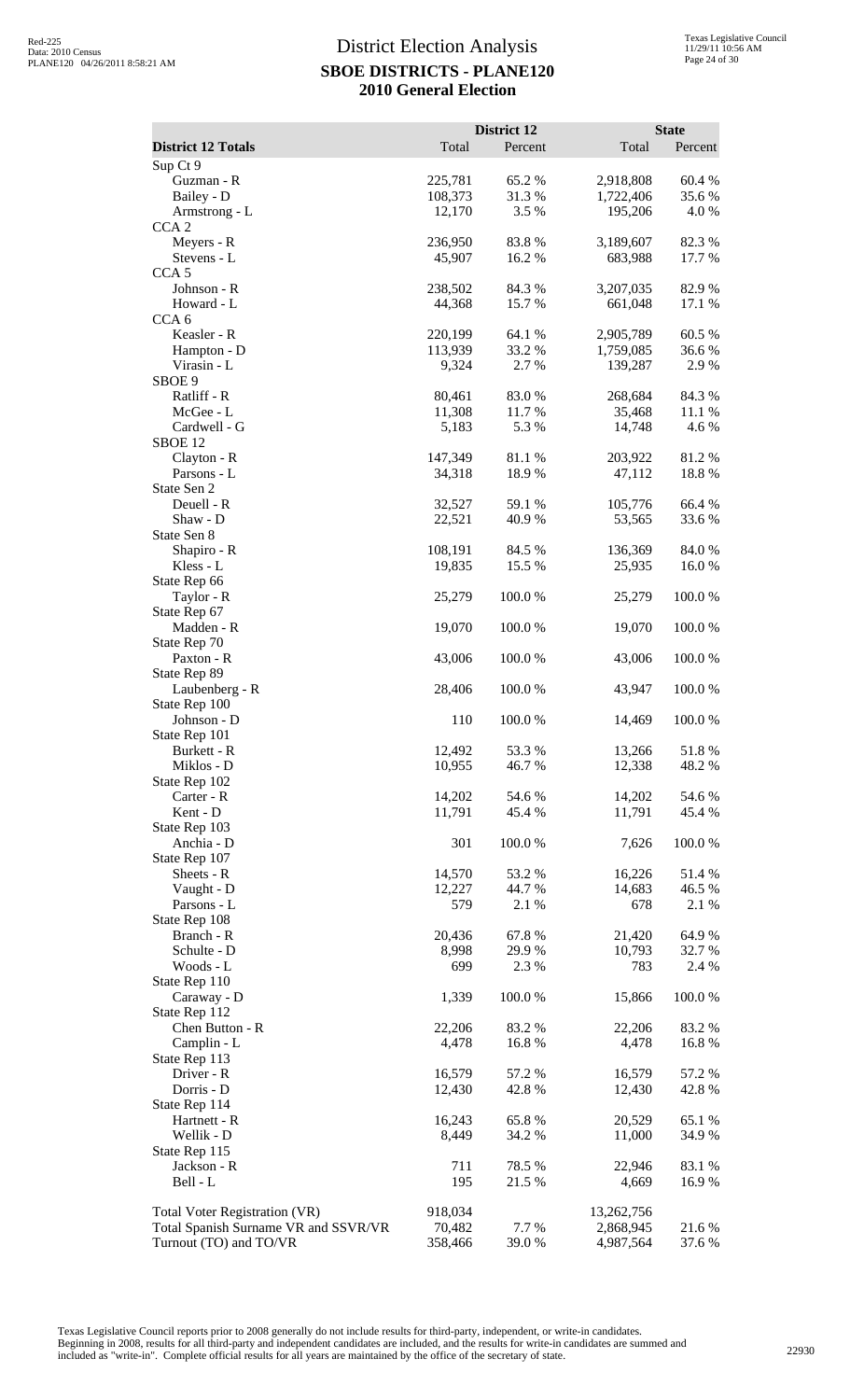|                                         |                   | District 13      |                        | <b>State</b>     |
|-----------------------------------------|-------------------|------------------|------------------------|------------------|
| <b>District 13 Totals</b><br>U.S. Rep 3 | Total             | Percent          | Total                  | Percent          |
| Johnson - R                             | 584               | 40.8%            | 101,180                | 66.3%            |
| Lingenfelder - D                        | 819               | 57.3 %           | 47,848                 | 31.3%            |
| Claytor - L                             | 27                | 1.9%             | 3,602                  | 2.4 %            |
| Pierce - W<br>U.S. Rep 5                | $\boldsymbol{0}$  | 0.0 %            | 2                      | $0.0\ \%$        |
| Hensarling - R                          | 1,253             | 46.8%            | 106,736                | 70.5 %           |
| Berry - D                               | 1,369             | 51.1%            | 41,645                 | 27.5 %           |
| Ashby - L<br>U.S. Rep 6                 | 57                | 2.1 %            | 2,957                  | 2.0%             |
| Barton - R                              | 17,355            | 51.7%            | 107,139                | 65.9%            |
| Cozad - D                               | 15,245            | 45.4 %           | 50,717                 | 31.2%            |
| Severns - L<br><b>U.S. Rep 12</b>       | 970               | 2.9 %            | 4,700                  | 2.9%             |
| Granger - R                             | 3,397             | 37.0%            | 109,882                | 71.9%            |
| Smith - D                               | 5,581             | 60.9%            | 38,434                 | 25.1 %           |
| Solodow - L                             | 191               | 2.1 %            | 4,601                  | 3.0%             |
| <b>U.S. Rep 24</b><br>Marchant - R      | 20,612            | 75.0%            | 100,078                | 81.6%            |
| Sparks - L                              | 6,853             | 25.0%            | 22,609                 | 18.4 %           |
| <b>U.S. Rep 26</b>                      |                   |                  |                        |                  |
| Burgess - R<br>Durrance - D             | 6,023<br>19,512   | 23.2 %<br>75.3 % | 120,984<br>55,385      | 67.1 %<br>30.7 % |
| Boler - L                               | 375               | 1.4 %            | 4,062                  | 2.3 %            |
| <b>U.S. Rep 30</b>                      |                   |                  |                        |                  |
| Broden - R                              | 16,957            | 17.2 %           | 24,668                 | 21.6%            |
| Bernice Johnson - D<br>Oswalt - L       | 79,298<br>2,177   | 80.6%<br>2.2 %   | 86,322<br>2,988        | 75.7 %<br>2.6%   |
| <b>U.S. Rep 32</b>                      |                   |                  |                        |                  |
| Sessions - R                            | 10,029            | 43.8%            | 79,433                 | 62.6%            |
| Raggio - D<br>Myers - L                 | 12,136<br>756     | 52.9%<br>3.3 %   | 44,258<br>3,178        | 34.9 %<br>2.5 %  |
| Governor                                |                   |                  |                        |                  |
| Perry - R                               | 65,463            | 27.2 %           | 2,737,804              | 55.0%            |
| White - D<br>Glass - L                  | 170,139           | 70.8%            | 2,106,543              | 42.3%            |
| Shafto - G                              | 3,838<br>767      | 1.6%<br>0.3%     | 109,238<br>19,518      | 2.2 %<br>0.4 %   |
| Barron - W                              | 121               | 0.1%             | 7,107                  | $0.1\%$          |
| Lt. Governor                            |                   |                  |                        |                  |
| Dewhurst - R<br>Chavez-Thompson - D     | 72,672<br>160,353 | 30.4 %<br>67.1 % | 3,049,526<br>1,719,169 | 61.8%<br>34.8%   |
| Jameson - L                             | 4,194             | 1.8%             | 122,169                | 2.5 %            |
| Gonzales - G                            | 1,742             | 0.7%             | 44,898                 | 0.9%             |
| <b>Attorney Gen</b><br>Abbott - R       | 77,439            | 32.4 %           | 3,164,068              | 64.2 %           |
| Radnofsky - D                           | 157,666           | 66.0%            | 1,655,608              | 33.6%            |
| Roland - L                              | 3,792             | 1.6%             | 112,105                | 2.3 %            |
| Comptroller                             |                   |                  |                        |                  |
| Combs - R<br>Ruwart - L                 | 83,780<br>28,102  | 68.0%<br>22.8%   | 3,307,618<br>417,526   | 83.2%<br>10.5 %  |
| Lindsay - G                             | 11,305            | 9.2%             | 252,218                | 6.3%             |
| Land Comm                               |                   |                  |                        |                  |
| Patterson - R<br>Uribe - D              | 70,640<br>160,773 | 29.9%<br>68.0%   | 3,001,440<br>1,717,147 | 61.7%<br>35.3 %  |
| Holdar - L                              | 5,144             | 2.2 %            | 148,263                | 3.0%             |
| Ag Comm                                 |                   |                  |                        |                  |
| Staples - R                             | 69,577            | 29.5 %           | 2,953,466              | 60.8%            |
| Gilbert - D<br>Donaldson - L            | 161,038<br>5,591  | 68.2%<br>2.4 %   | 1,738,001<br>163,960   | 35.8%<br>3.4 %   |
| RR Comm 1                               |                   |                  |                        |                  |
| Porter - R                              | 68,443            | 28.9%            | 2,880,100              | 59.4 %           |
| Weems - D<br>Gary - L                   | 160,908<br>4,563  | 68.0%<br>1.9%    | 1,756,749<br>138,962   | 36.2%<br>2.9%    |
| Browning - G                            | 2,553             | 1.1 %            | 72,264                 | 1.5 %            |
| Sup Ct 3                                |                   |                  |                        |                  |
| Lehrmann - R                            | 70,698            | 29.9%            | 2,907,554              | 59.9%            |
| Sharp - D<br>Strange - L                | 161,059<br>4,572  | 68.2%<br>1.9%    | 1,809,169<br>138,851   | 37.3 %<br>2.9%   |
| Sup Ct 5                                |                   |                  |                        |                  |
| Green - R                               | 69,258            | 29.4 %           | 2,903,018              | 60.0%            |
| Moody - D<br>Oxford - L                 | 161,675<br>4,689  | 68.6%<br>2.0%    | 1,789,313              | 37.0%<br>3.0%    |
| Sup Ct 9                                |                   |                  | 144,292                |                  |
| Guzman - R                              | 71,449            | 30.3%            | 2,918,808              | 60.4%            |
| Bailey - D                              | 158,702           | 67.3%            | 1,722,406              | 35.6%            |

Texas Legislative Council reports prior to 2008 generally do not include results for third-party, independent, or write-in candidates.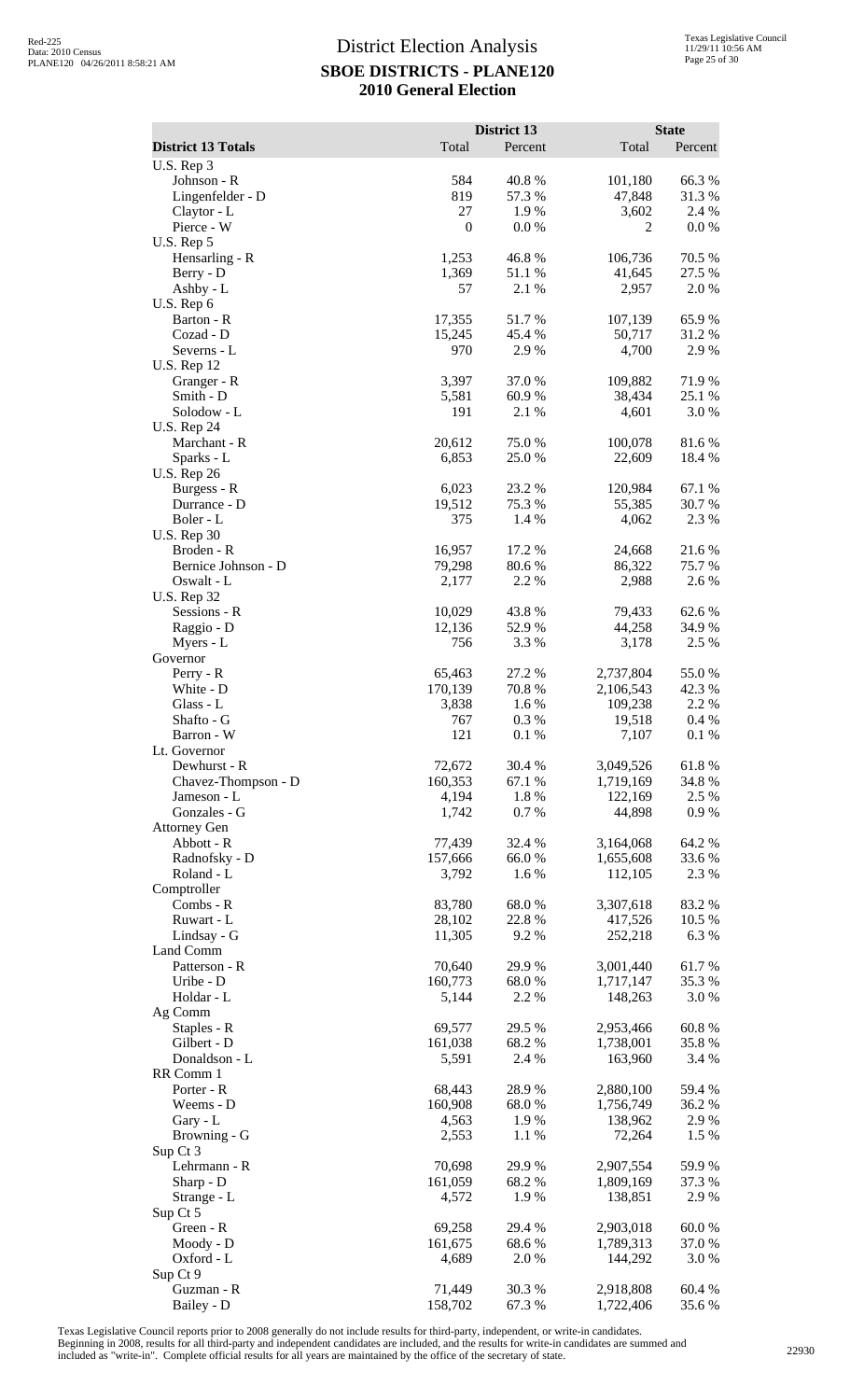|                                       |                  | District 13      |                      | <b>State</b>     |
|---------------------------------------|------------------|------------------|----------------------|------------------|
| <b>District 13 Totals</b><br>Sup Ct 9 | Total            | Percent          | Total                | Percent          |
| Armstrong - L                         | 5,740            | 2.4 %            | 195,206              | 4.0%             |
| CCA <sub>2</sub>                      |                  |                  |                      |                  |
| Meyers - R<br>Stevens - L             | 79,852<br>40,191 | 66.5 %<br>33.5 % | 3,189,607<br>683,988 | 82.3%<br>17.7 %  |
| CCA <sub>5</sub>                      |                  |                  |                      |                  |
| Johnson - R<br>Howard - L             | 82,140           | 68.8%            | 3,207,035            | 82.9%            |
| CCA <sub>6</sub>                      | 37,308           | 31.2%            | 661,048              | 17.1 %           |
| Keasler - R                           | 68,688           | 29.2 %           | 2,905,789            | 60.5 %           |
| Hampton - D<br>Virasin - L            | 161,782<br>4,400 | 68.9%<br>1.9%    | 1,759,085<br>139,287 | 36.6 %<br>2.9%   |
| SBOE <sub>12</sub>                    |                  |                  |                      |                  |
| Clayton - R                           | 5,579            | 79.3 %           | 203,922              | 81.2%            |
| Parsons - L<br>State Sen 2            | 1,455            | 20.7 %           | 47,112               | 18.8%            |
| Deuell - R                            | 3,213            | 30.8%            | 105,776              | 66.4%            |
| Shaw - D<br>State Sen 8               | 7,211            | 69.2 %           | 53,565               | 33.6%            |
| Shapiro - R                           | 91               | 70.0%            | 136,369              | 84.0%            |
| Kless - L                             | 39               | 30.0%            | 25,935               | 16.0%            |
| State Sen 12<br>Nelson - R            | 2,109            | 72.6 %           | 148,592              | 86.1%            |
| Frohman - L                           | 796              | 27.4 %           | 23,894               | 13.9%            |
| State Rep 90                          |                  |                  |                      |                  |
| Keilberg - R<br>Burnam - D            | 2,712<br>6,327   | 30.0%<br>70.0%   | 4,120<br>7,759       | 34.7 %<br>65.3%  |
| State Rep 91                          |                  |                  |                      |                  |
| Hancock - R                           | 673              | 100.0 %          | 22,445               | 100.0%           |
| State Rep 92<br>Smith - R             | 51               | 16.7%            | 23,330               | 71.5 %           |
| Schleeter - D                         | 254              | 83.3%            | 9,307                | 28.5 %           |
| State Rep 93<br>Nash - R              | 5,183            | 40.1 %           | 12,563               | 49.3%            |
| Pierson - D                           | 7,295            | 56.5%            | 12,132               | 47.6 %           |
| Sewards - L                           | 438              | 3.4 %            | 799                  | 3.1 %            |
| State Rep 94<br>Patrick - R           | 9,655            | $82.2\ \%$       | 24,565               | 84.5 %           |
| $Cross - L$                           | 1,329            | 11.3 %           | 2,897                | 10.0%            |
| Seward - G                            | 759              | 6.5%             | 1,599                | 5.5 %            |
| State Rep 95<br>Veasey - D            | 19,657           | 100.0%           | 19,835               | 100.0%           |
| State Rep 96                          |                  |                  |                      |                  |
| Zedler - R<br>Turner - D              | 4,720<br>7,773   | 37.8%<br>62.2 %  | 23,747<br>21,583     | 52.4 %<br>47.6 % |
| State Rep 97                          |                  |                  |                      |                  |
| Shelton - R                           | 517              | 76.6%            | 28,275               | 86.4%            |
| Wingo - L<br>State Rep 99             | 158              | 23.4 %           | 4,448                | 13.6 %           |
| Geren - R                             | $\boldsymbol{0}$ | $0.0\%$          | 31,931               | 100.0%           |
| State Rep 100                         |                  |                  |                      |                  |
| Johnson - D<br>State Rep 101          | 14,359           | 100.0%           | 14,469               | 100.0%           |
| Burkett - R                           | 774              | 35.9%            | 13,266               | 51.8%            |
| Miklos - D<br>State Rep 103           | 1,383            | 64.1 %           | 12,338               | 48.2%            |
| Anchia - D                            | 6,442            | 100.0%           | 7,626                | 100.0%           |
| State Rep 104                         |                  |                  |                      |                  |
| Alonzo - D<br>State Rep 105           | 7,936            | 100.0%           | 7,936                | 100.0%           |
| Harper-Brown - R                      | 1,811            | 49.8%            | 11,286               | 51.7%            |
| Haldenwang - D                        | 1,690            | 46.4 %           | 9,799                | 44.9 %           |
| $Ince - L$<br>State Rep 106           | 138              | 3.8 %            | 740                  | 3.4 %            |
| Anderson - R                          | 10,648           | 49.4 %           | 10,648               | 49.4 %           |
| England - D                           | 10,444<br>444    | 48.5 %           | 10,444<br>444        | 48.5 %           |
| Freeman - L<br>State Rep 107          |                  | 2.1 %            |                      | 2.1 %            |
| Sheets - R                            | 1,656            | 39.3%            | 16,226               | 51.4%            |
| Vaught - D<br>Parsons - L             | 2,456<br>99      | 58.3%<br>2.4 %   | 14,683<br>678        | 46.5 %<br>2.1 %  |
| State Rep 108                         |                  |                  |                      |                  |
| Branch - R                            | 984              | 34.4 %           | 21,420               | 64.9%            |
| Schulte - D<br>Woods - L              | 1,795<br>84      | 62.7%<br>2.9 %   | 10,793<br>783        | 32.7 %<br>2.4 %  |

Texas Legislative Council reports prior to 2008 generally do not include results for third-party, independent, or write-in candidates.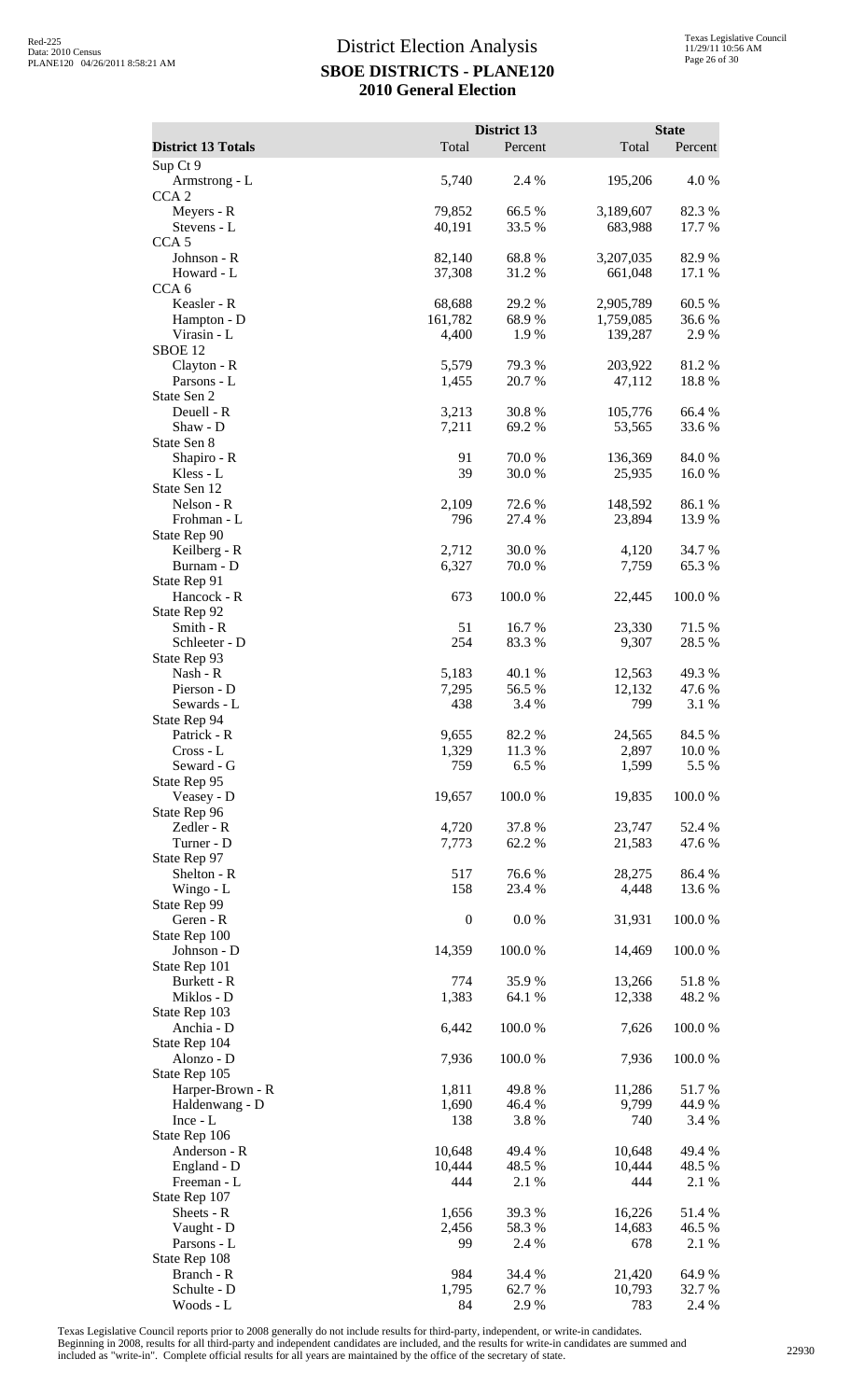|                                                                                                 |                               | District 13        |                                      | <b>State</b>     |
|-------------------------------------------------------------------------------------------------|-------------------------------|--------------------|--------------------------------------|------------------|
| <b>District 13 Totals</b>                                                                       | Total                         | Percent            | Total                                | Percent          |
| State Rep 109<br>Giddings - D<br>Adams - W                                                      | 34,911<br>357                 | 99.0 %<br>1.0%     | 34,911<br>357                        | 99.0%<br>1.0%    |
| State Rep 110<br>Caraway - D                                                                    | 14,527                        | 100.0%             | 15,866                               | 100.0%           |
| State Rep 111<br>Davis - D<br>State Rep 115                                                     | 25,783                        | 100.0 %            | 25,783                               | 100.0%           |
| Jackson - R<br>Bell - L                                                                         | 534<br>222                    | 70.6 %<br>29.4 %   | 22,946<br>4,669                      | 83.1 %<br>16.9%  |
| Total Voter Registration (VR)<br>Total Spanish Surname VR and SSVR/VR<br>Turnout (TO) and TO/VR | 736,313<br>142,660<br>240,709 | 19.4 %<br>32.7 %   | 13,262,756<br>2,868,945<br>4,987,564 | 21.6 %<br>37.6 % |
|                                                                                                 |                               | <b>District 14</b> |                                      | <b>State</b>     |
| <b>District 14 Totals</b>                                                                       | Total                         | Percent            | Total                                | Percent          |
| U.S. Rep 6                                                                                      |                               |                    |                                      |                  |
| Barton - R<br>Cozad - D                                                                         | 29,819<br>8,914               | 74.2 %<br>22.2 %   | 107,139<br>50,717                    | 65.9%<br>31.2%   |
| Severns - L                                                                                     | 1,472                         | 3.7 %              | 4,700                                | 2.9%             |
| <b>U.S. Rep 11</b>                                                                              |                               |                    |                                      |                  |
| Conaway - R                                                                                     | 15,710                        | 81.2%              | 125,580                              | 80.8%            |
| Quillian - D                                                                                    | 2,936                         | 15.2 %             | 23,989                               | 15.4 %           |
| Powell - L<br>Howe - G                                                                          | 530<br>181                    | 2.7 %<br>0.9%      | 4,319<br>1,449                       | 2.8%<br>0.9%     |
| <b>U.S. Rep 12</b>                                                                              |                               |                    |                                      |                  |
| Granger - R                                                                                     | 10,320                        | 82.3 %             | 109,882                              | 71.9%            |
| Smith - D                                                                                       | 1,775                         | 14.2 %             | 38,434                               | 25.1 %           |
| Solodow - L                                                                                     | 441                           | 3.5 %              | 4,601                                | 3.0%             |
| <b>U.S. Rep 13</b><br>Thornberry - R                                                            | 6,480                         | 86.6%              | 113,199                              | 87.0%            |
| Burwell - L                                                                                     | 373                           | 5.0%               | 5,651                                | 4.3 %            |
| Dyer - I                                                                                        | 626                           | 8.4 %              | 11,191                               | 8.6%             |
| <b>U.S. Rep 17</b>                                                                              |                               |                    |                                      |                  |
| Flores - R                                                                                      | 72,941                        | 61.6 %             | 106,626                              | 61.8%            |
| Edwards - D<br>Kelly - L                                                                        | 43,465<br>1,997               | 36.7 %<br>1.7%     | 63,110<br>2,807                      | 36.6%<br>1.6 %   |
| <b>U.S. Rep 19</b>                                                                              |                               |                    |                                      |                  |
| Neugebauer - R                                                                                  | 5,459                         | 81.2%              | 106,063                              | 77.8%            |
| Wilson - D                                                                                      | 1,079                         | 16.0%              | 25,983                               | 19.1 %           |
| Peterson - L                                                                                    | 186                           | 2.8 %              | 4,315                                | 3.2 %            |
| <b>U.S. Rep 24</b><br>Marchant - R                                                              | 15,660                        | 79.9%              | 100,078                              | 81.6%            |
| Sparks - L                                                                                      | 3,939                         | 20.1 %             | 22,609                               | 18.4 %           |
| <b>U.S. Rep 26</b>                                                                              |                               |                    |                                      |                  |
| Burgess - R                                                                                     | 78,217                        | 73.5 %             | 120,984                              | 67.1 %           |
| Durrance - D                                                                                    | 25,665                        | 24.1 %             | 55,385                               | 30.7 %           |
| Boler - L<br><b>U.S. Rep 31</b>                                                                 | 2,551                         | 2.4 %              | 4,062                                | 2.3 %            |
| Carter - R                                                                                      | 16,327                        | 87.2%              | 126,376                              | 82.5 %           |
| Oliver - L                                                                                      | 2,407                         | 12.8%              | 26,734                               | 17.5 %           |
| Governor                                                                                        |                               |                    |                                      |                  |
| $Perry - R$                                                                                     | 231,445                       | 64.3 %             | 2,737,804                            | 55.0%            |
| White - D<br>Glass - L                                                                          | 115,460<br>10,676             | 32.1 %<br>3.0%     | 2,106,543<br>109,238                 | 42.3 %<br>2.2 %  |
| Shafto - G                                                                                      | 1,701                         | 0.5 %              | 19,518                               | 0.4 %            |
| Barron - W                                                                                      | 780                           | 0.2 %              | 7,107                                | 0.1 %            |
| Lt. Governor                                                                                    |                               |                    |                                      |                  |
| Dewhurst - R                                                                                    | 261,666<br>83,571             | 73.1 %<br>23.3 %   | 3,049,526<br>1,719,169               | 61.8%<br>34.8%   |
| Chavez-Thompson - D<br>Jameson - L                                                              | 10,395                        | 2.9%               | 122,169                              | 2.5 %            |
| Gonzales - G                                                                                    | 2,563                         | 0.7%               | 44,898                               | 0.9 %            |
| <b>Attorney Gen</b>                                                                             |                               |                    |                                      |                  |
| Abbott - R                                                                                      | 268,226                       | 75.0%              | 3,164,068                            | 64.2 %           |
| Radnofsky - D                                                                                   | 80,647                        | 22.5 %             | 1,655,608                            | 33.6 %           |
| Roland - L<br>Comptroller                                                                       | 8,958                         | 2.5 %              | 112,105                              | 2.3 %            |
| Combs - R                                                                                       | 273,144                       | 86.8%              | 3,307,618                            | 83.2%            |
| Ruwart - L                                                                                      | 27,358                        | 8.7 %              | 417,526                              | 10.5 %           |
| Lindsay - G                                                                                     | 14,122                        | 4.5 %              | 252,218                              | 6.3%             |
| Land Comm<br>Patterson - R                                                                      | 257,048                       |                    | 3,001,440                            | 61.7%            |
| Uribe - D                                                                                       | 82,421                        | 72.9 %<br>23.4 %   | 1,717,147                            | 35.3 %           |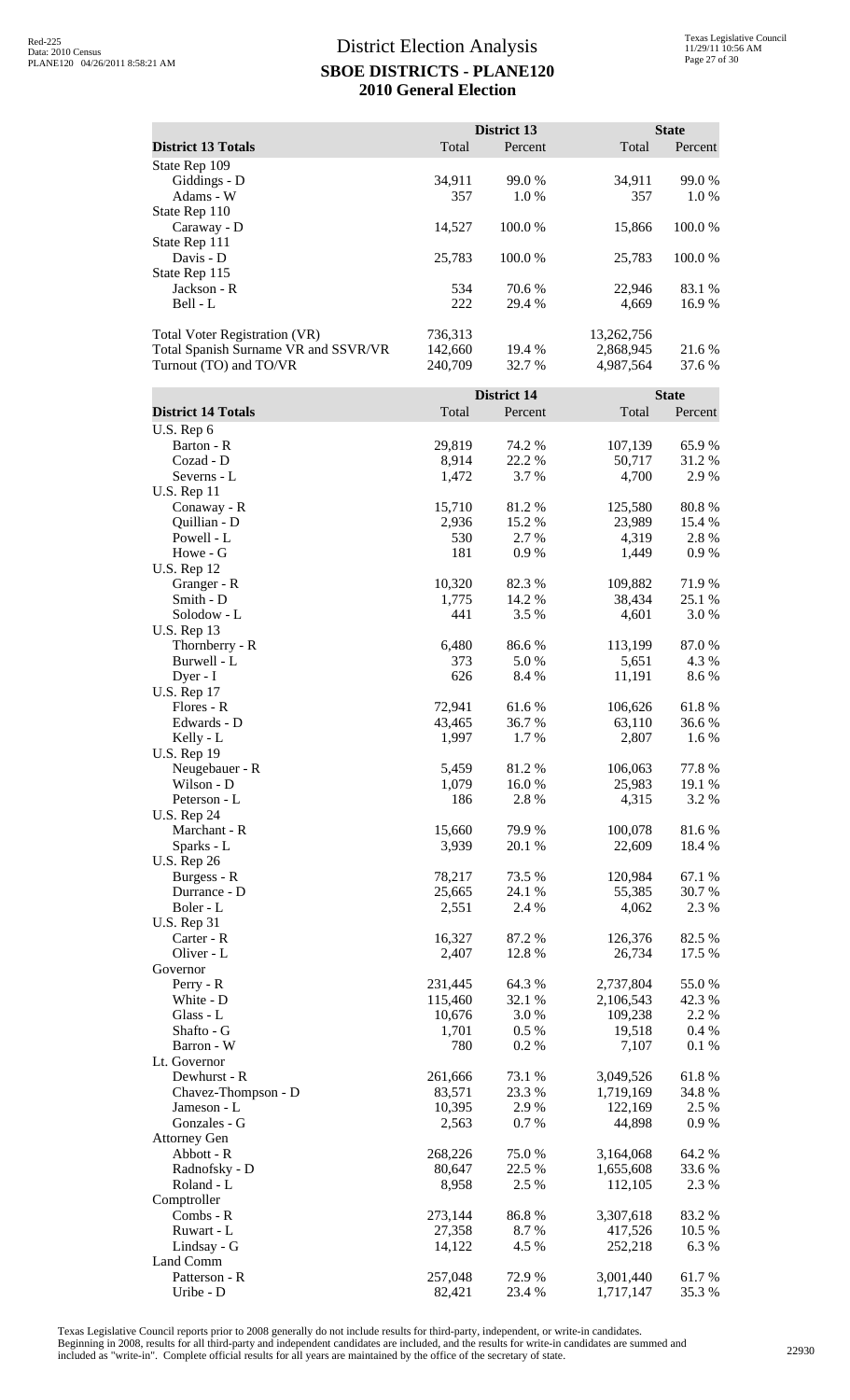| <b>District 14 Totals</b>         | Total             | District 14<br>Percent | Total                | <b>State</b><br>Percent |
|-----------------------------------|-------------------|------------------------|----------------------|-------------------------|
| Land Comm                         |                   |                        |                      |                         |
| Holdar - L                        | 13,180            | 3.7%                   | 148,263              | 3.0%                    |
| Ag Comm                           |                   |                        |                      |                         |
| Staples - R                       | 250,991           | 71.3 %                 | 2,953,466            | 60.8%                   |
| Gilbert - D<br>Donaldson - L      | 87,337<br>13,621  | 24.8 %<br>3.9%         | 1,738,001<br>163,960 | 35.8%<br>3.4 %          |
| RR Comm 1                         |                   |                        |                      |                         |
| Porter - R                        | 247,290           | 70.3%                  | 2,880,100            | 59.4 %                  |
| Weems - D                         | 87,330            | 24.8 %                 | 1,756,749            | 36.2%                   |
| Gary - L                          | 11,625            | 3.3 %                  | 138,962              | 2.9%                    |
| Browning - G<br>Sup Ct 3          | 5,429             | 1.5 %                  | 72,264               | 1.5 %                   |
| Lehrmann - R                      | 248,191           | 70.5 %                 | 2,907,554            | 59.9%                   |
| Sharp - D                         | 92,387            | 26.2 %                 | 1,809,169            | 37.3 %                  |
| Strange - L                       | 11,542            | 3.3 %                  | 138,851              | 2.9 %                   |
| Sup Ct 5<br>Green - R             | 248,520           | 70.9%                  | 2,903,018            | 60.0%                   |
| Moody - D                         | 90,005            | 25.7 %                 | 1,789,313            | 37.0%                   |
| Oxford - L                        | 12,200            | 3.5 %                  | 144,292              | 3.0%                    |
| Sup Ct 9                          |                   |                        |                      |                         |
| Guzman - R                        | 244,893           | 69.9%                  | 2,918,808            | 60.4%                   |
| Bailey - D                        | 88,724            | 25.3 %                 | 1,722,406            | 35.6 %                  |
| Armstrong - L<br>CCA <sub>2</sub> | 16,841            | 4.8%                   | 195,206              | 4.0%                    |
| Meyers - R                        | 266,264           | 86.1%                  | 3,189,607            | 82.3%                   |
| Stevens - L                       | 42,855            | 13.9%                  | 683,988              | 17.7 %                  |
| CCA <sub>5</sub>                  |                   |                        |                      |                         |
| Johnson - R<br>Howard - L         | 266,252<br>41,794 | 86.4 %<br>13.6 %       | 3,207,035            | 82.9%<br>17.1 %         |
| CCA <sub>6</sub>                  |                   |                        | 661,048              |                         |
| Keasler - R                       | 248,450           | 71.3 %                 | 2,905,789            | 60.5 %                  |
| Hampton - D                       | 88,711            | 25.5 %                 | 1,759,085            | 36.6%                   |
| Virasin - L                       | 11,316            | 3.2 %                  | 139,287              | 2.9%                    |
| SBOE 9<br>Ratliff - R             | 6,869             | 86.4%                  | 268,684              | 84.3%                   |
| McGee - L                         | 705               | 8.9%                   | 35,468               | 11.1 %                  |
| Cardwell - G                      | 372               | 4.7 %                  | 14,748               | 4.6%                    |
| State Sen 12                      |                   |                        |                      |                         |
| Nelson - R                        | 45,096            | 86.7%                  | 148,592              | 86.1%                   |
| Frohman - L<br>State Sen 22       | 6,916             | 13.3 %                 | 23,894               | 13.9%                   |
| Birdwell - R                      | 131,698           | 100.0%                 | 134,231              | 100.0%                  |
| State Rep 8                       |                   |                        |                      |                         |
| $Cook - R$                        | 7,218             | 74.6 %                 | 22,963               | 74.4 %                  |
| Morgan - D                        | 2,453             | 25.4 %                 | 7,899                | 25.6 %                  |
| State Rep 10<br>Pitts - R         | 31,794            | 100.0%                 | 31,794               | 100.0%                  |
| State Rep 54                      |                   |                        |                      |                         |
| Aycock - R                        | 4,220             | 100.0%                 | 22,111               | 100.0%                  |
| State Rep 56                      |                   |                        |                      |                         |
| Anderson - R<br>Mabry - D         | 25,554<br>16,554  | 58.5 %<br>37.9%        | 25,554<br>16,554     | 58.5 %<br>37.9%         |
| Snider - L                        | 1,591             | 3.6 %                  | 1,591                | 3.6 %                   |
| State Rep 57                      |                   |                        |                      |                         |
| Beck - R                          | 3,603             | 33.5 %                 | 14,390               | 51.7%                   |
| Dunnam - D                        | 6,888             | 64.1 %                 | 12,743               | 45.8%                   |
| Johnson - L<br>State Rep 58       | 262               | 2.4 %                  | 712                  | 2.6%                    |
| $Orr - R$                         | 27,537            | 75.7%                  | 27,537               | 75.7%                   |
| Greene - D                        | 7,408             | 20.4 %                 | 7,408                | 20.4 %                  |
| Stewart - L                       | 1,418             | 3.9 %                  | 1,418                | 3.9%                    |
| State Rep 59                      |                   |                        |                      |                         |
| Miller - R<br>Bratton - I         | 19,991<br>6,707   | 74.9 %<br>25.1 %       | 19,991<br>6,707      | 74.9%<br>25.1 %         |
| State Rep 60                      |                   |                        |                      |                         |
| Keffer - R                        | 32,487            | 100.0%                 | 33,425               | 100.0%                  |
| State Rep 61                      |                   |                        |                      |                         |
| $King - R$                        | 10,164            | 86.4%                  | 34,513               | 86.2%                   |
| Forsythe - L<br>State Rep 63      | 1,595             | 13.6 %                 | 5,508                | 13.8 %                  |
| Parker - R                        | 43,477            | 100.0%                 | 43,477               | 100.0%                  |
| State Rep 64                      |                   |                        |                      |                         |
| Crownover - R                     | 26,057            | 80.7%                  | 26,057               | 80.7%                   |
| Chisholm - L                      | 6,224             | 19.3 %                 | 6,224                | 19.3 %                  |

Texas Legislative Council reports prior to 2008 generally do not include results for third-party, independent, or write-in candidates.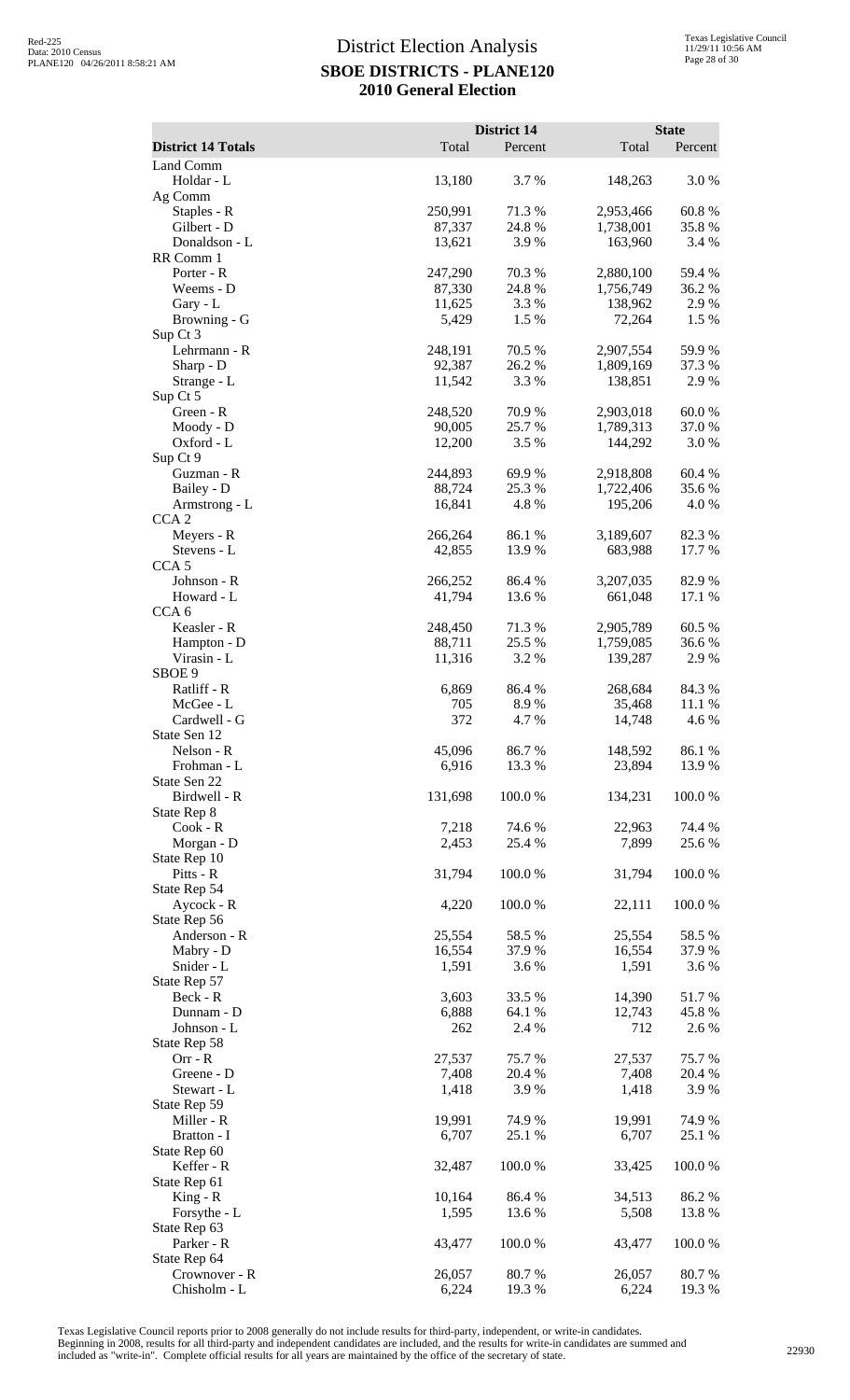|                                                                |                   | <b>District 14</b> |                        | <b>State</b>     |
|----------------------------------------------------------------|-------------------|--------------------|------------------------|------------------|
| <b>District 14 Totals</b>                                      | Total             | Percent            | Total                  | Percent          |
| State Rep 65<br>Solomons - R<br>Gray - L                       | 27,585<br>5,878   | 82.4 %<br>17.6 %   | 27,585<br>5,878        | 82.4 %<br>17.6 % |
| State Rep 68<br>Hardcastle - R                                 | 1,879             | 100.0%             | 29,596                 | 100.0%           |
| Total Voter Registration (VR)                                  | 944,418           |                    | 13,262,756             |                  |
| Total Spanish Surname VR and SSVR/VR<br>Turnout (TO) and TO/VR | 79,076<br>360,542 | 8.4 %<br>38.2 %    | 2,868,945<br>4,987,564 | 21.6 %<br>37.6 % |
|                                                                |                   | District 15        |                        | <b>State</b>     |
| <b>District 15 Totals</b>                                      | Total             | Percent            | Total                  | Percent          |
| <b>U.S. Rep 11</b>                                             | 58,881            | 81.6%              | 125,580                | 80.8 %           |
| Conaway - R<br>Quillian - D                                    | 10,662            | 14.8 %             | 23,989                 | 15.4 %           |
| Powell - L                                                     | 1,943             | 2.7 %              | 4,319                  | 2.8%             |
| Howe - G                                                       | 637               | 0.9%               | 1,449                  | 0.9 %            |
| <b>U.S. Rep 13</b><br>Thornberry - R                           | 106,719           | 87.1 %             | 113,199                | 87.0%            |
| Burwell - L                                                    | 5,278             | 4.3 %              | 5,651                  | 4.3 %            |
| Dyer - I                                                       | 10,565            | 8.6%               | 11,191                 | 8.6%             |
| <b>U.S. Rep 19</b>                                             |                   |                    |                        |                  |
| Neugebauer - R<br>Wilson - D                                   | 100,604<br>24,904 | 77.6 %<br>19.2 %   | 106,063<br>25,983      | 77.8%<br>19.1 %  |
| Peterson - L                                                   | 4,129             | 3.2 %              | 4,315                  | 3.2 %            |
| <b>U.S. Rep 26</b>                                             |                   |                    |                        |                  |
| Burgess - R                                                    | 4,874             | 81.7%              | 120,984                | 67.1 %           |
| Durrance - D<br>Boler - L                                      | 968<br>125        | 16.2%<br>2.1 %     | 55,385<br>4,062        | 30.7 %<br>2.3 %  |
| Governor                                                       |                   |                    |                        |                  |
| Perry - R                                                      | 243,861           | 70.6%              | 2,737,804              | 55.0%            |
| White - D<br>Glass - L                                         | 88,782<br>9,611   | 25.7 %<br>2.8%     | 2,106,543<br>109,238   | 42.3 %<br>2.2 %  |
| Shafto - G                                                     | 1,600             | 0.5 %              | 19,518                 | 0.4 %            |
| Barron - W                                                     | 1,440             | 0.4%               | 7,107                  | 0.1%             |
| Lt. Governor                                                   |                   |                    |                        |                  |
| Dewhurst - R<br>Chavez-Thompson - D                            | 270,091<br>60,754 | 78.8%<br>17.7 %    | 3,049,526<br>1,719,169 | 61.8%<br>34.8%   |
| Jameson - L                                                    | 9,507             | 2.8%               | 122,169                | 2.5 %            |
| Gonzales - G                                                   | 2,494             | 0.7%               | 44,898                 | 0.9 %            |
| <b>Attorney Gen</b>                                            |                   |                    |                        |                  |
| Abbott - R<br>Radnofsky - D                                    | 276,935<br>56,831 | 80.9%<br>16.6%     | 3,164,068<br>1,655,608 | 64.2%<br>33.6 %  |
| Roland - L                                                     | 8,544             | 2.5 %              | 112,105                | 2.3 %            |
| Comptroller                                                    |                   |                    |                        |                  |
| Combs - R                                                      | 283,496           | 90.5 %             | 3,307,618              | 83.2%            |
| Ruwart - L<br>Lindsay - G                                      | 19,788<br>10,034  | 6.3%<br>3.2 %      | 417,526<br>252,218     | 10.5 %<br>6.3%   |
| Land Comm                                                      |                   |                    |                        |                  |
| Patterson - R                                                  | 265,665           | 78.9%              | 3,001,440              | 61.7%            |
| Uribe - D                                                      | 59,765            | 17.7 %             | 1,717,147              | 35.3 %           |
| Holdar - L<br>Ag Comm                                          | 11,435            | 3.4 %              | 148,263                | 3.0 %            |
| Staples - R                                                    | 259,063           | 77.0%              | 2,953,466              | 60.8%            |
| Gilbert - D                                                    | 65,122            | 19.3 %             | 1,738,001              | 35.8%            |
| Donaldson - L<br>RR Comm 1                                     | 12,471            | 3.7%               | 163,960                | 3.4 %            |
| Porter - R                                                     | 254,961           | 75.9%              | 2,880,100              | 59.4 %           |
| Weems - D                                                      | 66,191            | 19.7%              | 1,756,749              | 36.2%            |
| Gary - L                                                       | 10,314            | 3.1 %              | 138,962                | 2.9 %            |
| Browning - G<br>Sup Ct 3                                       | 4,371             | 1.3%               | 72,264                 | 1.5 %            |
| Lehrmann - R                                                   | 250,611           | 74.6 %             | 2,907,554              | 59.9%            |
| Sharp - D                                                      | 74,179            | 22.1 %             | 1,809,169              | 37.3 %           |
| Strange - L                                                    | 10,977            | 3.3 %              | 138,851                | 2.9 %            |
| Sup Ct 5<br>Green - R                                          | 255,527           | 76.5 %             | 2,903,018              | 60.0%            |
| Moody - D                                                      | 67,325            | 20.2 %             | 1,789,313              | 37.0 %           |
| Oxford - L                                                     | 11,191            | 3.4 %              | 144,292                | 3.0 %            |
| Sup Ct 9                                                       |                   |                    |                        |                  |
| Guzman - R<br>Bailey - D                                       | 247,535<br>67,911 | 74.3 %<br>20.4 %   | 2,918,808<br>1,722,406 | 60.4%<br>35.6 %  |
| Armstrong - L                                                  | 17,884            | 5.4 %              | 195,206                | 4.0%             |